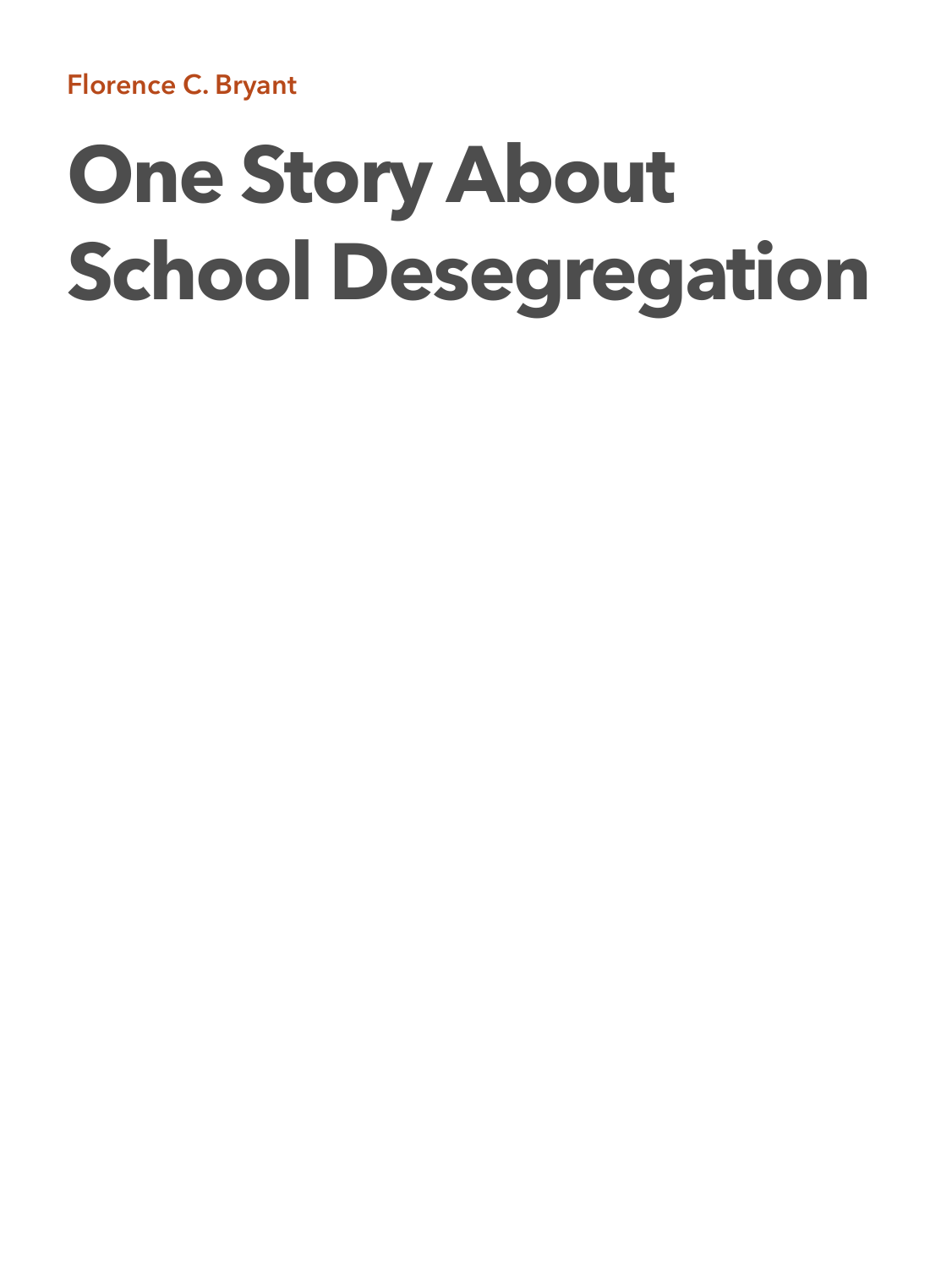| <b>Editor's Note</b>                                                                                                                                                                                                                                                                                                          | 3                          |
|-------------------------------------------------------------------------------------------------------------------------------------------------------------------------------------------------------------------------------------------------------------------------------------------------------------------------------|----------------------------|
| Acknowledgements                                                                                                                                                                                                                                                                                                              | $\overline{4}$             |
| A Prelude to the Death of "Separate But Equal"                                                                                                                                                                                                                                                                                | 5                          |
| Laying the Foundation for School Desegregation in the South                                                                                                                                                                                                                                                                   | 8                          |
| The Decision of the United States Supreme Court in the Case of Brown v. Board<br>of Education of Topeka                                                                                                                                                                                                                       | 11                         |
| Brown v. Board of Education of Topeka: The Case That Overturned Plessy v.<br>Ferguson                                                                                                                                                                                                                                         | 13                         |
| Case 1: Briggs v. Elliot, Clarendon County, South Carolina<br>Case 2: Davis v. County School Board of Prince Edward County, Prince Edward County, Virginia<br>Case 3: Gebhart v. Belton, New Castle, Delaware<br>Case 4: Bolling v. Sharpe, Washington, D.C.<br>Case 5: Brown v. Board of Education of Topeka, Topeka, Kansas | 13<br>13<br>16<br>17<br>17 |
| Reactions to the United States Supreme Court's Ruling in Brown                                                                                                                                                                                                                                                                | 18                         |
| Desegregation Comes to Charlottesville                                                                                                                                                                                                                                                                                        | 25                         |
| The Charlottesville School Board Fails to Respond                                                                                                                                                                                                                                                                             | 28                         |
| Governor Lindsay Almond Orders the Desegregated School Closed                                                                                                                                                                                                                                                                 | 32                         |
| Venable Elementary School and Lane High School are Closed                                                                                                                                                                                                                                                                     | 37                         |
| Lane High School and Venable Elementary School are Reopened                                                                                                                                                                                                                                                                   | 40                         |
| Responses to the Reopenings                                                                                                                                                                                                                                                                                                   | 41                         |
| The Timetable of the Desegregation of Schools in Charlottesville, Virginia                                                                                                                                                                                                                                                    | 44                         |
| Sources Consulted While Researching the Desegregation Issue                                                                                                                                                                                                                                                                   | 46                         |
| Transcripts of Interviews                                                                                                                                                                                                                                                                                                     | 47                         |
| Interview with Oliver W. Hill, Sr.,<br>Interview with Thomas J. Michie, Jr.<br>Interview with Eugene Williams, Jr.<br>Interview with George Tramontin                                                                                                                                                                         | 48<br>52<br>55<br>60       |
| Interview with Sandra Wicks Lewis                                                                                                                                                                                                                                                                                             | 65                         |
| Interview with Donald Martin<br>Interview with The Honorable Judge James Harry Michael, Jr.                                                                                                                                                                                                                                   | 67<br>71                   |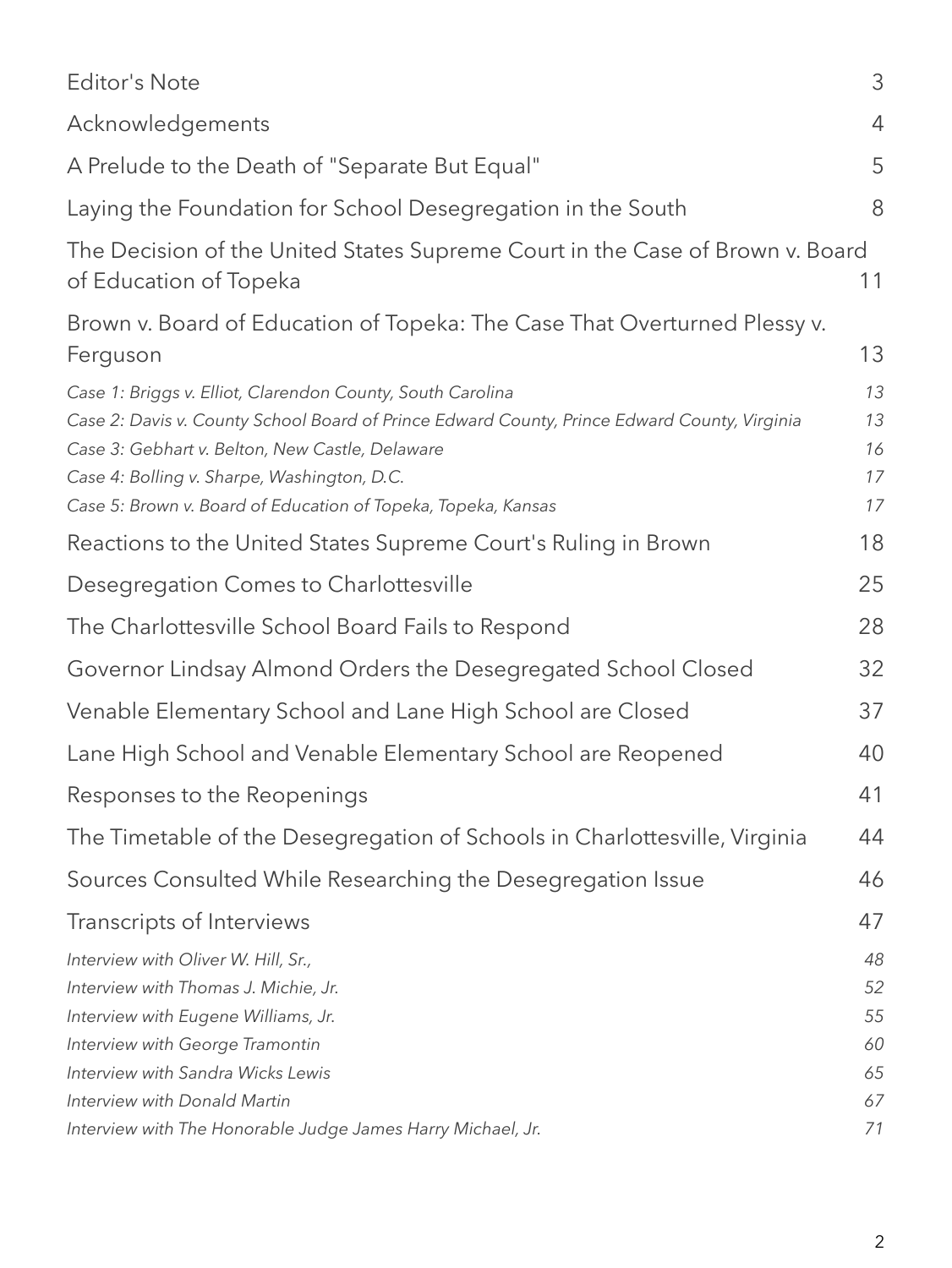# <span id="page-2-0"></span>**Editor's Note**

This work was originally published as a strip-bound typescript document in 2004. The only known copies are in the UVa Special Collections and the Jefferson-Madison Regional Library Central Reference section. This is a phenomenal story about the the bravery of many residents of Charlottesville to assert their right to equality. Despite several attempts, I was unable to get in contact with Ms. Bryant to get permission to reprint this, but I think she would want her words and this story to be more widely available. This text was OCRed from the JMRL copy and then only lightly edited, attempting to preserve the original as much as possible. Everything except for this Editor's Note is from the original.

I hope you find it as interesting and meaningful as I do.

— Phil Varner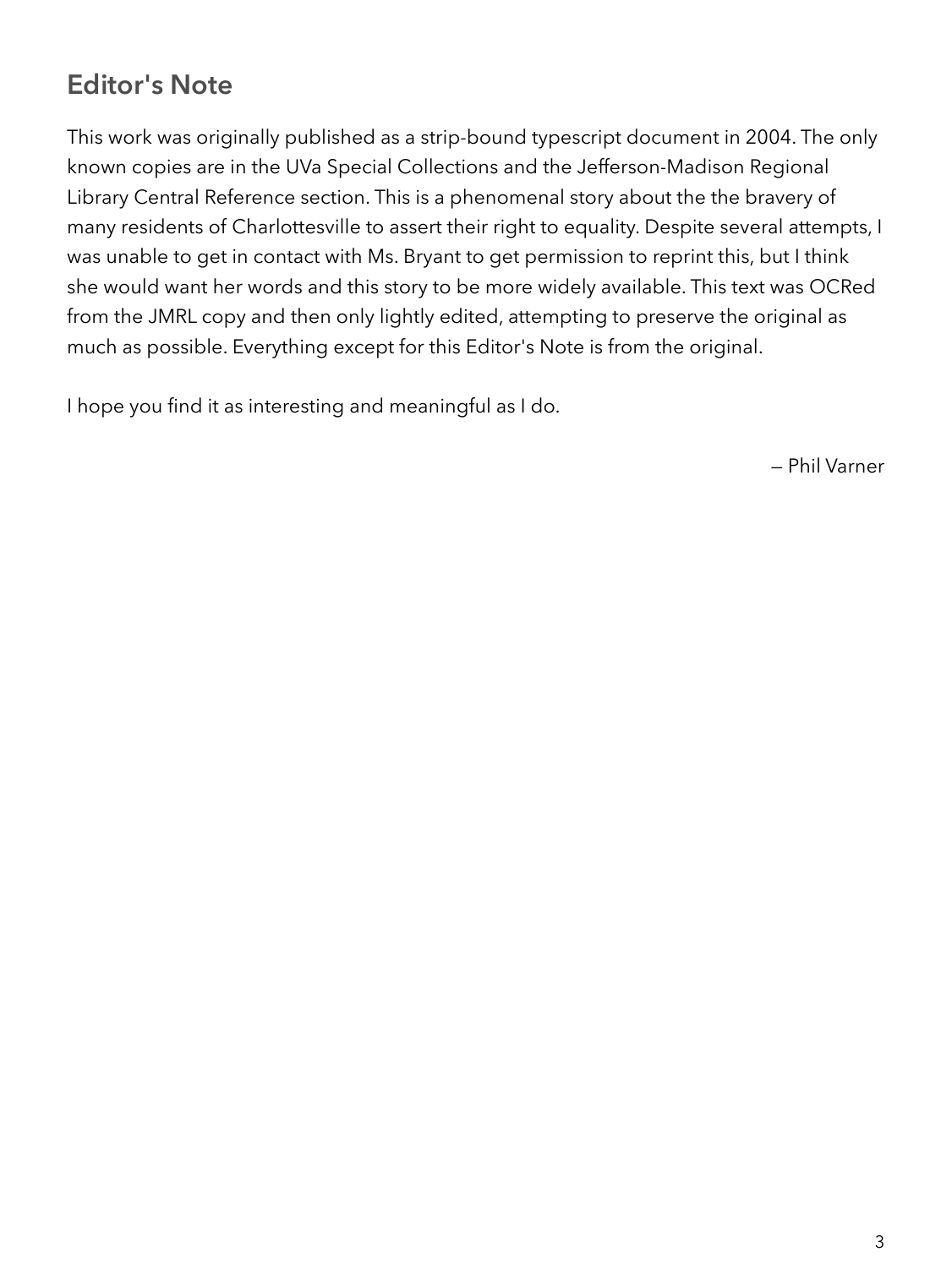# <span id="page-3-0"></span>**Acknowledgements**

Special thanks are extended to Mrs. Robbie Burton for her patience and meticulous care in typing *One Story About School Desegregation*, and to the persons who sacrificed their time to share their recollections of that period in history.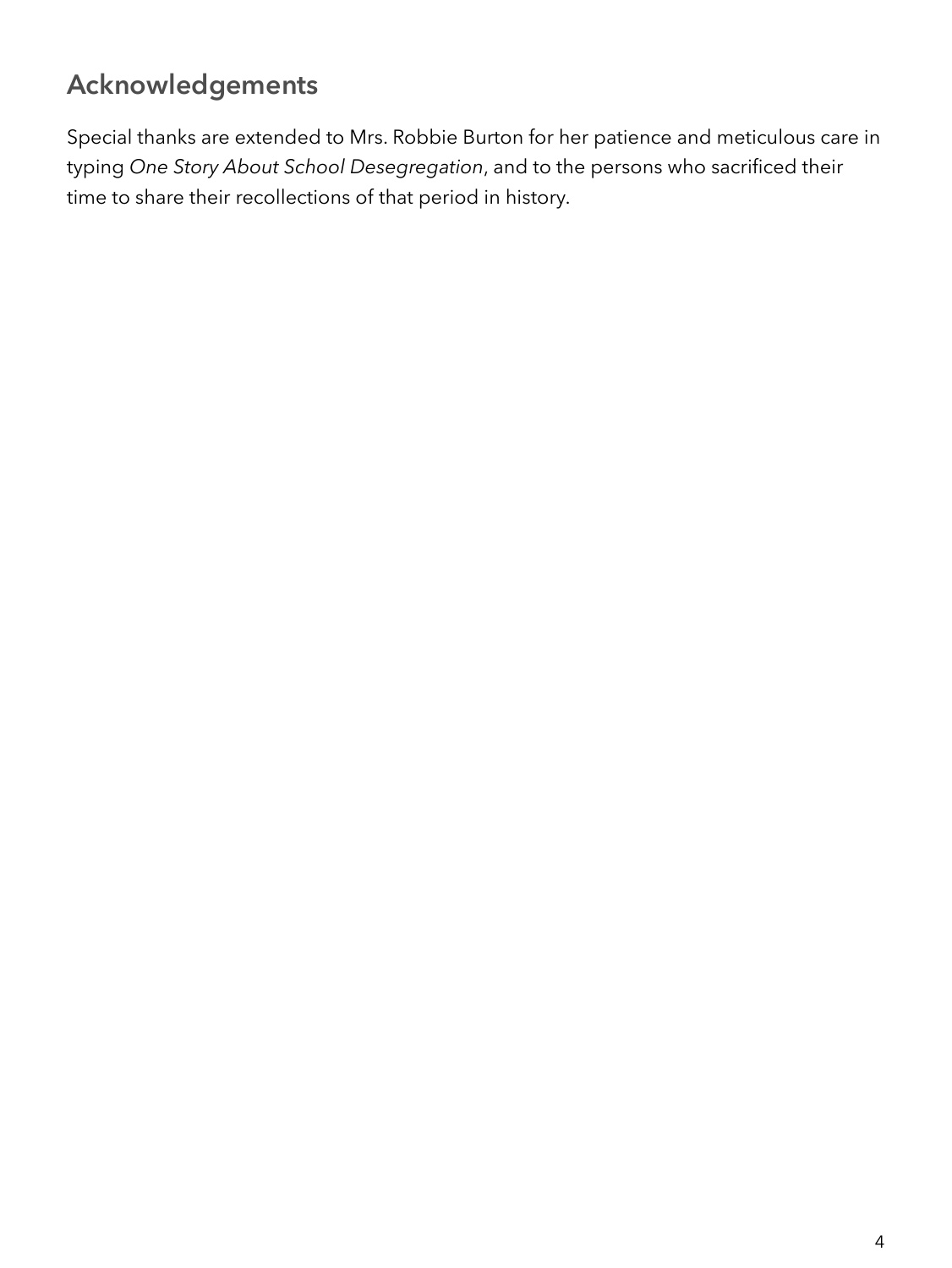# <span id="page-4-0"></span>**A Prelude to the Death of "Separate But Equal"**

Since its founding in 1910, the National Association for the Advancement of Colored People (NAACP), a biracial, civil rights organization, has been at the forefront of the struggle for equal rights for African American citizens in the United States of America. At the outset, it pledged to work unceasingly for the abolition of segregation, for equal educational opportunities, for complete enfranchisement of African Americans, and for the enforcement of the Fourteenth and Fifteenth Amendments to the Constitution of the United States. (Franklin, p.439)

The progression towards its original goal of overturning the "Separate but Equal" doctrine that had been legalized by the Supreme Court's decision in the 1896 *Plessy v. Ferguson*  case was a logical step. As early as 1930, Nathan Ross Margold, a Romanian-born Jew and head of the NAACP's legal efforts, was convinced that the best way to eliminate segregation in the United States was to end segregation in the public schools of the country. He believed that desegregation could be achieved by filing a series of simultaneous lawsuits throughout the South, challenging the system. He believed also that the prohibitive cost of operating a dual system of education would eventually motivate the southern governors to move voluntarily toward school desegregation.

Margold's viewpoint was particularly optimistic, considering the state of race relations in the United States during that early period in history.

Charles Hamilton Houston, Margold's successor, took up the cause and followed it through to its ultimate results. As a special counsel to the NAACP, his primary responsibility was to lead the organization's campaign against the unequal educational facilities provided for African American students. He assumed the task with fervor, dedication, and resolve. In 1935, he traveled throughout the South, particularly through the states of Virginia and Arkansas, and documented on 16mm film the blatant practices of discrimination and inequality that he observed. The resulting documentary revealed gross inequalities and disparities existing between the black and white schools. His findings provided credible evidence that the NAACP found to be useful in cases the organization would later argue.

Before assuming the position as legal attorney for the NAACP, Houston, a Phi Beta Kappa valedictorian graduate of Amherst College in Massachusetts, had been the Dean of the School of Law at Howard University, a premiere university for African Americans located in Washington, D.C. In that position he transformed the law school into an accredited institution and used it as a place to test strategies he believed would be useful in arguing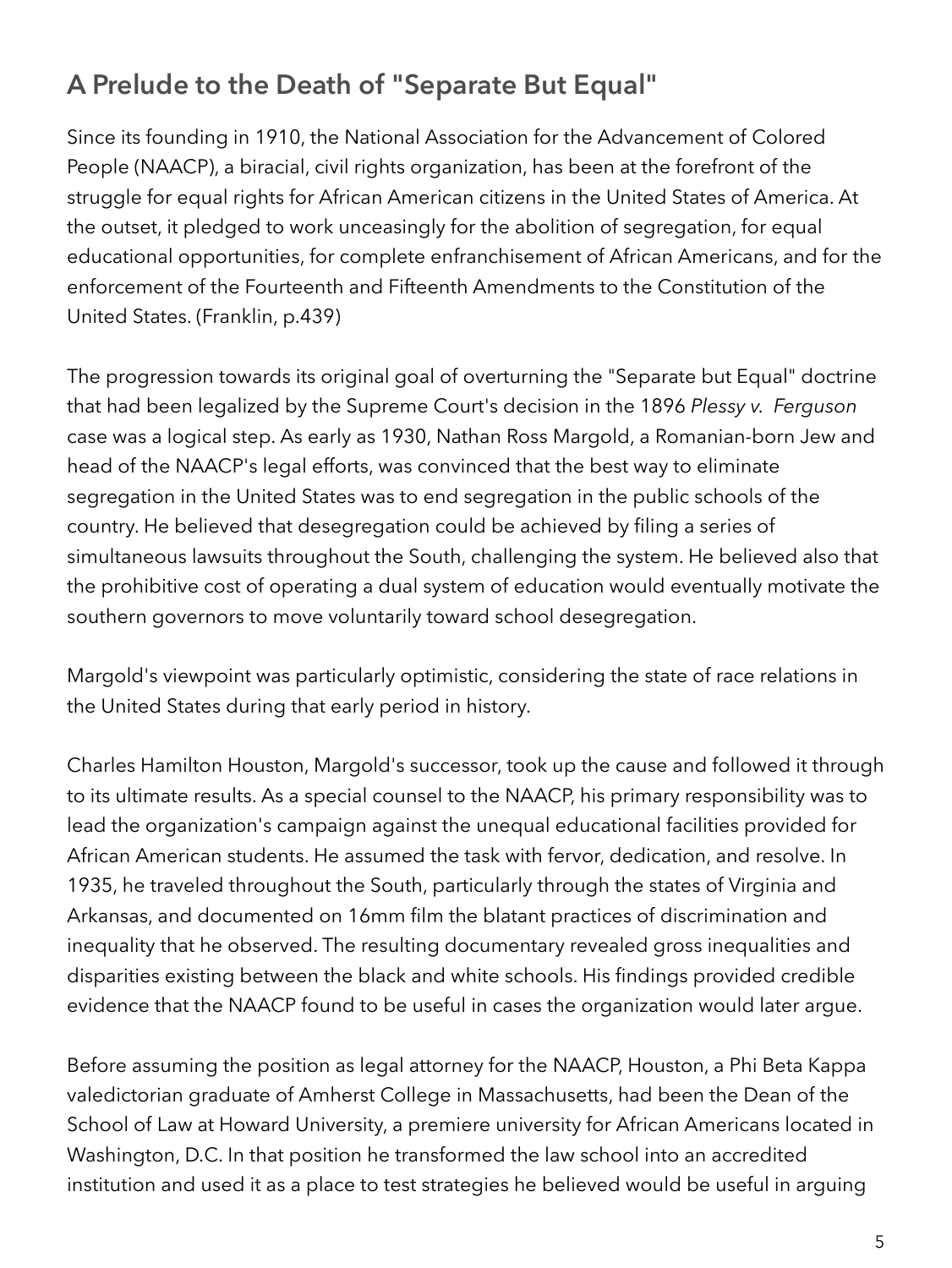civil rights cases. He laid the foundation for dealing a death blow to segregation, and convinced his students that the objective was achievable.

At Howard, Houston also convinced his law students that the fate of civil rights for African Americans rested with the judicial, not the legislative, branch of government. In addition, he convinced them that the *Plessy v. Ferguson* case could be successfully challenged by "[establishing] a body of law with a preponderance of scientific, biological and sociological evidence" sufficient to substantiate their position. Houston's strategy was to utilize all knowledge and insights called for by the circumstances of each case. It was practiced in many of the civil rights cases that were argued during the months and years that followed.

Houston prepared a team of lawyers whose influences would be felt for decades. His team included Thurgood Marshall, who successfully argued the 1954 *Brown v. Board of Education of Topeka* case before the United States Supreme Court. That case invalidated the "Separate but Equal" doctrine established by the 1896 *Plessy v. Ferguson* case.

Thurgood Marshall said of Houston, "He used to tell us that doctors could bury their mistakes, but lawyers could not. And he'd drive home to us that we would be competing with...well-educated lawyers, so there wasn't any point of crying in our beer about being Negroes. ...What Charlie beat into our heads was excellence..." (Marshall, p. 55)

William Hastie, Jr., former Judge of the Third United States Circuit Court, stated of his cousin, "He guided us through the wilderness of second class citizenship. He was truly the Moses of the journey, and he came closer than would have been possible without his genius and leadership." (Marshall, p. 121)

In a documentary film telling the story of Charles Hamilton Houston, titled *Road to Brown*, Dr. William Elwood, staff member at the University of Virginia, described Houston as "a civil rights figure whose pioneering work led to the United States Supreme Court's landmark ruling in the *Brown v. Board of Education of Topeka* case." Elwood declared, "The ruling did not come until decades of legal work and court victories paved the way."

The purpose of this manuscript is to present in simple details the highlights of the events which led up to the desegregation of the public schools of the South, and specifically, to desegregation as it was carried out in the public schools of Charlottesville, Virginia.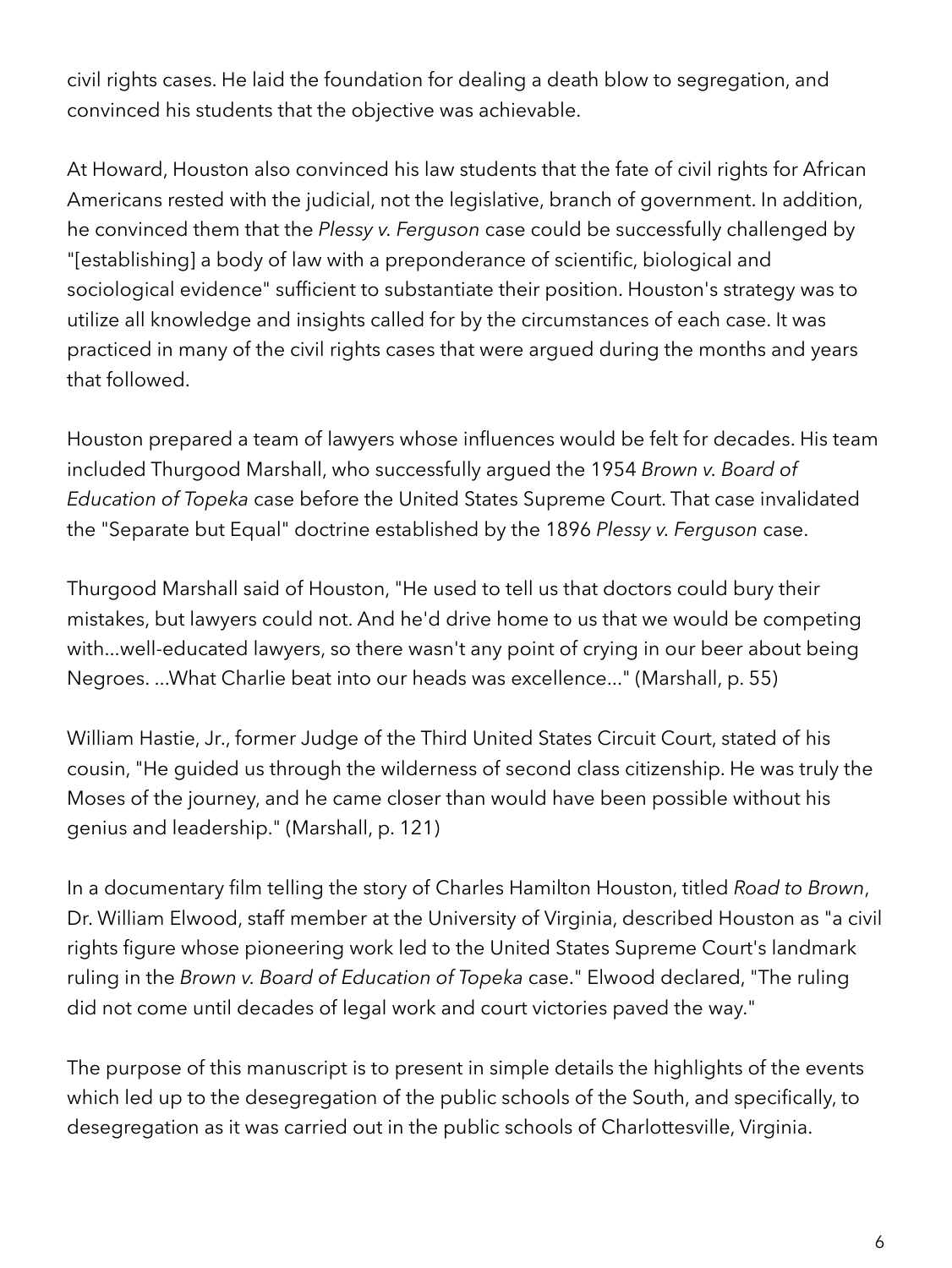The schools erected for African Americans by the Freedman's Bureau following the Civil War were all segregated, and the South intended to keep them that way. Today desegregation is no longer an issue. The educational facilities available to African Americans have been made equal primarily through school desegregation. Shortly after the desegregation order was handed down, a spate of private schools were constructed to provide for the education of the students whose parents still opposed desegregation and sought to minimize its impact. All of the public schools of Charlottesville are now completely desegregated, including both the faculties and student bodies.

What happened in education became a catalyst for change in the other aspects of society that directly affected the life and progress of African Americans, not only in the South, but throughout the United States of America. Like the movement of water when a pebble is thrown into it, the ripples created by school desegregation moved outward to unimagined limits, making the achievement of any goal to seem possible.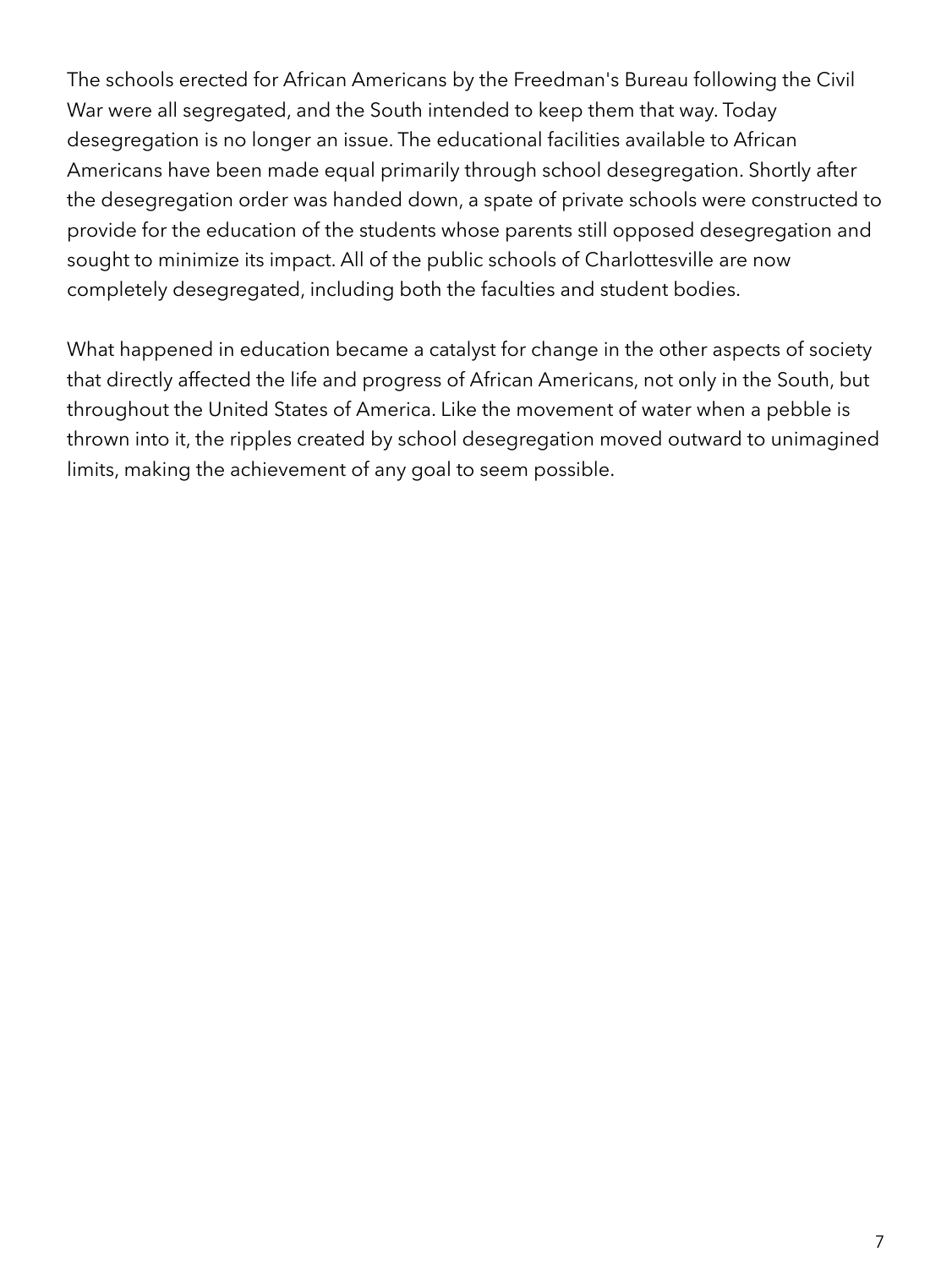## <span id="page-7-0"></span>**Laying the Foundation for School Desegregation in the South**

The United States Supreme Court's decision rendered in the 1896 *Plessy v. Ferguson* case stood firmly as the "law of the land" for more than fifty-eight years before being successfully challenged. On its face, the case appeared to be quite simple.

The Louisiana State Legislature passed a law in 1890, requiring all railroad companies carrying passengers in the State of Louisiana to provide separate but equal accommodations for the black and white passengers. Two years later, Homer Adolph Plessy decided to challenge the law.

Plessy boarded the train in Louisiana and took a seat in the "Whites Only" section. He refused to move to the "Coloreds Only" section when ordered to do so. As a result, he was arrested, charged, and fined for violating the state's "Separate but Equal" statute. Plessy filed a discrimination suit in the United States Supreme Court. The Court ruled that the Fourteenth Amendment to the United States Constitution did not prohibit states from separating people of different races as long as they were treated fairly. The ruling was used to sanction the separation of the races in all aspects of social life. African Americans were thereby relegated to a position of second class citizenship. It became the foundation of the social mores and practices whereby African Americans were legally discriminated against.

The "separate" aspect of the doctrine was fully enforced, but the "equal" part never was. Dr. Charles Hamilton Houston, Dean of the Howard University School of Law, located in Washington, D.C., was convinced that an ironclad case needed to be filed, argued, and won in order to validate what any sighted, sane person could witness simply by strolling through any county, hamlet, city or any corresponding white and black neighborhood, particularly in the South: The educational facilities provided for African American students were woefully unequal and inadequate as compared to those available to white students.

The National Association for the Advancement of Colored People (NAACP) has consistently believed in the sanctity of the Constitution of the United States. All of its work has been predicated on the belief that the persons appointed to the Supreme Court are persons of integrity who can be trusted to interpret and to uphold the Constitution in light of changing times and circumstances. The onus on the NAACP, therefore was to choose a case to which the Houston strategy could be applied. It had to "establish a body of law with a preponderance of scientific, biological and sociological evidence" sufficient to win the case.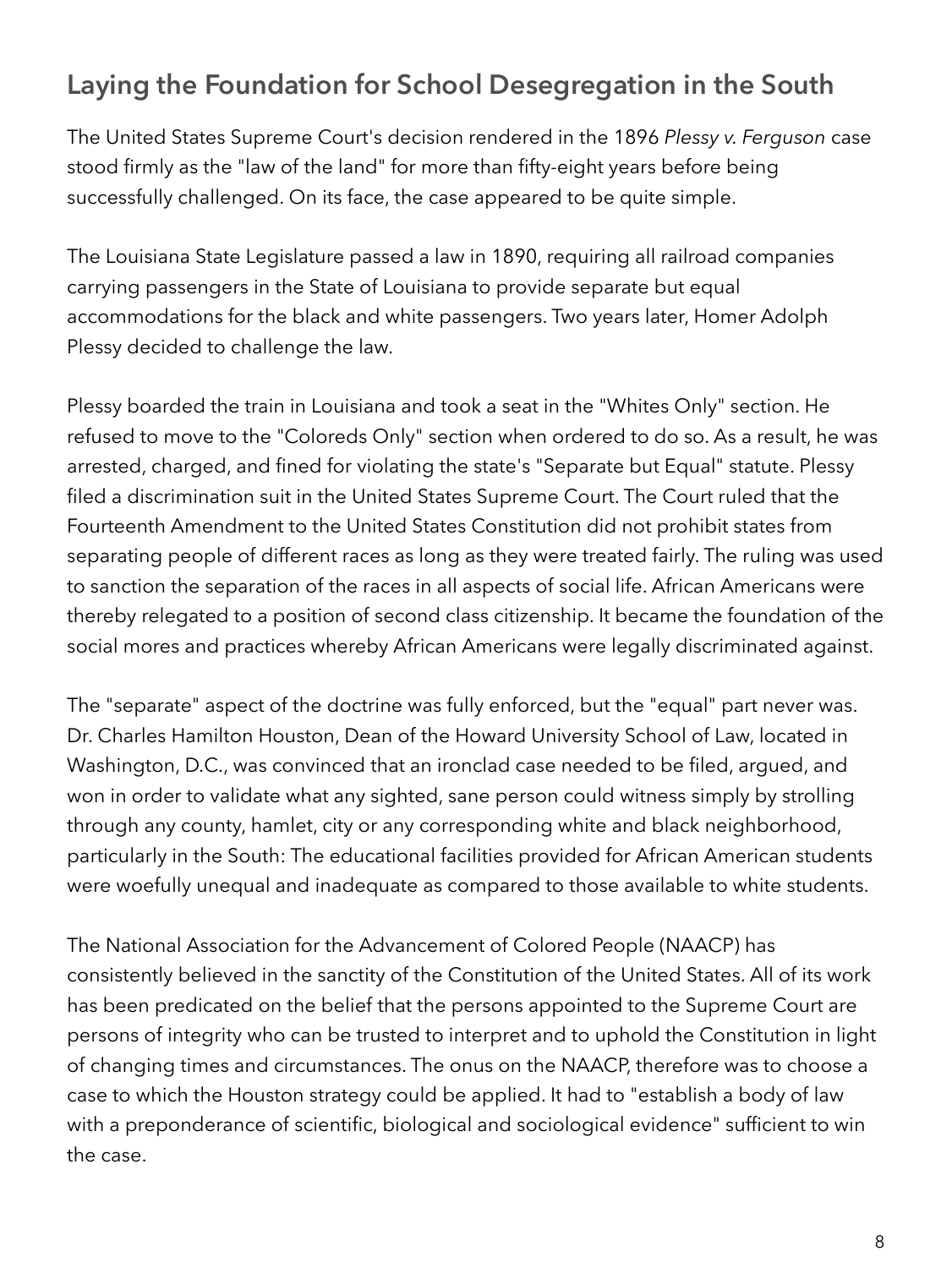In a series of cases, the NAACP chipped away the backbone of the "Separate but Equal" ruling legalized by *Plessy*. The earliest cases dealt with inequalities existing in the quality of professional education available to African Americans in the states of their residence. Only a few privately-owned institutions were offering graduate or professional training opportunities for African Americans. The number of persons seeking such training increased to the extent that those institutions were unable to meet the demands.

To alleviate those conditions, many southern states appropriated funds to pay the tuition for African Americans to attend out-of-state institutions. Eventually the practice was discontinued. Southern universities relaxed their segregation policies and opened their doors to African Americans.

One such case was *Missouri ex rel. Gaines v. Canada.* Lloyd Gaines, a graduate of Lincoln University, a black college, applied to attend the University of Missouri Law School and was denied admittance. When he was unable to receive relief in the state court, he filed suit in the United States Supreme Court. In its answer, the Court ruled that it was the duty of the state to provide for the education of all of the citizens within the state. Failure to do so for African Americans, it said, was "a denial of the equal right to the enjoyment of the privilege which the state set up, and payment of tuition fees in another state for a student does not remove the discrimination."

It ruled further that "it was an indication that he (Gaines) was entitled to equal protection of the law, and the state was bound to furnish him within its borders facilities of legal education substantially equal to those...afforded persons of the white race." (Marshall, p. 154)

It is significant that the Court in this case addressed the "Separate but Equal" ruling. It opened the door to the possibility that *Plessy* could be overturned as well.

In another case, *McLaurin v. Oklahoma State Regents*, George W. McLaurin applied for admittance to the graduate school of the University of Oklahoma. He was permitted to attend the same classes as his peers, but his desk was placed in an otherwise empty row, separated from his classmates by a railing. In addition, he had to eat in the cafeteria at a time different than his classmates, and he was segregated from the other students in the school library.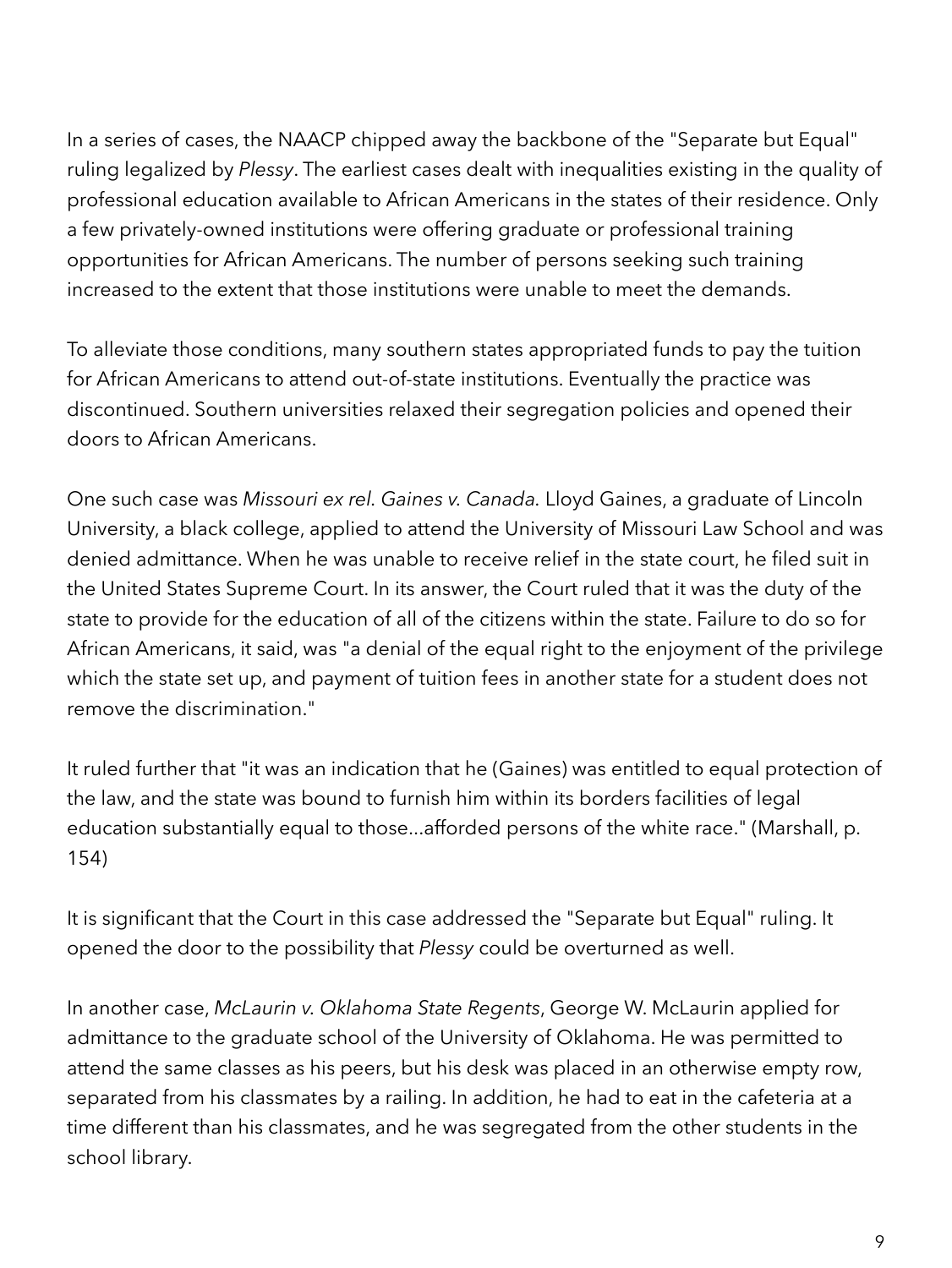The United States Supreme Court ruled that "such restrictions impair and inhibit his (McLaurin's) ability to study, to engage in discussions and exchange views with the other students, and in general, to learn his profession." The Court ordered that the segregated practices be stopped.

In the meantime, on the same date, June 5, 1950, a similar case was being heard in Texas. Herman Sweatt, a native Texan, had applied to enroll in the University of Texas Law School. In order to preserve the state's "Separate but Equal" policy, one of the state's judges ordered that a law school be erected for Sweatt at the black Prairie View College, a basically vocational school for blacks. However, the Supreme Court ordered the Texas university to admit him. The Sweatt case was the first in which the Supreme Court ordered an outright reversal of the "Separate but Equal" *Plessy* doctrine.

The series of cases designed to test the 1896 "Separate but Equal" doctrine drew the attention of not only the states of the South, but of the whole country. Its constitutionality was widely discussed and debated within the United States and abroad. School officials in the states where the doctrine was law became desperate to forestall what they believed would be the next step in the desegregation of the public schools across the country. They embarked upon a frantic building program in an effort to upgrade African American public school facilities and to head off the action they feared as literally "around the bend." Their efforts turned out to be too little, too late. The first phase of bringing about complete desegregation of the nation's public schools had already begun.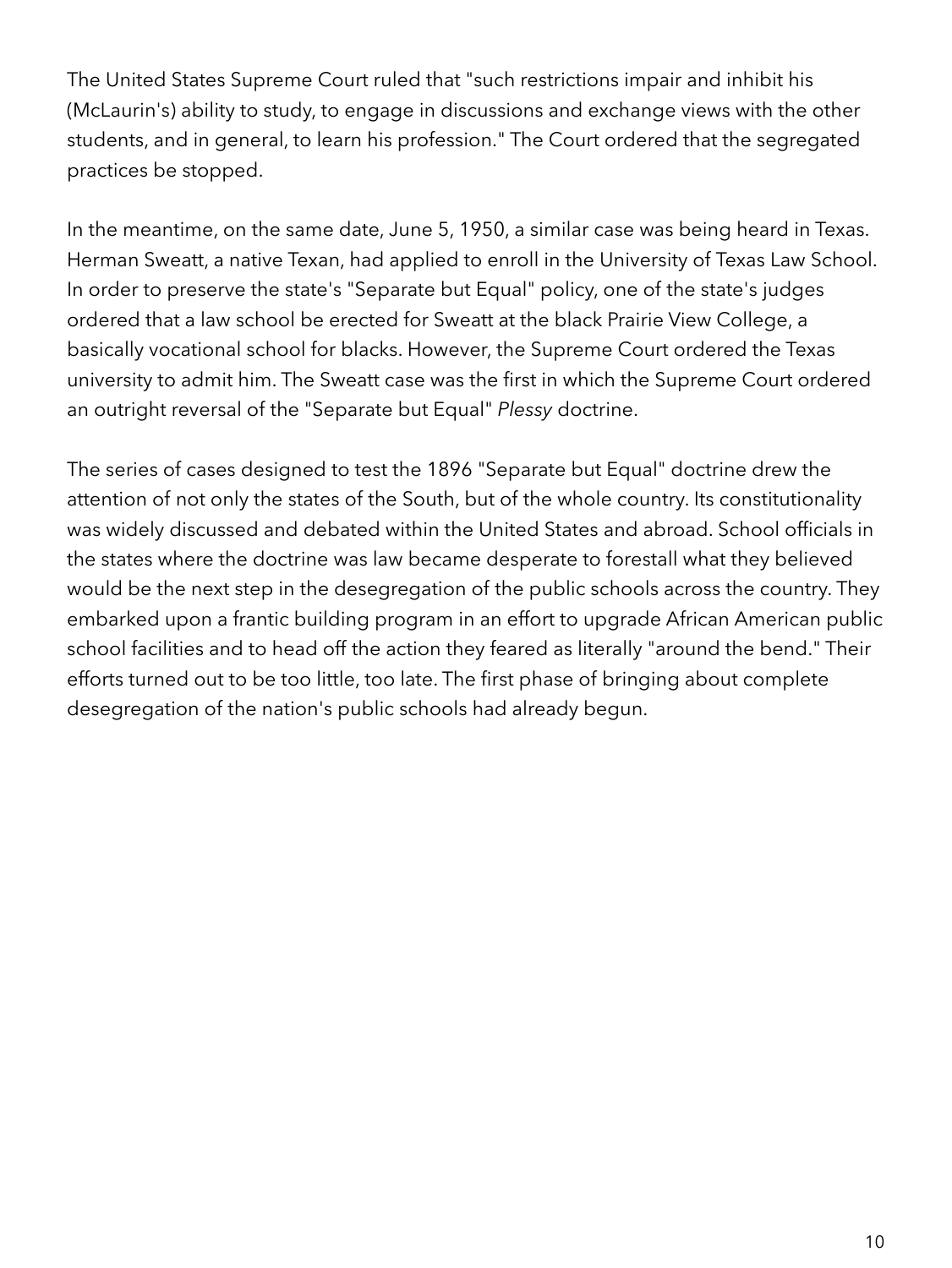# <span id="page-10-0"></span>**The Decision of the United States Supreme Court in the Case of Brown v. Board of Education of Topeka**

On May 17, 1954, Chief Justice of the United States Supreme Court Earl Warren, read the unanimous decision of the nine-member Court, which struck down the "Separate but Equal" doctrine established by the 1896 *Plessy v. Ferguson* case. In direct, positive language, Warren read, in part, "We believe that segregation of children in public schools solely on the basis of race, even though physical and other tangible factors may be equal, deprive the children of the minority group of equal opportunities. ...To separate (black children) from others of similar age and qualifications solely because of their race generates a feeling of inferiority as to their status in the community that may affect their hearts and minds in a way unlikely ever to be undone. In the field of public education the doctrine of 'Separate but Equal' has no place. Separate educational facilities are inherently unequal." (Marshall, pp 177-178)

Even though Thurgood Marshall presented the argument to the Court, he was well aware that it was the result of the combined efforts of a superb legal team. At one time he referred to the words of Spotswood Robinson, a member of his team from Richmond, Virginia, as "a masterful product soaring in its eloquence and anchored firmly in historical fact. In conclusion, Robinson cried out for justice..."

The impact of the *Brown v. Board of Education of Topeka* case revolutionized the educational policies of the United States, especially in the South. The case was argued by Marshall on behalf of Oliver Brown, a black railroad worker, who sued the Topeka School Board on behalf of his daughter when she was not allowed to attend the all-white school located near her home, and the other elementary students of Topeka. It challenged a Kansas law that permitted cities of more than 15,000 to segregate their schools. Topeka segregated the elementary schools, but not those above that level. A three-judge district court, while ruling that segregation had a detrimental effect on black students, failed to order Topeka to desegregate all its schools. Additionally, the court determined that the black and white school facilities, the curricula, and the teachers' pay were all equal.

Thurgood Marshall fully utilized the Houston strategy in the Brown case by thoroughly exploring a "preponderance of ideas, insights, and technological information" amassed by a cadre of experts in the fields of science, sociology, psychology and history. In presenting the decision of the Supreme Court, Warren reflected a clear understanding of Marshall's diverse perspectives.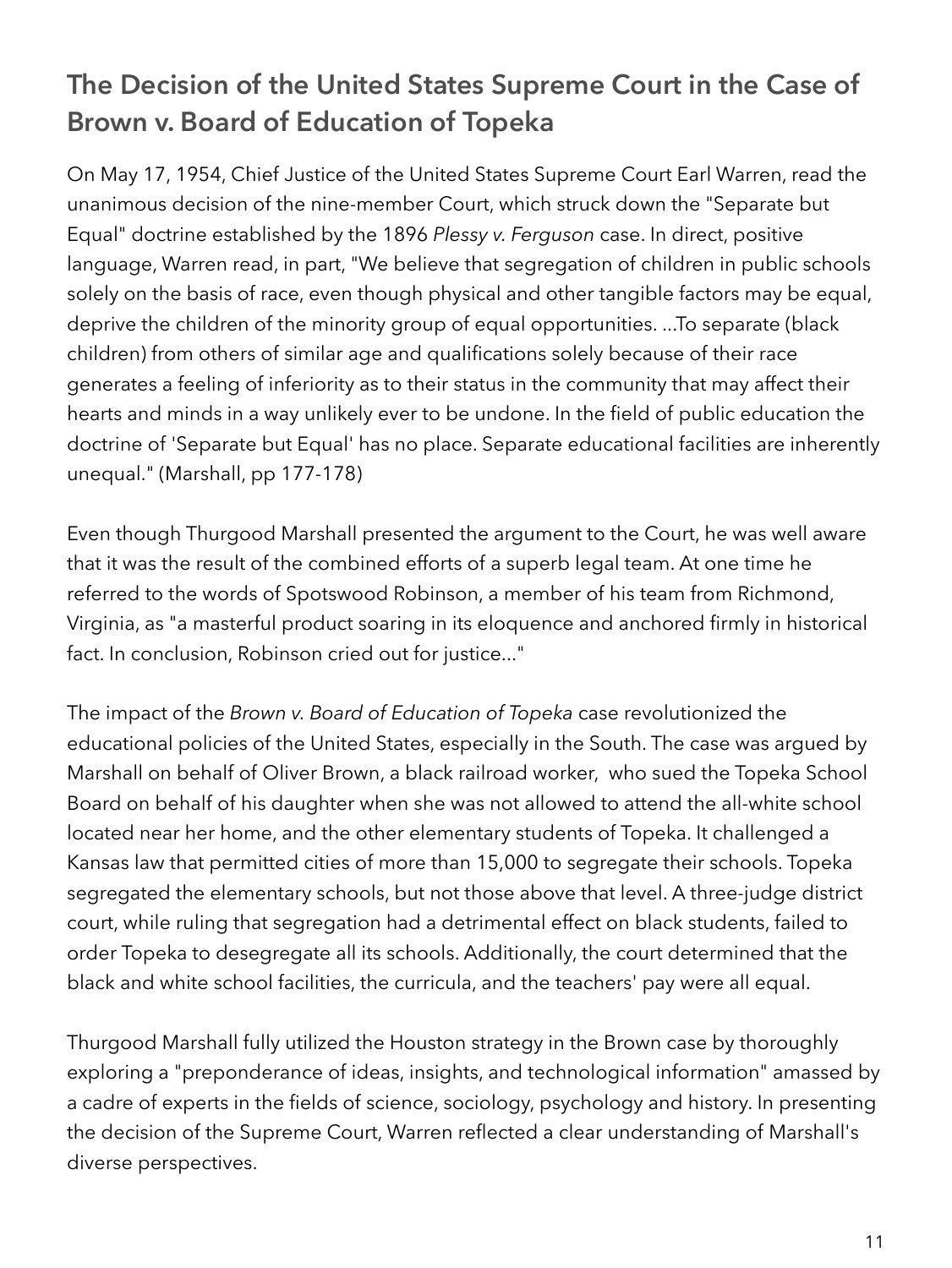The Court's decision, as presented by Warren reflected that the Fourteenth Amendment to the United States Constitution had been interpreted in light of modern-day circumstances, rather than in light of the practices in place at the time the Constitution was ratified. Consequently, Marshall had the advantage of half-century of the evolution of the social sciences supporting the belief that the results of segregation were both the cause and the result of African Americans victimization. In his argument, Marshall disagreed with the Court's past decisions that upheld the Jim Crow laws supporting segregation. He argued that those laws clearly resulted in a practice of "man's inhumanity to man." He believed that such practices inflicted psychological damage and anti-social tendencies upon children.

"Such affects," he declared, "deny the victims equal protection, and, when those denied are children, the sin is multiplied and lives are misshapen beyond repair." (Simple Justice, p. 345)

Marshall clarified the reasoning in his argument. He emphasized, "Segregation of white and colored children in public schools has a detrimental affect upon the colored children. The impact is greater when it is sanctioned by the law, for the policy of separating the races is usually denoting the inferiority of the Negro group.

Marshall continued, "A sense of inferiority affects the motivation of children to learn. Segregation, with the sanction of the law, therefore, has a tendency to [retard] the educational and mental development of Negro children, and to deprive them of the benefits they would receive in a racially integrated school system." (Klugar, p. 324)

In the final analysis, the question of desegregation focused on the Fourteenth Amendment to the United States Constitution — its history, the intention of its author, and the Court's power under the Amendment to put an end to segregation.

The United States Supreme Court handed down the implementation of school desegregation order on May 31, 1955; however, it failed to set a deadline for the action, leaving the enforcement of the order to the discretion of the district courts. It is no wonder, therefore, that it was some time before the glitches created by the original order were worked out. The civil rights supporters of desegregation were understandably disappointed with the Court's obvious caution in handing down the order. However, they were encouraged that the decision had provided a workable basis for future legal action.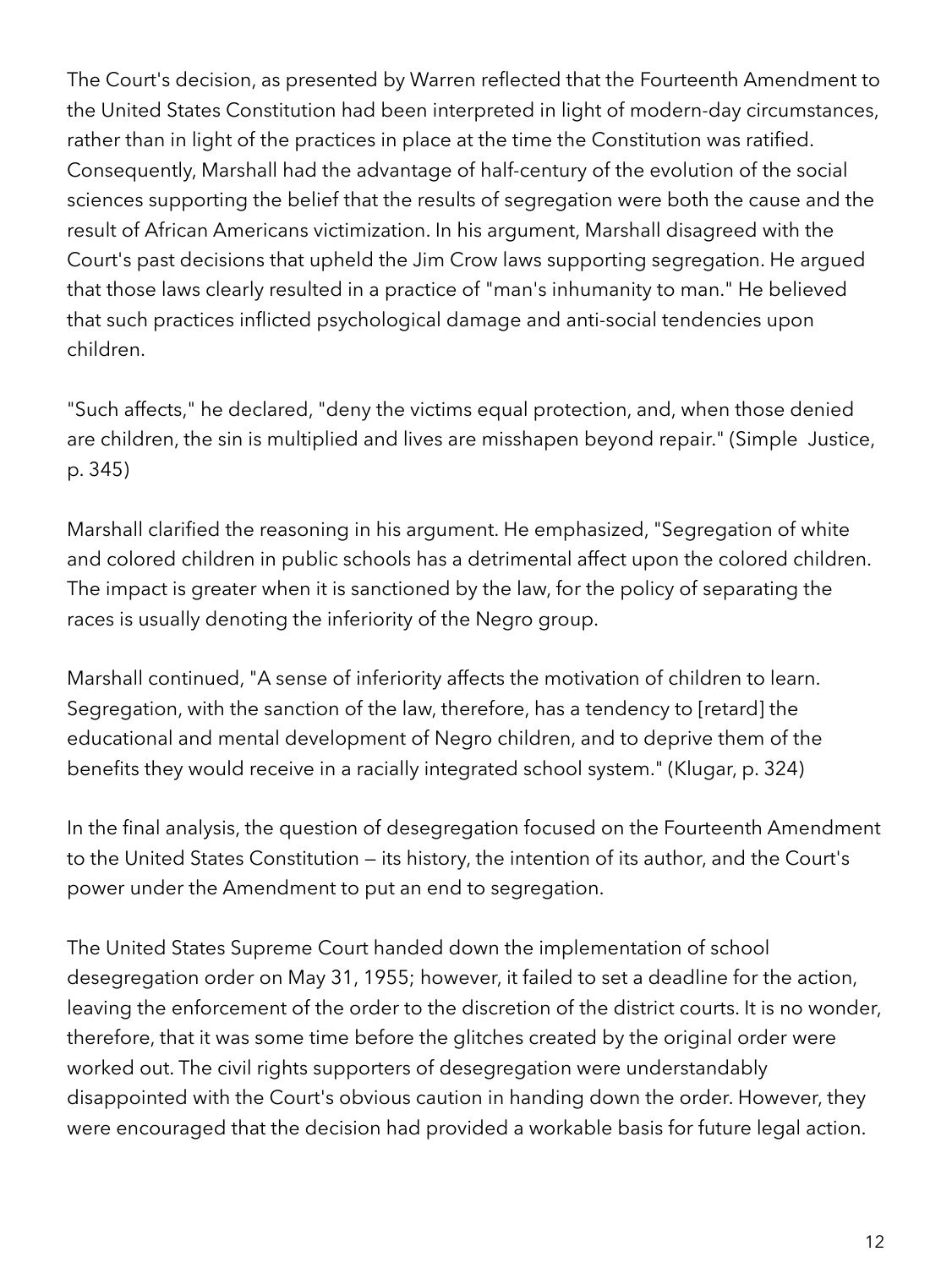# <span id="page-12-0"></span>*Brown v. Board of Education of Topeka***: The Case That Overturned** *Plessy v. Ferguson*

Thurgood Marshall and his National Association for the Advancement of Colored People (NAACP) legal team consolidated five cases into a unit that became known as the *Brown v. Board of Education of Topeka* case, argued before the United States Supreme Court in 1954. All of the cases had been filed under the auspices of the National Association for the Advancement of Colored People (NAACP) and the NAACP Defense Fund.

Brown litigated primarily two challenges: The inequality of black and white school facilities, and the unconstitutionality of segregation. (Marshall, pp. 134-135) The unit included the following cases:

### <span id="page-12-1"></span>**Case 1:** *Briggs v. Elliot***, Clarendon County, South Carolina**

In 1950, Harry Briggs and his wife filed suit on behalf of their son and the other Clarendon County students of elementary-school age, seeking the equalization of the black and white schools in Clarendon County. The suit challenged the constitutionality of segregation as well, regarding it as humiliating and degrading.

The Governor of South Carolina sought to defuse the situation by pushing through the State Legislature a bond issue to fund an extensive building program to upgrade the black schools in South Carolina. At the same time, he sought legislative authority to sell or lease the schools and to set up a system of private schools in the event that the state's schools were desegregated.

In 1952, the case was remanded over to the district courts to assess the progress that was being made toward equalizing the white and black schools. The court ruled that the county had proceeded promptly and in good faith toward equalization.

# <span id="page-12-2"></span>**Case 2:** *Davis v. County School Board of Prince Edward County***, Prince Edward County, Virginia**

This pivotal case was a precursor of the *Brown v. Board of Education of Topeka* case. Filed on May 23, 1951, it became one of the most dramatic, best known cases to be heard by the Virginia State Supreme Court. The case was initiated by the students of Robert Moton High School, the sole high school for African American students in Prince Edward County.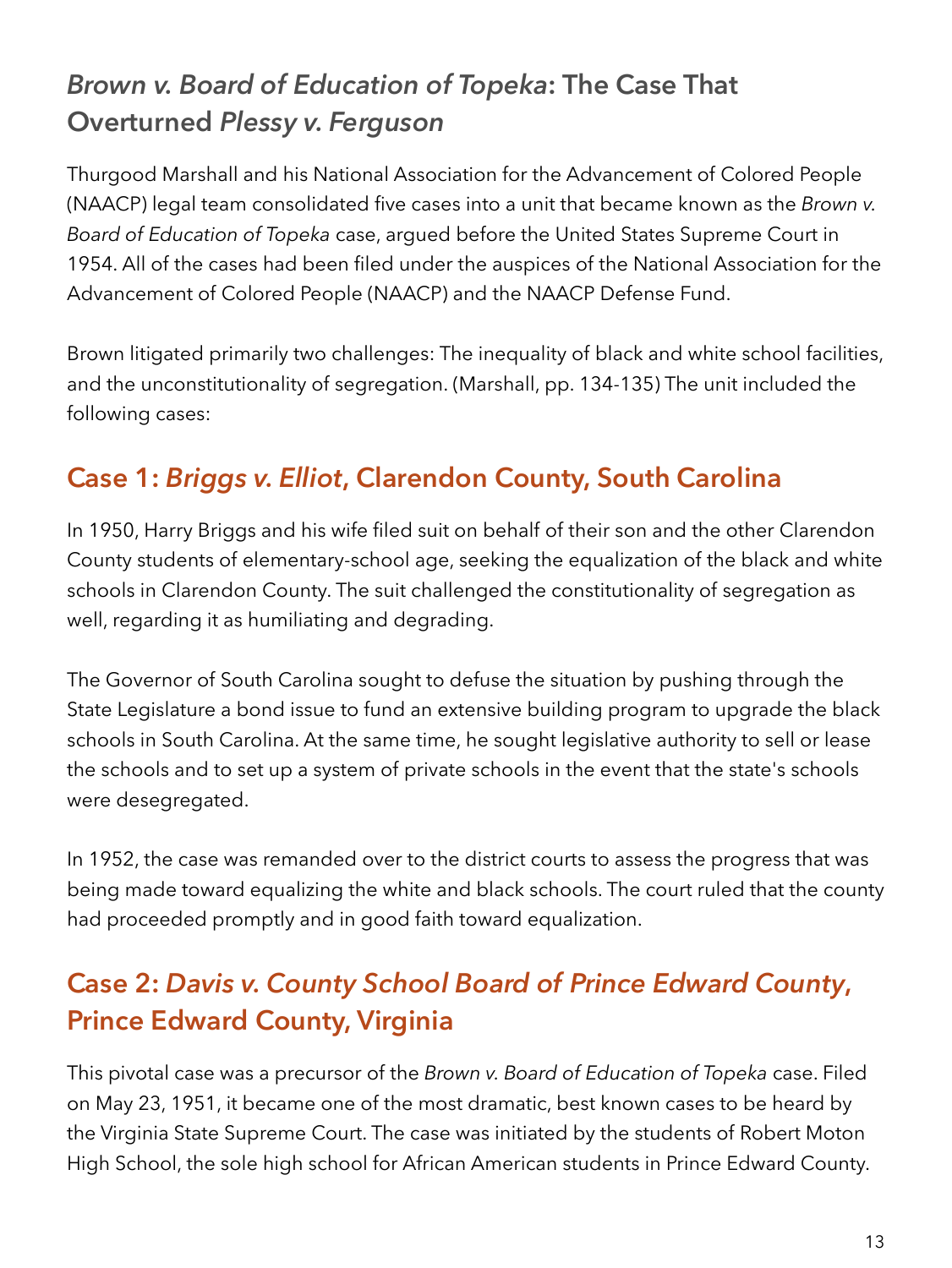It will be discussed in rather great detail, because it set a precedence for demonstrating strong, committed student leadership.

Led by Moton student, Barbara Johns, the students of Moton High School had become frustrated by the Prince Edward County School Board's failure to make improvements to the dilapidated, overcrowded Moton High School, or to pass a bond issue to acquire funds to construct a new school.

The school was built in 1926 to accommodate an enrollment of one hundred eighty students. By 1950, its enrollment had increased to more than three hundred students.

As an answer to the students' protests, The Prince Edward County School Board chose to close the school for five years.

Throughout the 1940's the Prince Edward County School Board ignored the appeals of the Moton Parent Teachers Association for a new school. In frustration, Barbara Johns called together a meeting of Moton's student leaders to discuss the situation, and they agreed that dramatic action was needed. Following a series of secret meetings, they organized a student strike to take place on April 23, 1951. The students' protest kept almost four hundred students out of school for two weeks.

Meanwhile, the Prince Edward County School Board attempted to alleviate the situation by erecting three temporary buildings, called "tar paper shacks" because of their poor quality. The shacks stood as a testimony of the failure of the "Separate but Equal" doctrine being practiced throughout the State of Virginia. (The Moderates' Dilemma, p. 136)

When the Moton parents and students failed to agree on how to proceed, they sought the assistance of the NAACP's leading Virginia attorney, Oliver W. Hill, Sr., of Richmond, Virginia. Hill remarked later about the resolve demonstrated by the Moton students. They were concerned by primarily two issues: The constitutionality of the "Separate but Equal" doctrine, and the deplorable conditions of Moton High School. Hill believed that both issues could be addressed by a single case, whereupon he filed suit against the Prince Edward County School Board on behalf of the Moton High School students.

When the Prince Edward County School Board failed to grant the relief the Moton students sought, Hill and his associates filed a petition in a three-judge district court, challenging the constitutionality of the two issues. The case became known as the *Davis v. County*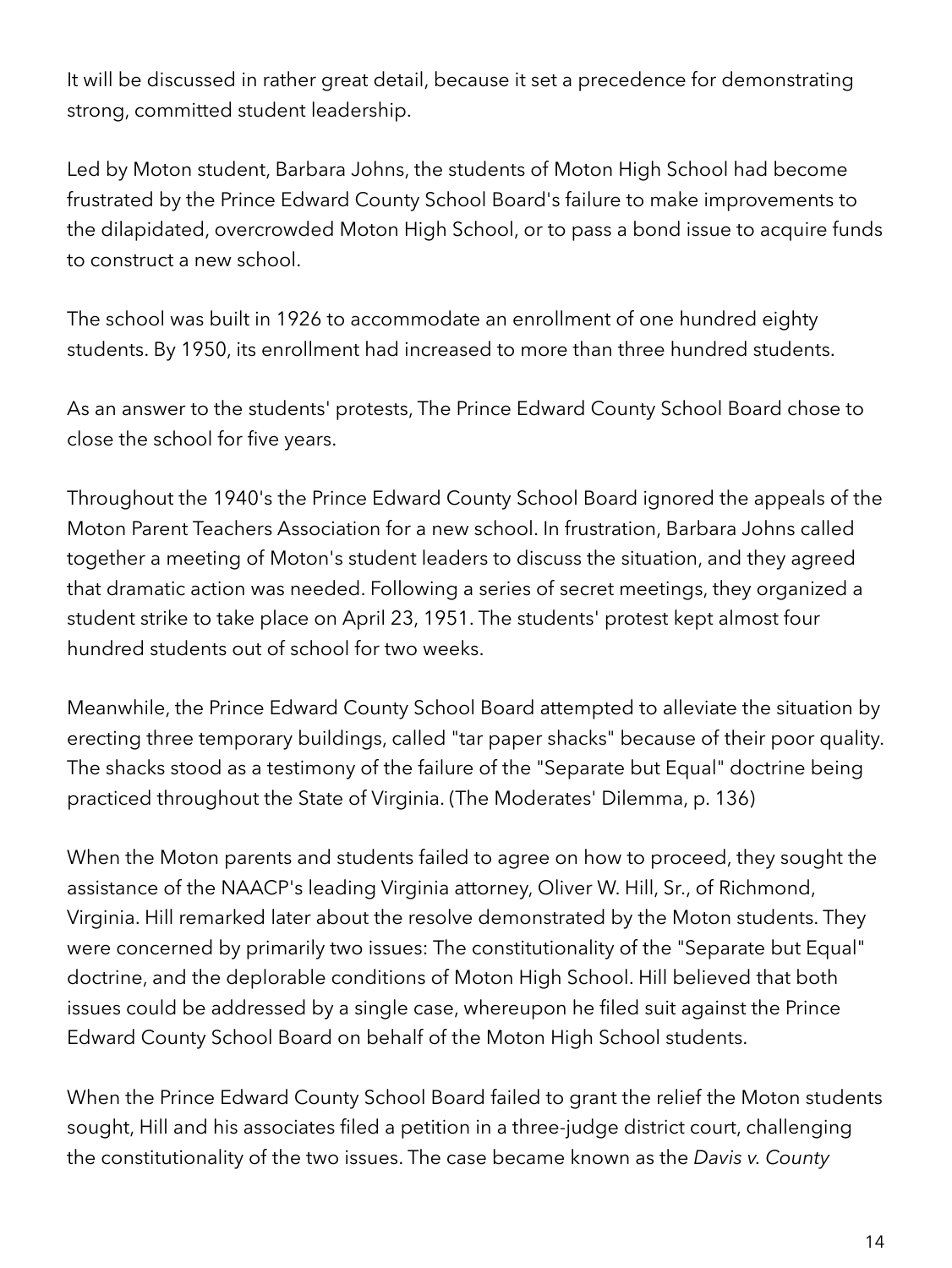*School Board of Prince Edward County* case. In its ruling, the Supreme Court upheld the state's right to segregate, but it ordered that the schools be made equal. The case was later incorporated into the *Brown v. Board of Education of Topeka* case.

Desegregation had not yet entered the consciousness of either the striking students of Moton High School or the administration. Under pressure to discipline the striking students, the Prince Edward County School Board found it hard to believe that the students' action originated with them. The parents were equally as surprised, not having experienced anything like it before.

The School Board and the Board of Supervisors of Prince Edward County responded by firing the principal of Moton High School, M. Boyd Jones. They met with the Reverend L. Francis Griffin, chairman of the Moton Parent Teachers Association, and the students and tried to dissuade them from filing a lawsuit. Within four months, plans were underway to build a new high school. The school board applied for a state loan, called in architects, and devised a plan for Moton — all within four months of the student strike. Five years later the school was opened with great fanfare.

The Moton High School Teachers Association and the local press circulated very different accounts of the strike. The newspaper reported that the Prince Edward County School Board had already planned to allocate \$8,000,000 for the construction of black schools in Prince Edward County and that the plans had been approved by the Virginia State Board of Education as a part of a four-year plan to allocate \$1,925,000 to erect schools for African Americans in the county. They blamed the delay on a failure to receive an application for the funds.

The Parent Teachers Association had been told that the available funds were insufficient to improve the conditions at Moton High School.

The responses to the students' strike were drastic, and, to some, devastating. A seven-foot cross was burned on the lawn of the Reverend Griffin, who allowed the students to hold meetings at his church. He was thought to be encouraging the students' actions. His loans were called in, he suffered severe economic coercion, and he was constantly harassed by telephone calls, anonymous notes, intimidating remarks, and general coercion. Most devastating of all, his wife suffered a mental breakdown.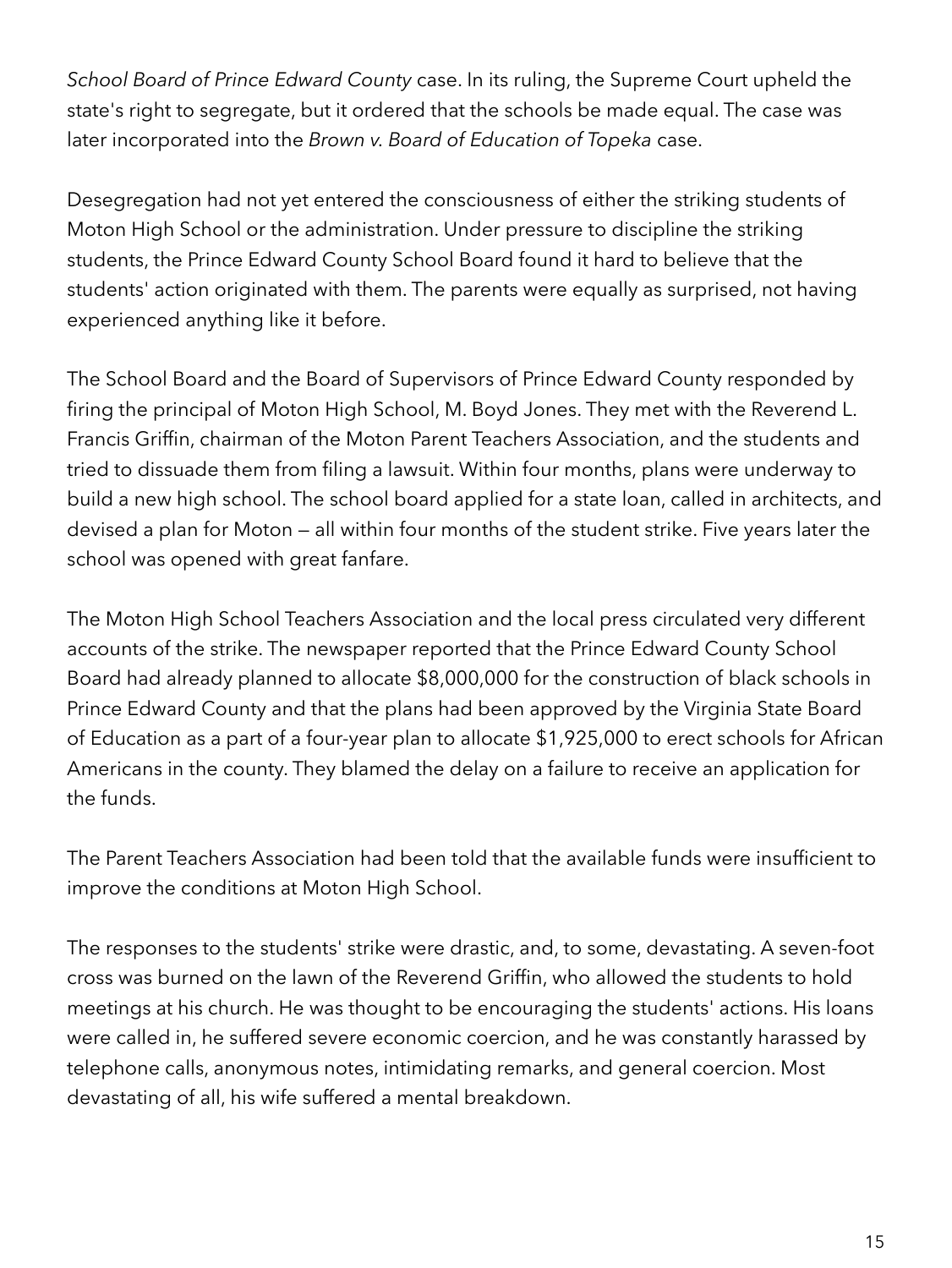Prince Edward County waged an all-out resistance to desegregation in an attempt to render the Supreme Court's decision null and void. The events that accompanied the student strike received national attention. Prince Edward County became the only school division in the country to close its schools rather than to comply with the Supreme Court's desegregation decision. For almost five years the African American students in the county were without any means of education. Some of them attended schools in other jurisdictions, but, for many, the closure of Moton High School ended their formal educational experiences.

Barbara Johns, the courageous leader of the campaign to improve the educational facilities at Moton, completed her high school education in Montgomery, Alabama. She was a true civil rights fighter whose part in bringing about changes in the educational system of Prince Edward County became an inspiration to others.

Born in New York, Barbara moved to Prince Edward County to live with her grandparents in 1942. When asked about the events that occurred as a result of her actions, she said, "It never entered my mind that this would turn out to be a school desegregation suit. We were thinking that the school would be improved, or at least that we would get a new one."

Former Governor of Virginia, L. Douglas Wilder, referred to the closure of Moton High School as "An American Tragedy." He declared, "So many lives and opportunities were laid to waste in the name of misguided ideas and hateful passions that this was indeed an American version of the Jewish holocaust. The holocaust did not concentrate on taking lives, but it did take spirits. How many young minds were forever left fallow by this obscene social experiment can never be known. How many hopes to move beyond the stereotypes that fueled this circumstance were left to wither!"

The Prince Edward County case was groundbreaking. What began as a strike for the improvement of educational facilities at a small, rural high school for black students turned out to become a lawsuit that toppled segregation.

#### <span id="page-15-0"></span>**Case 3:** *Gebhart v. Belton***, New Castle, Delaware**

This case was filed on behalf of the elementary and high school students of New Castle, Delaware. It challenged the inequality of black and white school facilities. The Delaware Court of Chancery ordered the school board to admit black students to white schools on the grounds that the black schools were inferior to those provided for the white students.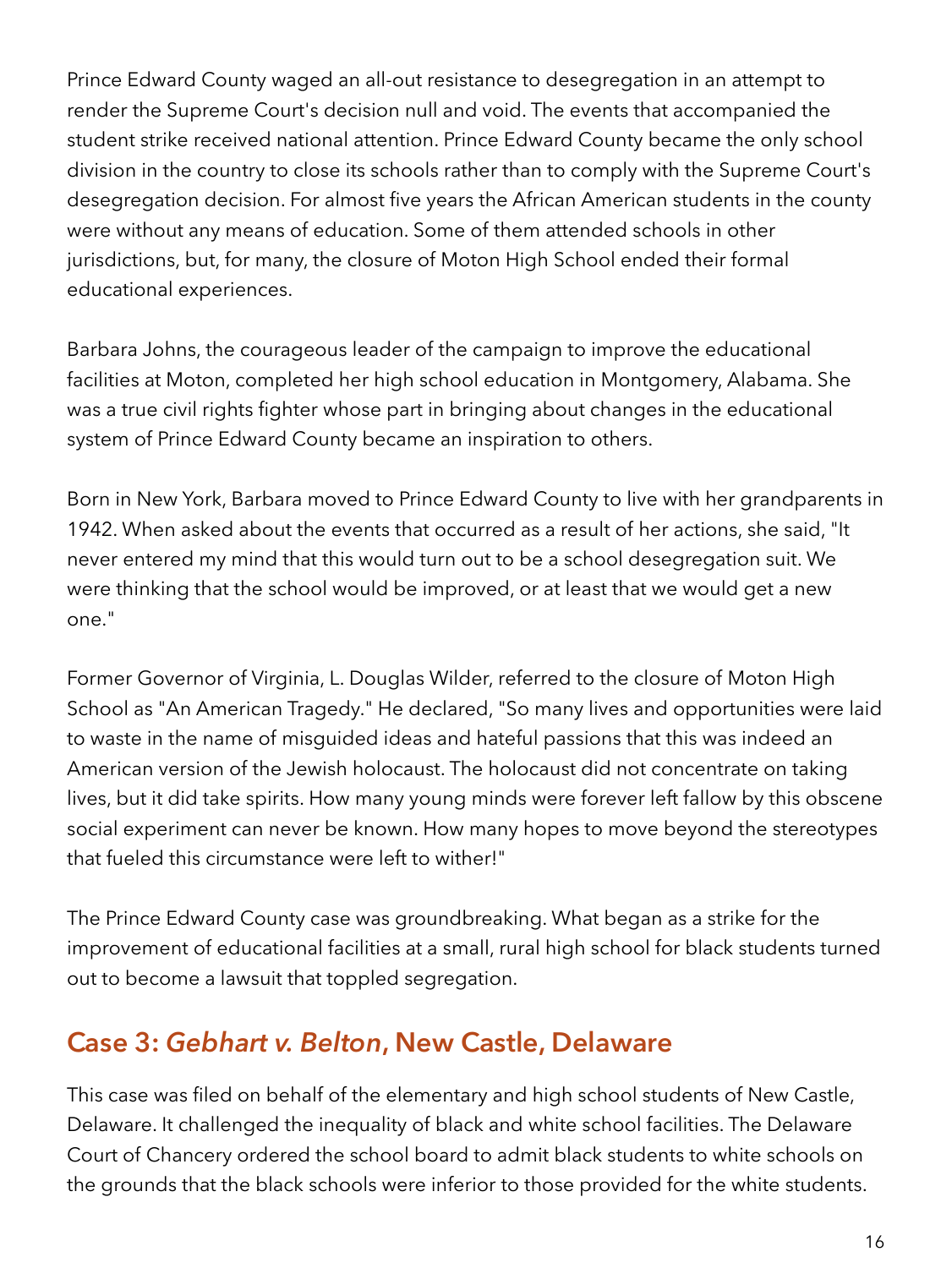While upholding the Chancellor's ruling, the Delaware Supreme Court implied that the schools could be resegregated after the white and black schools were made equal. The county appealed the desegregation order.

#### <span id="page-16-0"></span>**Case 4:** *Bolling v. Sharpe***, Washington, D.C.**

This case challenged the constitutionality of the schools in Washington, D.C. Under the United States Constitution, Congress operates the schools of the District of Columbia. The case challenged whether the Constitution prohibits the federal government from denying citizens equal protection of the law. The argument involved two separate amendments, the Fourteenth Amendment and the Fifth Amendment. The Fourteenth Amendment contains an equal protection clause, but it applies specifically to the states. The Fifth Amendment applies to the federal government. It guarantees citizens due process, but does not contain an equal protection clause.

#### <span id="page-16-1"></span>**Case 5:** *Brown v. Board of Education of Topeka,* **Topeka, Kansas**

This case was argued before the Supreme Court of the United States on May 17, 1954. It consisted of the consolidation of five cases, and was originally filed on behalf of the elementary-school-aged students living in Topeka. The cities in Kansas with a population of 15,000 were permitted, but not required, to segregate some of the elementary schools. A three-judge district court, while acknowledging the probable detrimental affect of segregation on black students, failed to order Topeka to desegregate all of its schools.

The Brown case has been called the case "that changed the parameters of political discourse in Virginia and the rest of the South." Its affect was, in fact, far-reaching. It reverberated across the country. (Lassiter, et al. p. 170)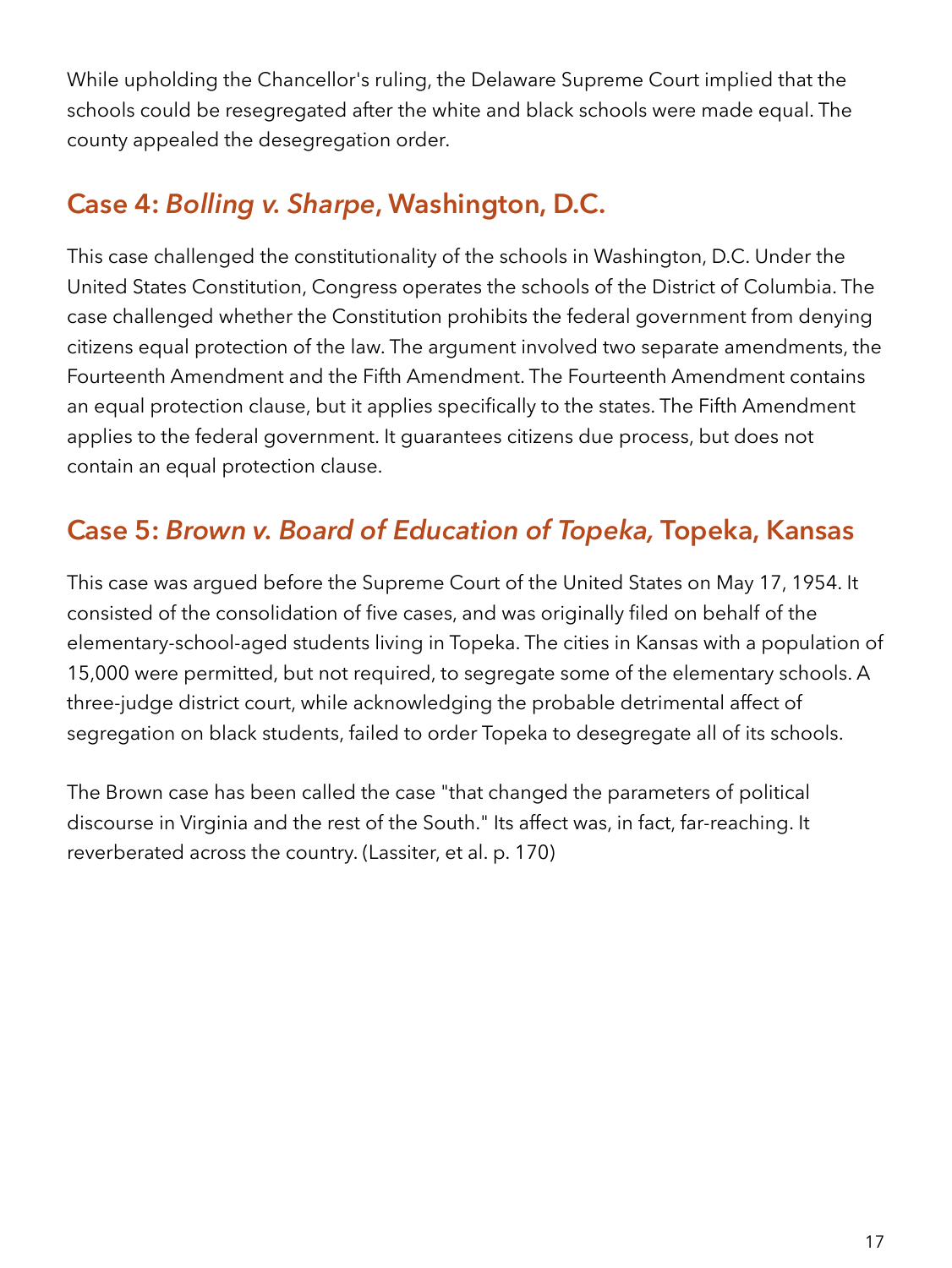### <span id="page-17-0"></span>**Reactions to the United States Supreme Court's Ruling in Brown**

The reactions to the United States Supreme Court's ruling in Brown ranged from desperation to ecstasy, depending on which side of the desegregation issue one found oneself. For African Americans, it represented another tremendous victory in their ongoing struggle to attain the constitutional rights guaranteed to all American citizens under the United States Constitution. It gave them the green light to seek the immediate enforcement of the Court's ruling.

A black journalist is said to have described May 17, 1954, as "the day we won; the day we took the white man's law and won our case before an all-white Supreme Court with a Negro Lawyer. And we were proud." (Marshall, p. 179)

On March 31, 1955, Roy Wilkins, national executive secretary of the National Association for the Advancement of Colored People (NAACP), told the local branch during a visit to Charlottesville that he expected Virginia to abide by the Supreme Court's desegregation decision, considering the state's record of respect for the law, especially the Fourteenth Amendment to the U. S. Constitution.

Oliver Hill, Sr., leading Virginia NAACP civil rights lawyer, described his reactions upon hearing the Court's decision.

"I remember starting downtown and I got to the corner of Fourth and Leigh Streets (Richmond, Virginia) when a bulletin came over the radio saying that the Supreme Court was announcing its decision. ...I turned around in the middle of the street and hightailed it back to the office. I ran upstairs, yelling, 'Turn on the radio!' Turn on the radio!' ... everyone listened intently. ...there was much hurrahing ...as we were celebrating the decision. We did no more work that day," Hill related in an increasingly animated voice.

The Charlottesville branch of the National Association for the Advancement of Colored People (NAACP) hailed the decision as "a victory for not only the American Negro, but for all true Americans." From that point on African Americans largely reacted to the actions of the state and local governmental authorities whose responsibility was to enforce the Court's desegregation order. The organization consistently called for prompt and voluntary enforcement.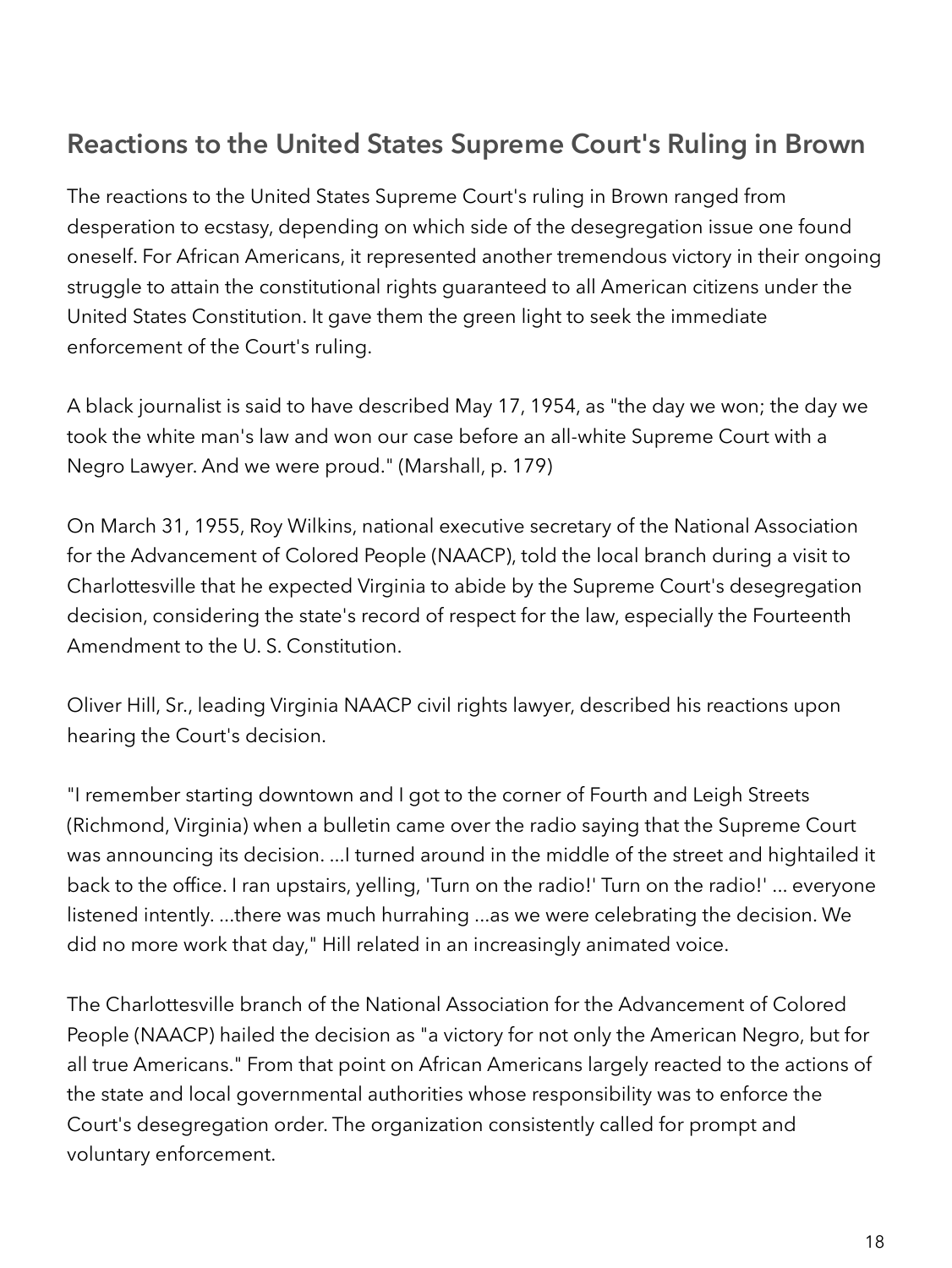Throughout the four years it took the Charlottesville School Board to come into full compliance, the NAACP filed suit after suit whenever African Americans were being denied their legal rights. It never wavered in its confidence in the legal teams that would handle the cases as they came up.

Following the Court's ruling, the NAACP issued this statement:

"With the United States being acknowledged as a world leader, it is right that she should set the example for all freedom-loving people to follow. ...The South stands on the threshold old of a new era. If its great potential is to be realized, it must rise to the occasion. We of the NAACP invite all Americans to join in our crusade for freedom."

Virginia State Senator Harry Flood Byrd Sr., Democratic patriarch and leader of the Virginia Democratic Party, raised the issue of "states rights." He coined the expression, "massive resistance," which later became the main strategy employed by the State of Virginia as a means of avoiding desegregation.

Virginia State Senator Edward O. McCue voiced the loudest objection. At a mass meeting held at Lane High School, the only white high school in Charlottesville, he advocated closing the schools rather than to permit them to be desegregated. He also advocated the appropriation of state funds to provide tuition grants to parents of students who opposed desegregation, to be used by their children to attend tuition-free private schools.

McCue predicted that it would take at least twenty-five years to set up a smoothly-run system of private schools in Charlottesville. He was convinced that the private schools "would be better, much better" than the present public schools, because they would emphasize better discipline and greater basic education.

"We're going to close the schools here," he declared. "That's the way to beat them. And when Negroes close white schools, you can be sure that all the schools will be closed. There won't be any salaries (paid)." (The Richmond News Leader, July 2, 1958)

On June 22, 1955, the Virginia State Board of Education passed a resolution to continue a policy of school segregation for the 1955-1956 school term. In July, the Charlottesville School Board passed a resolution to follow the state's lead. The resolution stated:

*"Whereas, It is the policy of the State Board of Education that the public schools of the Commonwealth open and operate throughout the coming school session as heretofore,*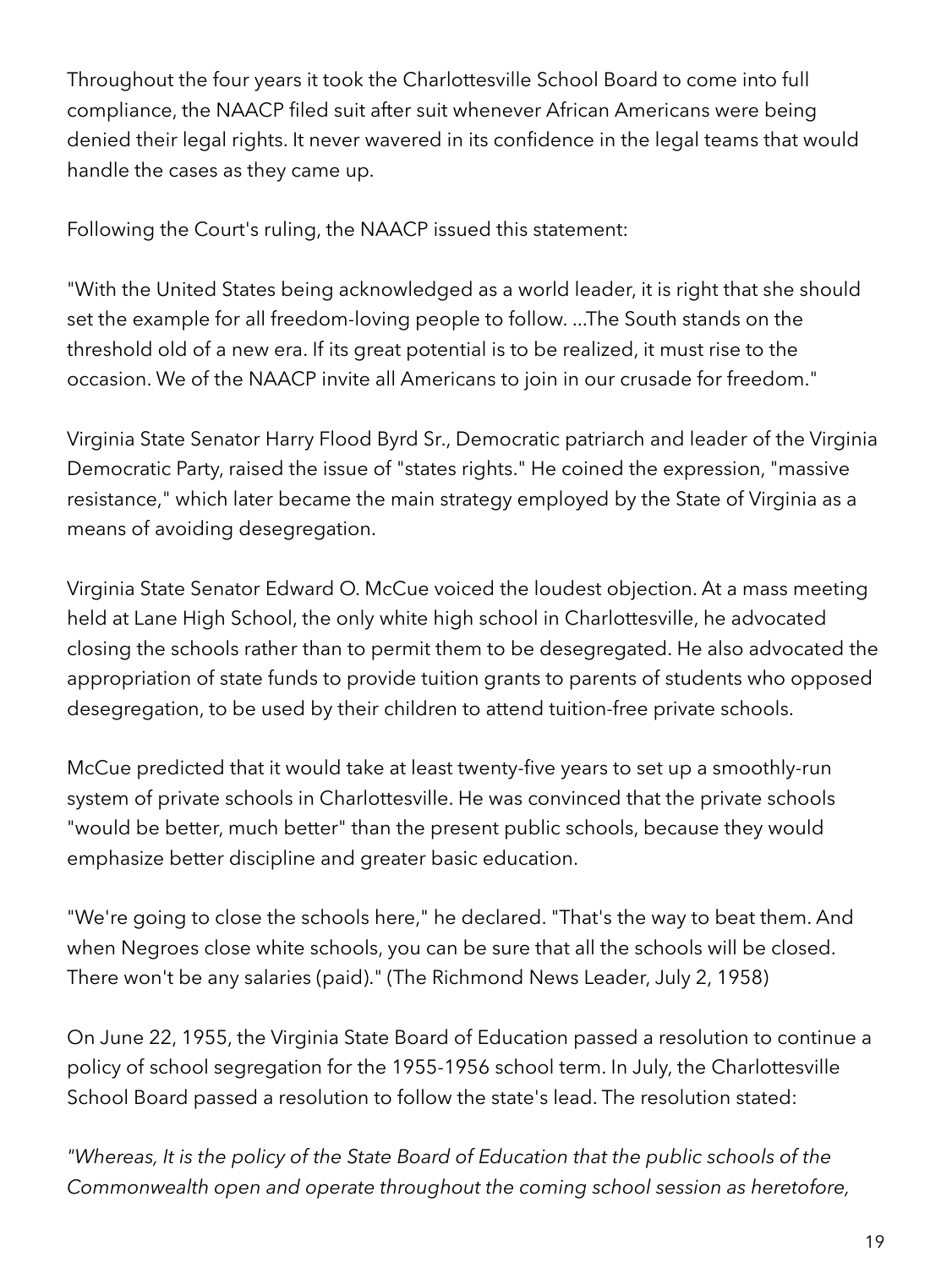*Be It Resolved, That the School Board of the City of Charlottesville operate the public schools of the City for the school year 1955-56 on the same basis as heretofore, and,* 

*Be It Further Resolved, That this Board constitute itself a committee of the whole to begin promptly a study of the future operation of the City's public school system in light of the Supreme Court decrees as may affect future operations of the public schools." (Crowe, p. 35)* 

Thomas Michie, Mayor of Charlottesville, stated in his inaugural address, delivered on September 5, 1955, "These are no ordinary times." His assessment was a definite truism, as time would prove.

While acknowledging that desegregation was unacceptable to most Virginians, Michie made it clear that as Mayor of Charlottesville, he would tolerate no lawlessness. He claimed that, if necessary, he would seek the assistance of the Charlottesville Police Force to keep the peace.

Michie released a list of what he called his "guiding principles". They included respect for the law, commitment to public order, and preservation of public education. He had access to the Charlottesville Police Department at all times. He predicted that persons who preferred to surrender the public schools rather than to accept any degree of segregation would be met with failure. Michie expressed hope that the State of Virginia would ultimately "go forward with an enlightened spirit..." (The Daily Progress, November, 1958)

The Charlottesville City Council expressed regret at the Supreme Court's desegregation and predicted that it would be "fraught with grievous consequences to the cause of education in the South..." That forewarning was totally fulfilled during the early years of school desegregation.

Stanley Goodman, Chairman of the Charlottesville School Board, reminded the Board that school desegregation had been verified as the "law of the land." "When we were sworn in [as members of the School Board], we agreed to uphold it. This leaves it up to the courts. It's going to have to be worked out in each local situation," he told them.

Chester Babcock, editor of the The Charlottesville Daily Progress, referred to the "discordant" voices of the citizens of Charlottesville as "quixotic." He predicted that the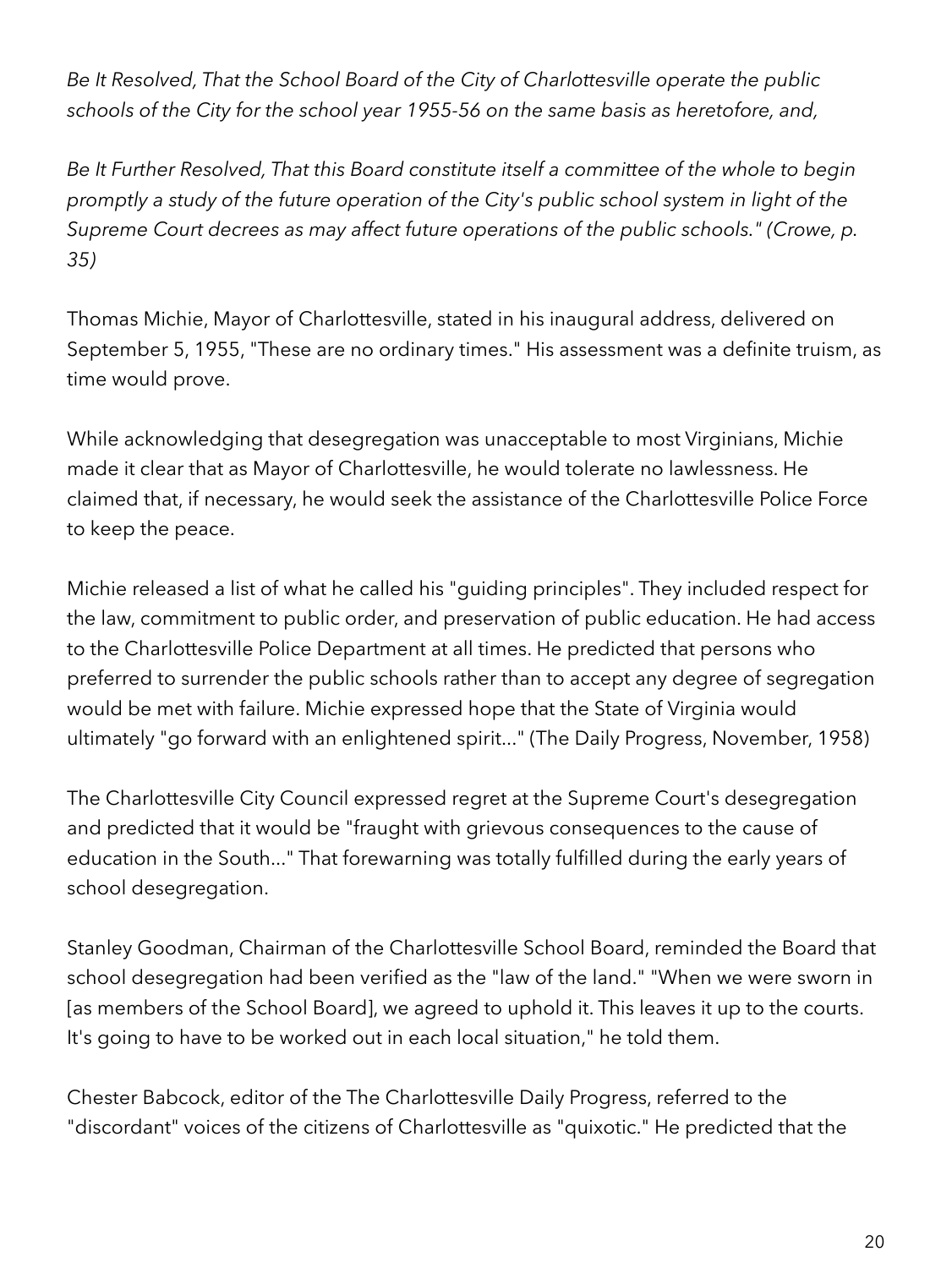battle against the federal authorities would be lost at the expense of public education, "and neither education nor segregation will be maintained," he believed.

An editorial printed in the The Charlottesville Daily Progress stated, "For the past twentyfive years or more there has been gradual relaxation of segregation, partly through court decisions, but more as a result of changing attitudes. But public opinion is not yet ready to end it. And the attempt to end it in the schools by court order can only have unfortunate consequences for public education in the areas principally affected..."

James J. Kilpatrick, editor of The Richmond News Leader and a diehard segregationist, expressed his opinion that it was neither the time for rebellion nor for surrender. "It is a time to sit tight, to think, [and] to unite in a proposal that will win the Supreme Court's approval," he said.

Later Kilpatrick described the South's initial reaction to the Supreme Court's desegregation order as largely one of bewilderment and dismay. "Accustomed to obedient acceptance of anything purporting to be law, most southern spokesmen fumbled to express both opposition and acceptance," he maintained. (The Moderate's Dilemma..., p. 53)

Colgate Darden, the president of the University of Virginia, was also quite vocal during the period following the announcement of the Supreme Court's decision in the Brown case. He advocated establishing a dual system of education in Virginia: a private system of education, but not at public expense, and a strong, segregated public system to make sure that the education of African Americans was not jeopardized. He was opposed to the polity of massive resistance advocated by Governor Lindsay Almond and thought that the city would be making a grave mistake if it attempted to enforce the policy.

Various white citizens' organizations took sides on desegregation as well.

The Defenders of State Sovereignty and Individual Liberties registered strong opposition to desegregation. The organization's president, Homer G. Richey, told a group of 1,200 Charlottesville citizens attending a mass meeting held at Lane High School, "The day the first Negro walks into the first white school will mark the beginning of the end of Virginia." (The Charlottesville Daily Progress, April, 1957)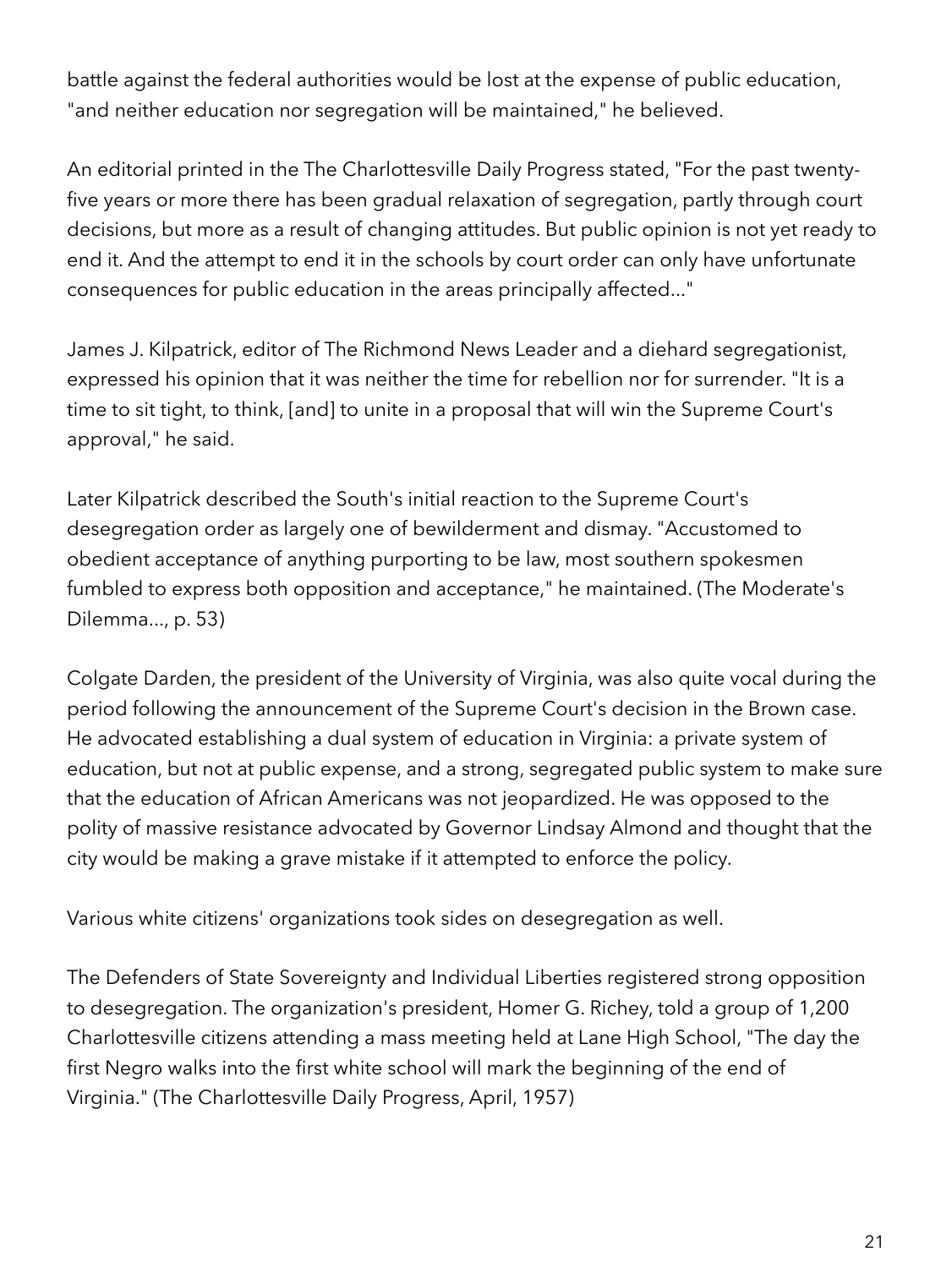The members of the Seaboard White Citizens' Council, which was headquartered in Washington, D. C., traveled to Charlottesville to join the fray. Their objective was to expand the organization's membership and to spread its racist beliefs. They held several mass meetings in the city during which they attempted to play on the emotional fears of the Charlottesville citizens and to provoke violence. The group was rapidly ushered out of town before they could gain a foothold.

The Charlottesville Human Relations Council, a moderate, interracial organization, sought to diffuse the negative atmosphere created by the radical groups by arranging a series of forums and discussions for the purpose of informing the general public on issues related to desegregation. Fearing that violence might be stirred up by radical groups like the White Citizens' Council, the organization requested the Charlottesville City Council to issue a resolution stating its position opposing violence and warning that the Charlottesville Police would be called to quell any disturbance that might arise.

The southern states looked to Virginia as the leader of the Massive Resistance Movement. Under the leadership of Senator Harry Flood Byrd, Sr., a southern manifesto was signed by more than a hundred southern Congressmen, who agreed to resist school desegregation by all legal means, and to follow a consistent polity of massive resistance. Under the agreement a state was given the authority to close any school under its jurisdiction to avoid desegregating it.

In 1954, Governor Thomas Stanley pledged to use the power of his office to block desegregation on behalf of the State of Virginia. Following the Supreme Court's decision in Brown, he announced plans to set up a bi-racial Commission on Education to conduct meetings across the state to get the viewpoints of grassroots Virginians as to how he should respond. He scrapped his original plan in favor of the appointment of a legislative Commission on Education composed of fifteen senators and fifteen delegates. The committee was dominated by Democrats. In fact, only two Republicans were named to it.

In August, 1955, Governor Stanley appointed the Gray Commission, called the Governor's Select Commission on Public Education. He named Senator Garland Gray to be its chairman. The committee was assigned the responsibility of conducting a study and planning a course of action the state might pursue in response to the Supreme Court's desegregation mandate.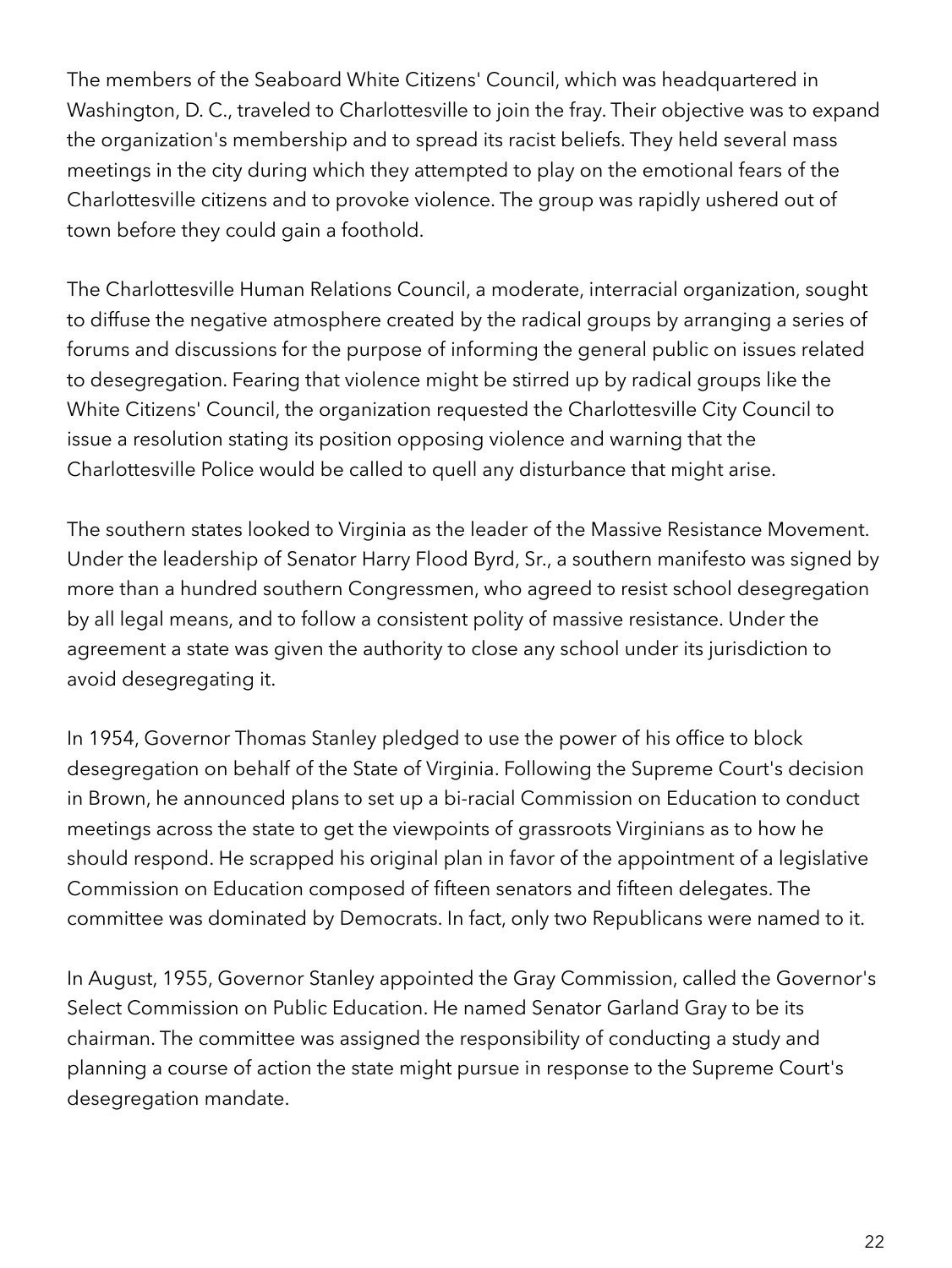The Gray Commission released its report in November, 1956. The report emphasized the role of Virginia localities in determining the scope and speed of school desegregation in the state. It contained two main concepts: (1) that each locality be permitted to develop its own desegregation strategy, taking into consideration local conditions and beliefs, and (2) that a tuition grants program be initiated which would permit the students of Virginia to enroll in private, segregated schools at no cost to their families.

During a meeting of the Virginia General Assembly, held in August, 1954, the Gray Commission was rejected as being too moderate in its philosophy and too narrow in its representation. It was comprised of only politicians, and it had no black representation. The Commission failed to win the support that Governor Thomas Stanley had envisioned. In a series of editorials appearing in The Richmond News Leader, a dissenting faction, led by James K. Kilpatrick, mounted a vigorous campaign against it. A new concept was injected into the debate, called "interposition."

The term, "interposition," referred to the point of view that "a state has the power to interpose itself between the federal government and a state's citizens when the federal government is perceived to be pursuing a policy considered to be unconstitutional." (Crowe, p. 185)

Virginia State Senator Harry Flood Byrd, Sr., supported a policy of "massive resistance," which gave the governor of a state the authority to close any school being threatened with desegregation. Perceiving Virginia as a leader in the desegregation fight, the other southern states regarded the policy of massive resistance as the most hopeful strategy for avoiding desegregation.

In the meantime, the Virginia State Legislature was called into session to determine how funds could be legally withheld from desegregated schools, and also to authorize the use of state funds to finance private, segregated schools, and to remove all mention of compulsory attendance from state laws.

On May 31, 1955, the United States Supreme Court handed down the desegregation implementation order. It called for desegregation to proceed with "deliberate" speed. But rather than hastening the process, the vague terminology, "deliberate speed," actually prolonged it. Attorney Oliver Hill, Sr., referred to the expression as "weasel words."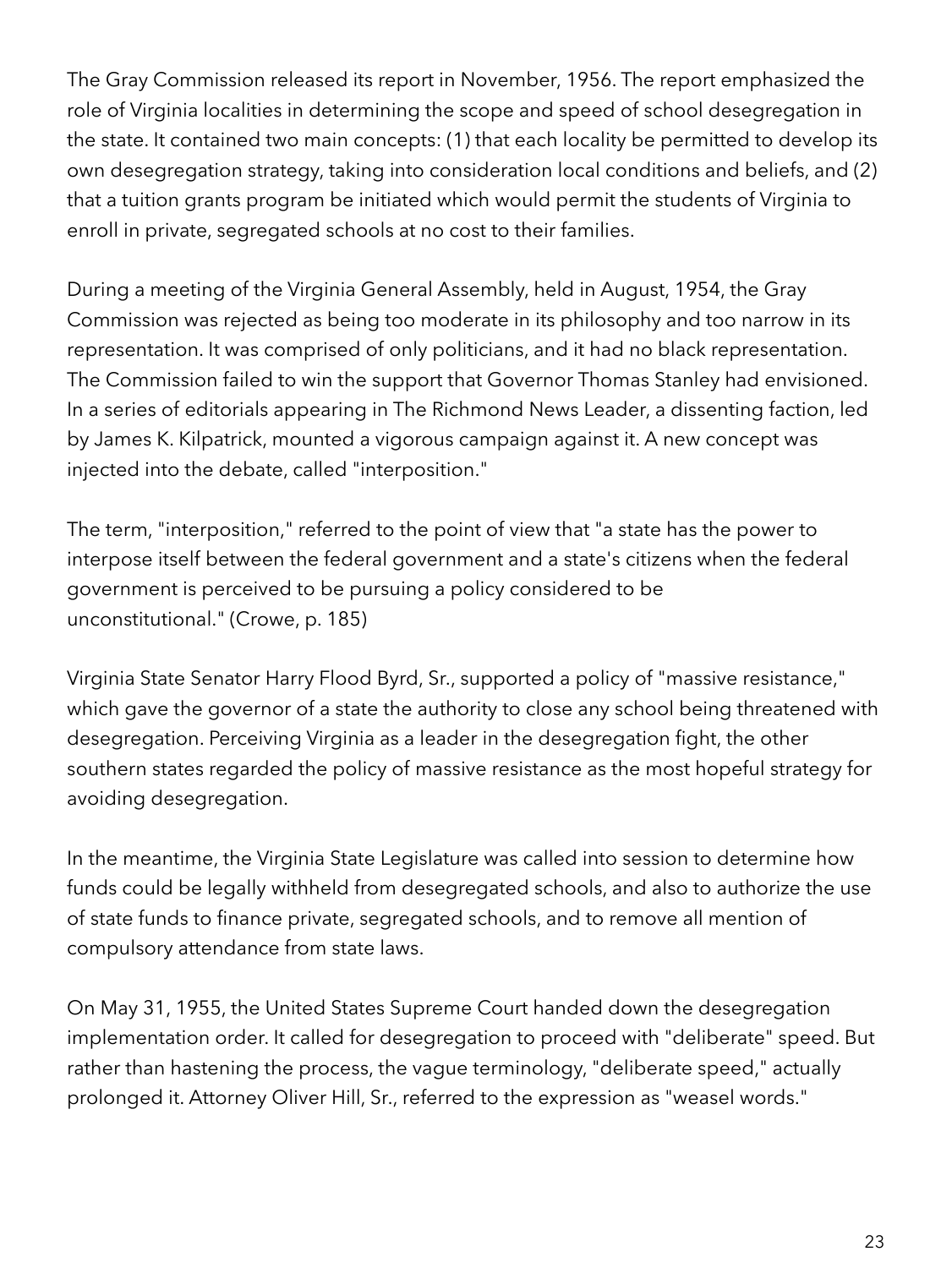Hill opined, "Unfortunately the nefarious and fundamentally inadequate 'all deliberate speed' doctrine constituted an abject failure in the attempt to accomplish desegregated public schools. The noble objective was undermined, as the Supreme Court sent out conflicting signals. Time has demonstrated that Frankfurter's insertion of the 'all deliberate speed' requirement into the Brown desegregation remedies turned out to be a travesty of justice. Indeed, as is often stated, 'justice delayed is justice denied.'" (Hill, p. 170)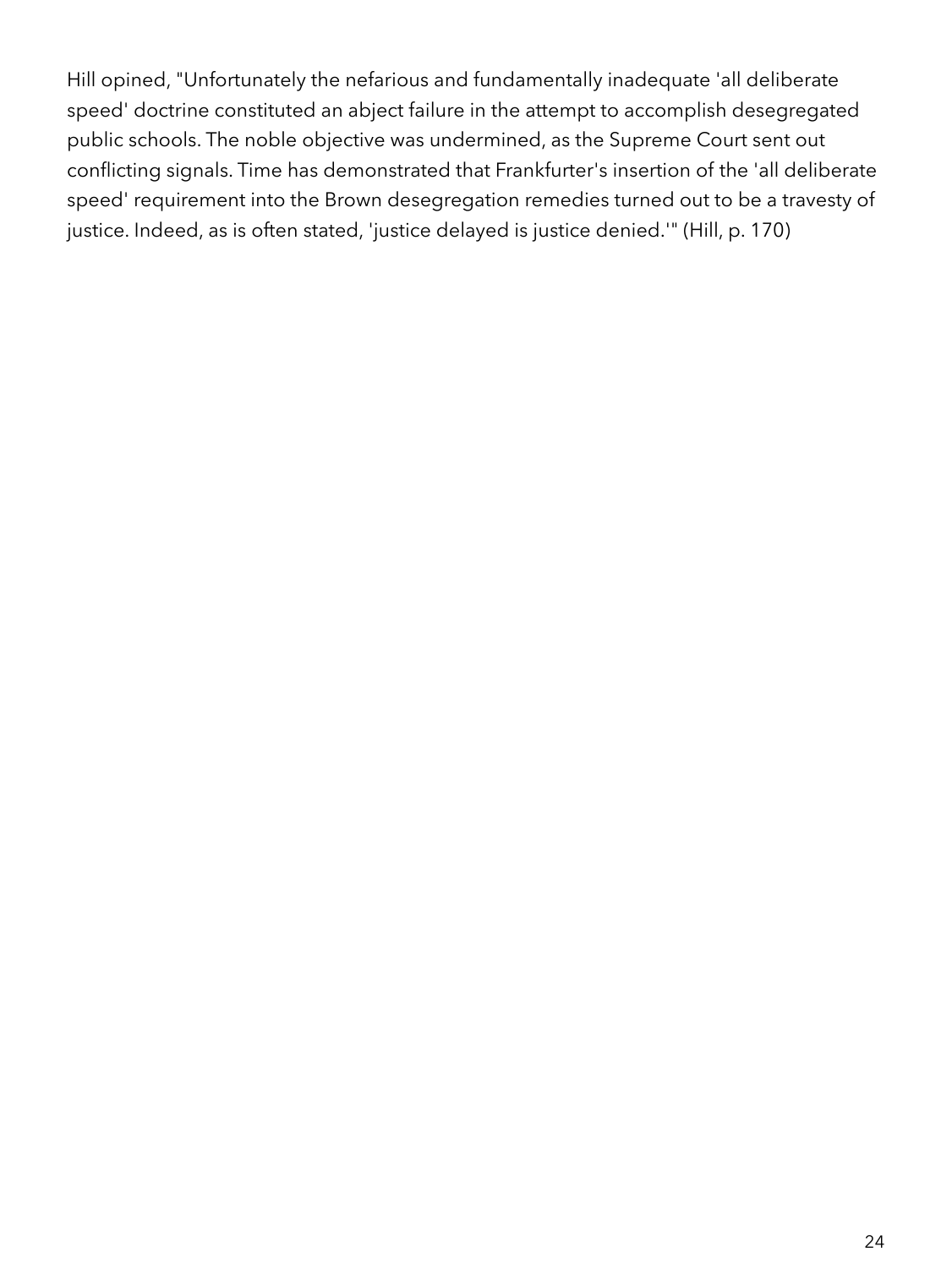# <span id="page-24-0"></span>**Desegregation Comes to Charlottesville**

Some Charlottesville residents seemed completely unfazed by the prospect of closed schools in light of the looming desegregation decision handed down by the United States Supreme Court on May 17, 1954. Others shared the viewpoint of Richard Whalan, staff writer for The Richmond News Leader, who predicted, "Charlottesville will close up if they try to integrate here, and when Negroes close the white schools, you can be sure that all the schools will be closed. There won't be any salaries (paid)." (The Richmond News Leader, July 2, 1958)

Whalan's prediction was not entirely accurate. Fortunately for the City of Charlottesville, cooler heads prevailed, and the desegregation process was permitted to unfold, using the legal process designed to make such decisions as were needed in the case posed by desegregation. The persons responsible for making those decisions were well aware of the fact that how Charlottesville responded to the first order to desegregate would largely determine how the city would ultimately weather the desegregation crisis.

On the state level, Virginia Governor Thomas B. Stanley, with the support of State Senator Harry F. Byrd, Sr., vowed to use all of the legal remedies available to avoid complying with the federal mandate. Byrd called the federal action ordering desegregation a travesty against states' rights. Both Stanley and Byrd were well aware of the importance of these early decisions on setting the desegregation course for the State of Virginia.

On June 23, 1955, the Virginia State Board of Education announced its decision to continue a policy of public school segregation throughout the State of Virginia. The Charlottesville School Board likewise decided to retain its policy of segregating the schools of the city in keeping with the policy of the Virginia State Board of Education.

The Charlottesville School Board passed the following resolution:

*Whereas, It is the policy of the State Board of Education that public schools of the Commonwealth open and operate throughout the coming year as heretofore,* 

*Be it resolved, That the School Board of the City of Charlottesville operate the public schools of the City for the school year 1955-1956 on the same basis as heretofore, and,* 

*Be it further resolved, That this Board constitute itself a committee of the whole to begin promptly a study of future operation of the City's public school system in light of the*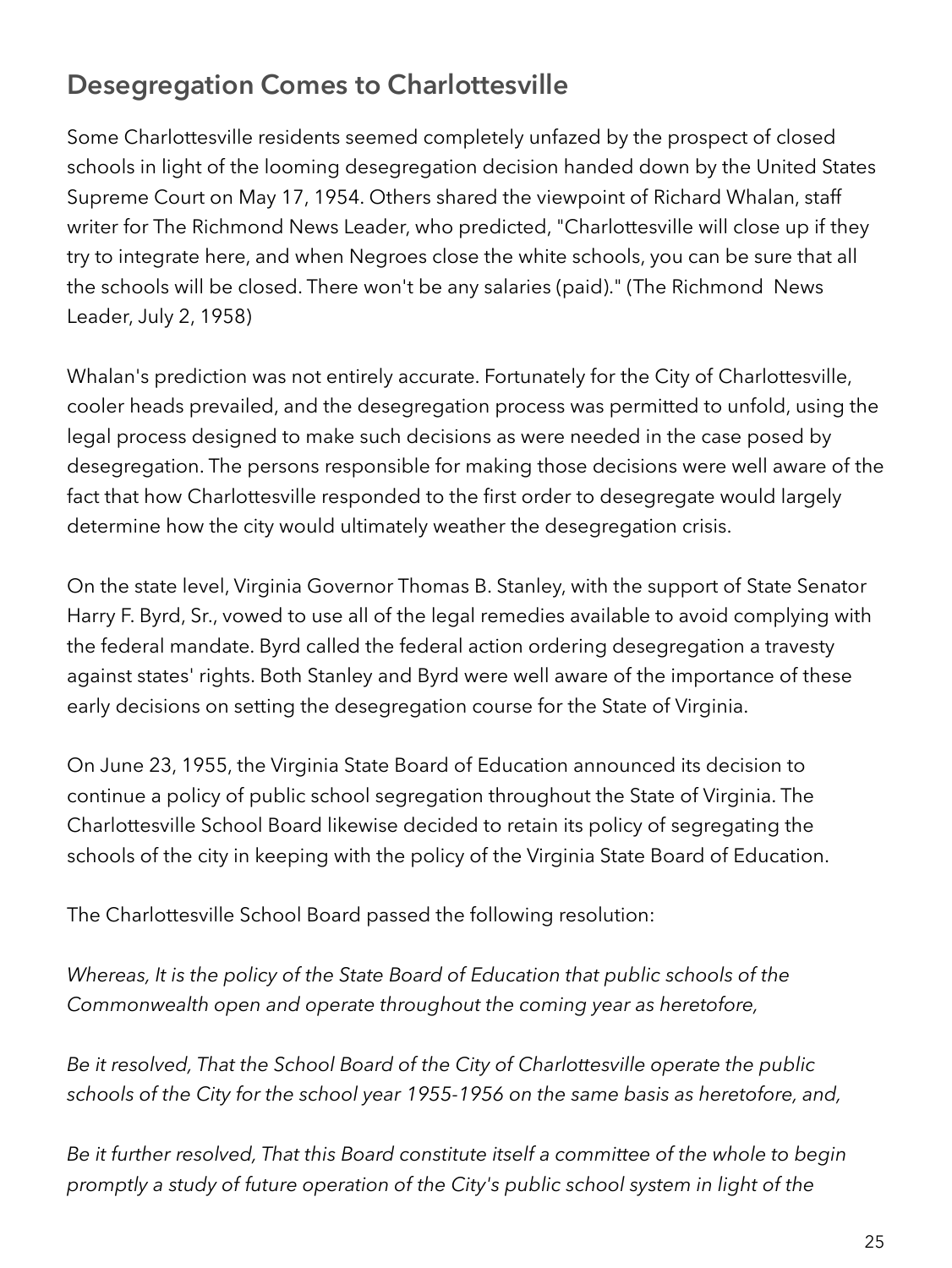*Supreme Court decrees as may affect the future operation of the public schools.* (The Richmond News Leader, July 2, 1955)

Charlottesville was one of the first school divisions in the State of Virginia to be faced with school desegregation following the Supreme Court's ruling in the *Brown v. Board of Education of Topeka* case. On October 6, 1955, Attorney Oliver W. Hill, Sr., of Richmond, Virginia, representing fourteen-year old Olivia Ferguson and forty-three other black students from Charlottesville, petitioned the Charlottesville School Board to "reorganize the public schools ... so that children may attend them without regard to their race or color." (Lassiter, p. 76)

In the mid-1950's Charlottesville operated six elementary schools and Lane High School. It also operated Burley High School jointly with Albemarle County for the black students of Charlottesville and Albemarle County.

The Charlottesville School Board refused the petitions of the black students to attend the schools of their choice. In response, the National Association for the Advancement of Colored People (NAACP) filed suit on behalf of the rejected students. The organization was fully prepared for the challenge of seeking the constitutional rights the students had been denied.

On August 6, 1956, Judge John Paul of the United States District Court for the Fourth Circuit ordered the Charlottesville School Board to admit black students to Venable Elementary School and Lane High School beginning the following September. The School Board feverishly pursued appeal after appeal for the next two years to avoid the desegregation order.

By late spring, 1958, both the city officials and the students' parents accepted the fact that the appeal process had about run its course. On May 10, 1958, Judge Paul ordered the Charlottesville School Board to admit the black students to the schools to which they had sought admittance. The desegregation issue was thereby brought to the forefront.

 The victory achieved by Attorney Hill and his associates had been much applauded. As recently as October, 2003, The Richmond Times Dispatch published an article in which it commended the civil rights activities of Attorney Oliver W. Hill, as well as those of another Richmonder, Supreme Court Justice Lewis Powell. Robert Gray, Jr. wrote, "These two men had an appointment with destiny that would test them, our city, and the country. ...They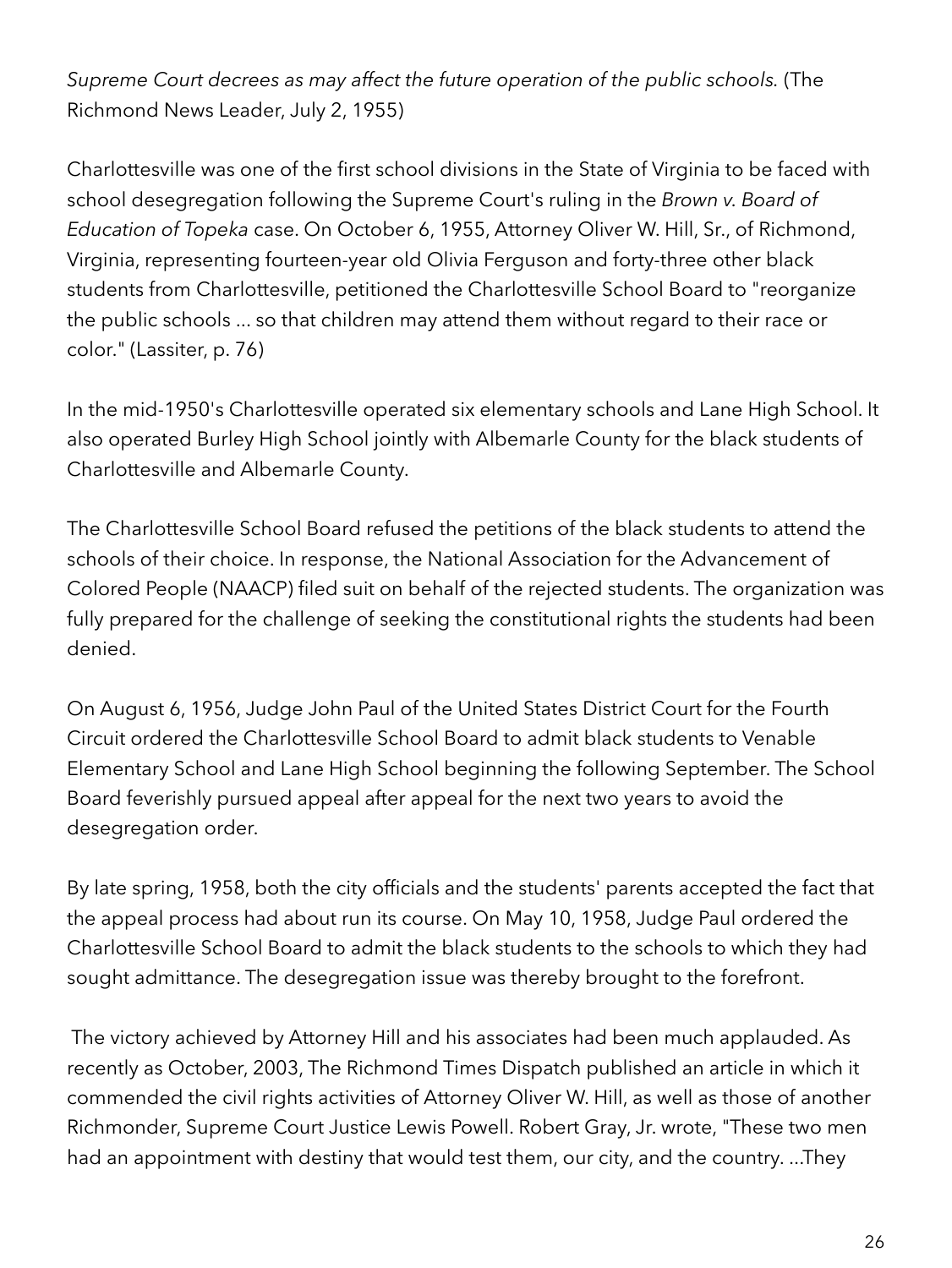were thrust into the spotlight and became beacons of hope and rational thinking for their community and the country. Their course of action would be questioned and criticized by some and applauded and celebrated by others. But over time all would come to respect and appreciate their commitment to the highest ideal of our society, justice." (The Richmond Times Dispatch, October 5, 2003)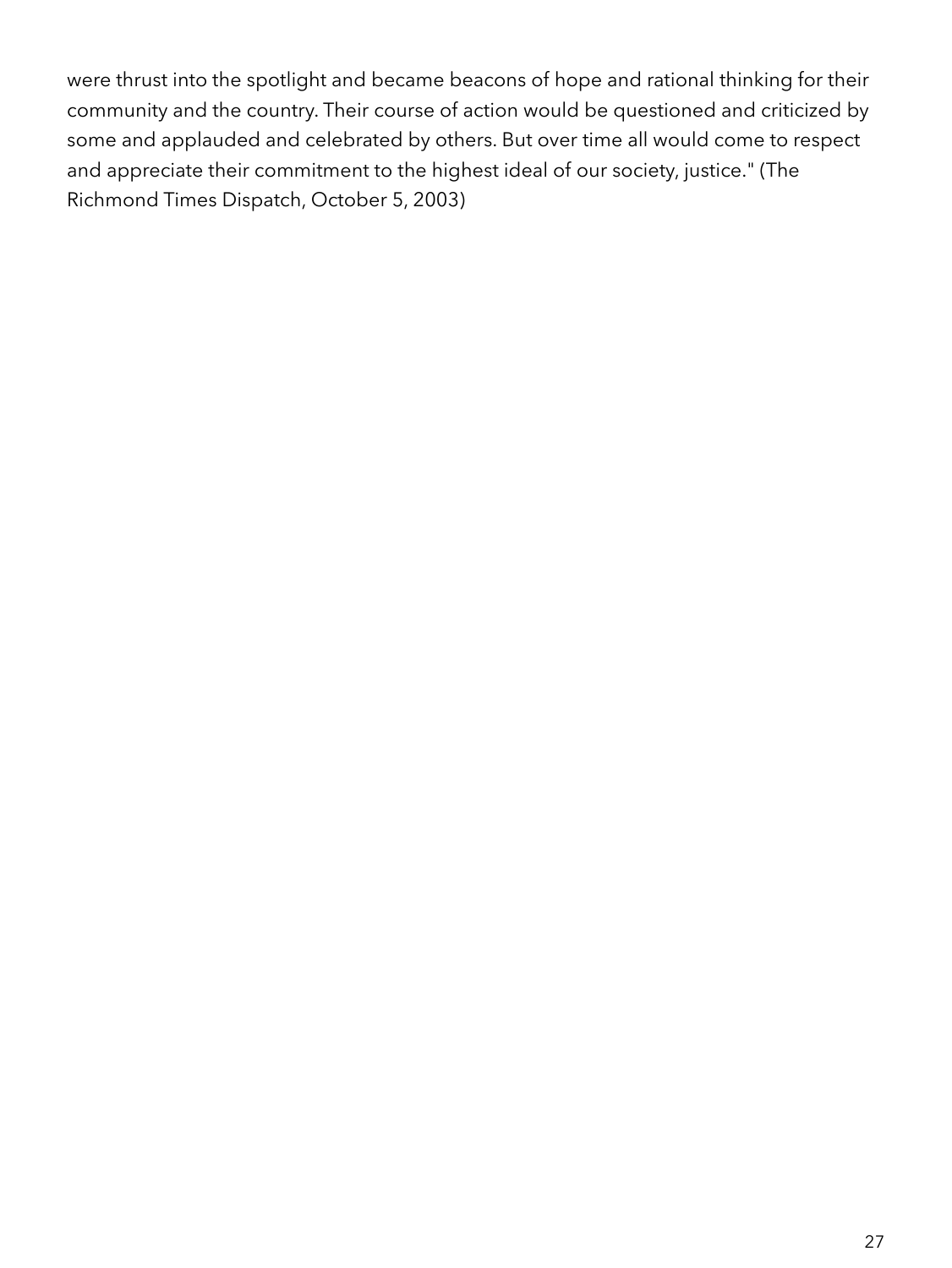# <span id="page-27-0"></span>**The Charlottesville School Board Fails to Respond**

When the Charlottesville School Board failed to respond to the black students' petition to be admitted to schools of their choice, the NAACP, represented by Attorney Hill and his associates, Spotswood Robinson and Roland Ealy of Richmond, Virginia, filed suit against the City of Charlottesville on behalf of the black plaintiffs. On August 6, 1956, Judge John Paul of the United States District Court for the Fourth Circuit ordered the city to admit black students to Venable Elementary School and Lane High School, beginning in September, 1956.

The Charlottesville City Council and the Charlottesville School Board adopted a cooperative plan of avoidance. Delaying a response for as long as they could, they claimed that they needed more time to find an appropriate way to respond, and that they feared a backlash of taxpayer revolt and mass confusion. In addition, the Supreme Court had provided a loophole by ordering the Charlottesville School Board to begin desegregating "with deliberate speed." The Board felt no particular compulsion to respond quickly. In the end, they were fully aware that they had no recourse but to follow the law, albeit, reluctantly.

At the direction of the Charlottesville City Council, John S. Battle, Jr., son of former Governor of Virginia John S. Battle, Sr., was retained to represent the Charlottesville School Board. He was requested to attain legal and financial assistance from the Virginia Attorney General.

The case was filed in May, 1956, in the United States Fourth District Court in Harrisonburg, Virginia. The City Council believed that the General Assembly needed to establish state policies to assist the localities with impending cases before the localities could move forward.

In June, 1956, Oliver Hill, Sr., representing the Charlottesville National Association for the Advancement of Colored People, and Charlottesville City Attorney John S. Battle, Jr., representing the Charlottesville School Board, traveled to Harrisonburg, Virginia to consult with Judge John Paul of the United States District Court for the Fourth Circuit to find out if the hearing regarding the matter might be delayed. Judge Paul granted a ten-day delay, setting the hearing for July 12, 1956. On that date, in a crowded courtroom in the Charlottesville post office building, he ordered the Charlottesville School Board to begin desegregating its schools at the beginning of the 1956-1957 school term.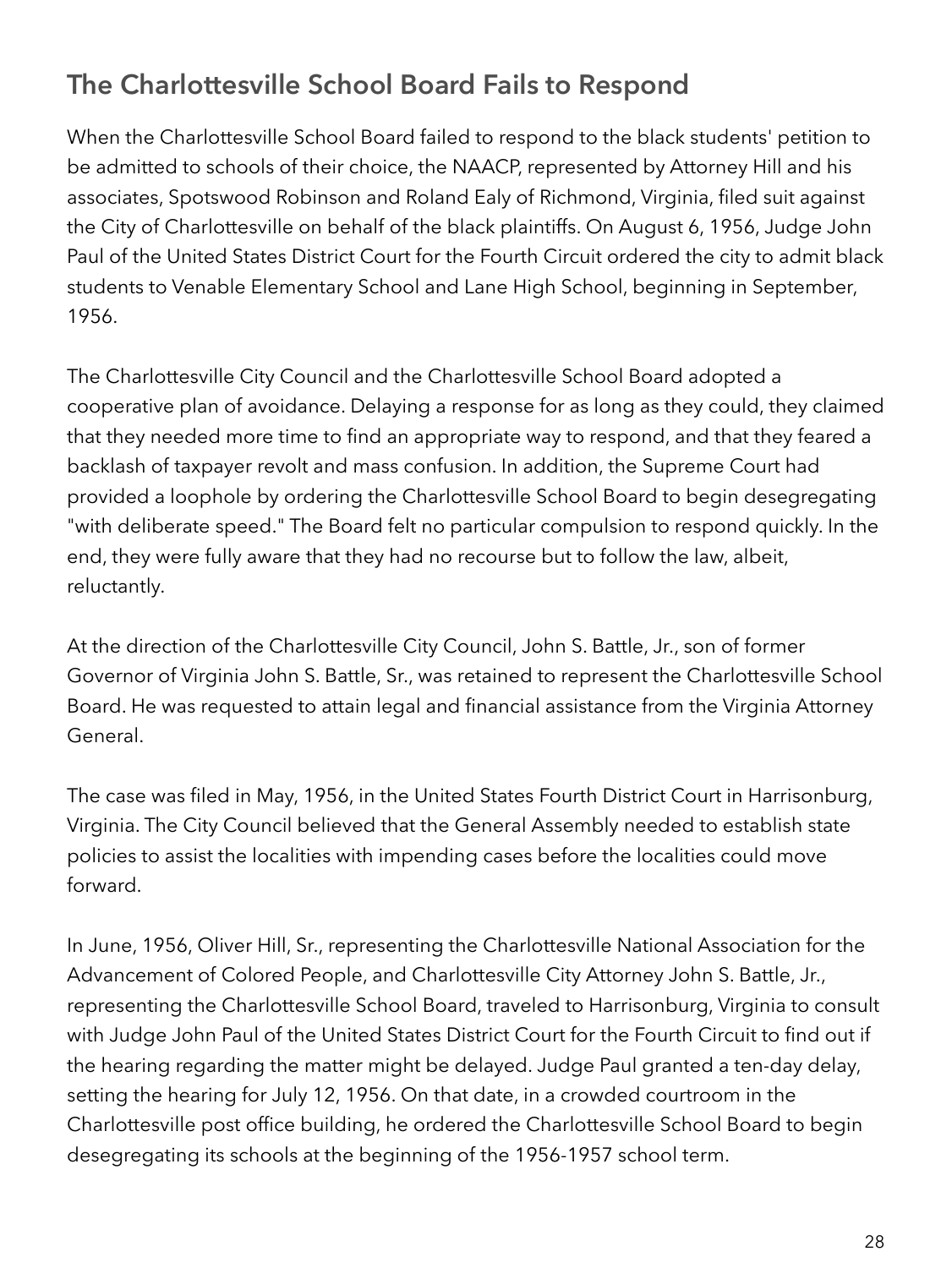Meanwhile, on June 7, 1956, Battle filed a reply, stating that, because the Charlottesville School Board was an agent of the state, the court lacked jurisdiction in the case. It claimed that the state had to be granted permission to be sued in such matters, and that the suit was applicable only to students who applied for admission to white schools.

In his rebuttal, Hill contended that the suit was a class action which included all of the black students in Charlottesville. The delaying tactic was one of the several ploys intended to impede the desegregation process. As Battle continued to press for a reversal of the desegregation order, Hill continued to press for compliance.

In a crowded courtroom in the Charlottesville post office on August 6, 1956, Judge Paul ordered the Charlottesville School Board to admit black students to previously all-white schools, beginning with the 1956-1957 school term. He told the NAACP that even though it was a class action suit, their work was not complete.

"If complainants receive a favorable decree, it doesn't necessarily mean that all schools are open and everybody can rush in. ...When the school board is presented an application, it must be evaluated on whether the particular school being applied to is overcrowded. It will have to consider the qualifications of the applicant to attend the school he applied for. There are many valid reasons why a Negro may be turned down but he may not be turned down because he is a Negro. I am not willing that this court should be a conscious and knowing accessory to programs of delay in complying with the Supreme Court's decision. There must be no discrimination because of race or color." (The Charlottesville Daily Progress, February 2, 1958)

Judge Paul clearly left the door open for the possibility that some black applicants could be rejected, and the not-so-subtle hint was not lost on the Charlottesville School Board. It attempted a variety of evasive tactics short of downright defiance of the Court's desegregation order. Represented by John S. Battle, Jr., it filed several appeals to delay compliance for as long as they could.

A legislative committee set up by the General Assembly to investigate the NAACP came from Richmond and tried to persuade the plaintiffs to drop their suit, to no avail. Asked about his feelings about the intervention of the General Assembly, George Ferguson replied, "I figured only two things could happen: either I'd be thrown in jail and I hadn't done anything illegal or I would prevail. We were determined to see it through..."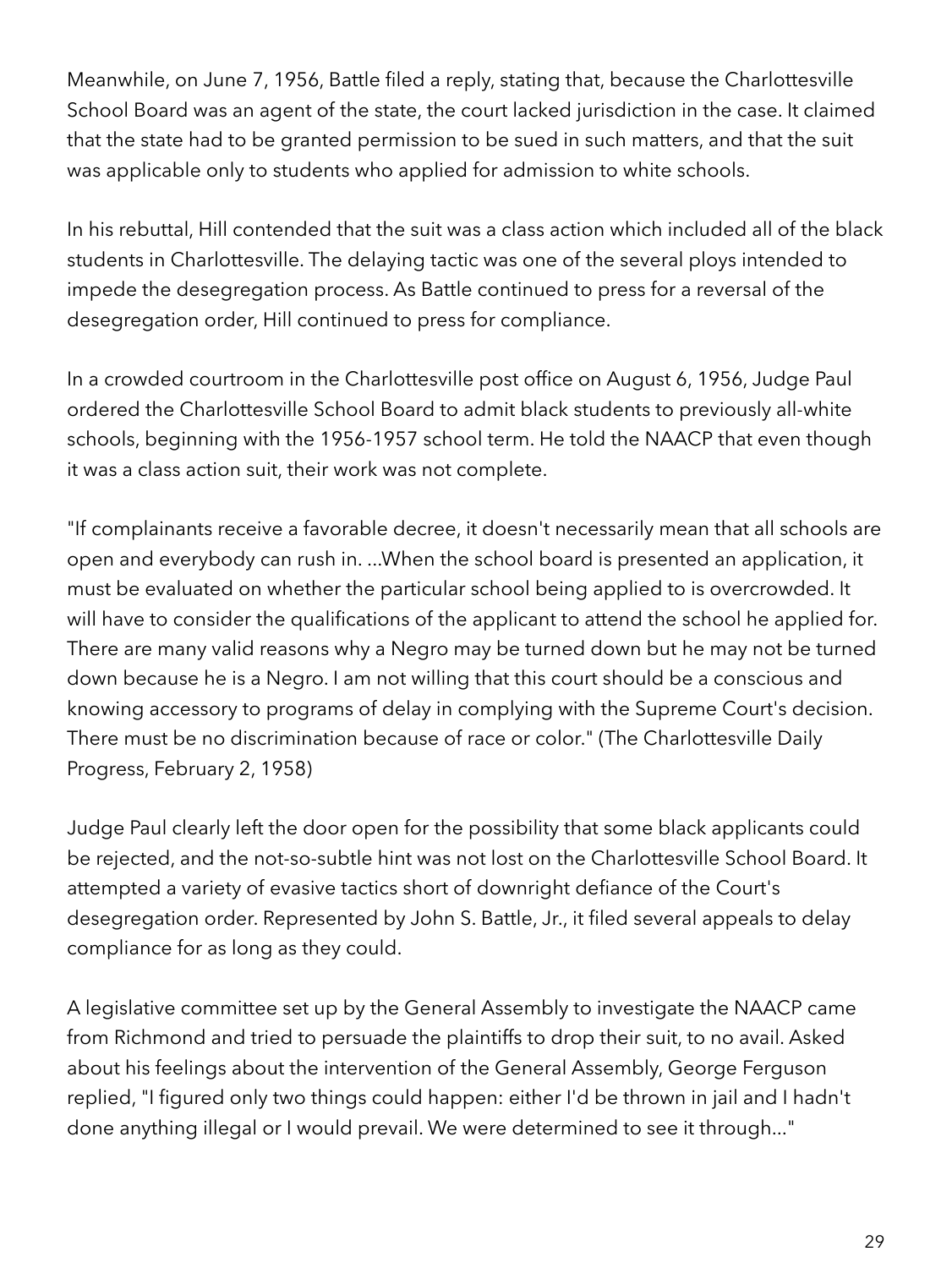Two days after Judge Paul's ruling, The Charlottesville Defenders of State Sovereignty and Individual Liberties called a mass meeting of the citizens of Charlottesville and Albemarle County to demonstrate their solidarity in opposing school desegregation. Held at Lane High School, the meeting was attended by more than 1200 people, who jammed the classrooms and hallways and spilled out onto the lawn and along the street curve. Loud speakers were set up on the lawn to carry the speakers' messages to persons outside the building and to those seated in the cars parked along the street. Three local members of the General Assembly, Senator Edward O. McCue, an outspoken segregationist, and Delegates Henry B. Gordon and E. C. Compton, were in attendance at the mass meeting. Senator McCue advocated a plan that called for the state to take over the schools to avoid desegregation, and to "just plain ignore" any demand to desegregate. His plan was unanimously applauded by the attendees at the meeting.

The desegregation case went as far as the Supreme Court. In March, 1957, the United States District Court at Harrisonburg, Virginia, was issued a communication from the United States Fourth Circuit Court that the Supreme Court refused to hear the Charlottesville case.

The desegregation debate ignited heated discussions among the various factions in the Charlottesville community. The Charlottesville School Board found itself in somewhat of a dilemma. If it failed to obey the court's order to desegregate, it could be held in contempt of court and its members fined or sentenced to prison. If it followed the Court's order, Governor Lindsay Almond was empowered to take control of the schools by applying the massive resistance laws that had been enacted by the Virginia General Assembly. The application of the massive resistance laws was the only remedy left that could relieve the School Board of some of the pressure it faced.

As part of massive resistance, pupil placement laws were enforced by the Virginia State Pupil Placement Board. The Board was given the authority to assign students to the schools of Virginia. The plan required the student to acquire from the school principal a pupil placement form, which he was to complete and return to the principal. The principal, in turn, filed the form with the State Pupil Placement Board for evaluation and processing. Under that arrangement, the black students seeking transfer to white schools were routinely denied admittance to the white schools to which they applied. The practice was eventually nullified in suits filed against school boards in Norfolk, Warren County, and Charlottesville.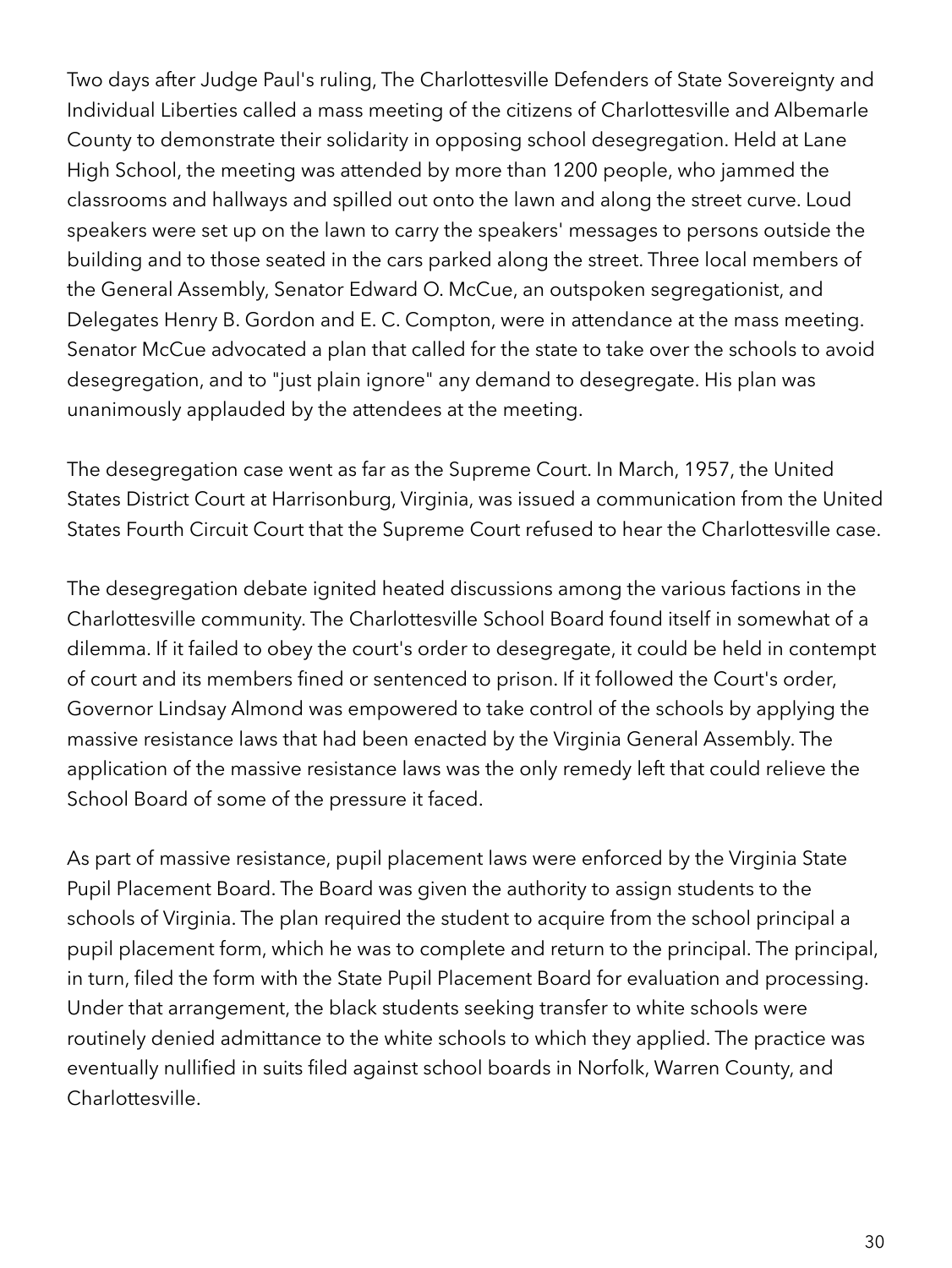The pupil placement laws were ruled to be unconstitutional by the Virginia Supreme Court. Afterwards, the Virginia General Assembly passed a new bill, authorizing the payment of tuition grants, now called scholarships, to any student in Virginia who applied for one.

The Charlottesville School Board established its own pupil assignment plan, designed in three parts. The first part established elementary school attendance zones for all of the city's elementary schools, including the all-black Jefferson Elementary School. The Jefferson zone was gerrymandered in such a way that the majority of black students were assigned to Jefferson Elementary School. No black student was assigned to a white school, and no white student was assigned to a black school. The students in the designated zones, where they were in the racial minority could seek transferal to any school of their choice in which they were in the racial majority.

The second part required the student to be interviewed — to find out what his social attitudes and adjustments were.

The third part required the student to take an achievement test to find out his academic readiness to transfer to a white school.

Obviously, no black student was qualified to be transferred to a white school. The NAACP objected to black students' being subjected to requirements not made of the white students. The practice was discontinued.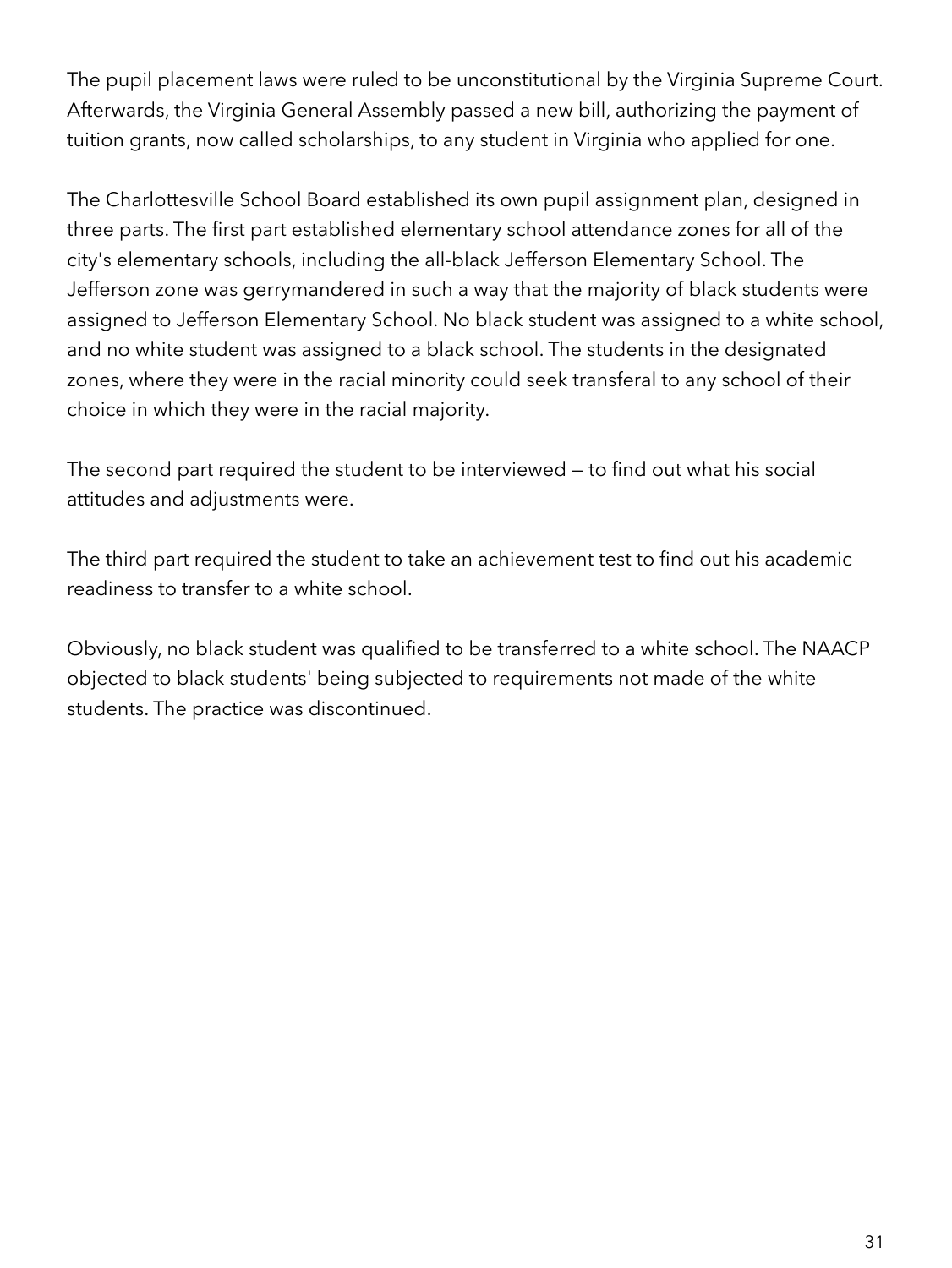# <span id="page-31-0"></span>**Governor Lindsay Almond Orders the Desegregated School Closed**

Governor Lindsay Almond, who succeeded Governor Thomas Stanley as Governor of Virginia in 1958, declared in his inaugural address to the Virginia General Assembly that he would never permit any school in Virginia to be desegregated, and that he would be willing to go to jail to prevent it. He requested that the General Assembly give him the authority to "padlock and police any school in the shadow of integration." (The Charlottesville Daily Progress, January 1958)

Almond advocated a policy of massive resistance whereby any school being threatened with desegregation would be closed immediately. One of the factors of massive resistance was the awarding of tuition grants to the parents of students who opted to attend a school other than one being threatened with desegregation. The plan became the financial backbone of many private white schools established across the state as the answer to desegregation.

On January 19, 1959, the Virginia Supreme Court of Appeals announced that the massive resistance laws legalizing school closing and withholding funds from desegregated schools violated the Virginia State Constitution. The order the state faced had been stated in simple terms. When the United States Constitution invalidated the section that made segregation legal, it also invalidated the section that required the state to provide an efficient system of public education for its citizens, the legal definition of "efficient" being those operated on a segregated basis.

In a twenty-two page ruling, Chief Justice John Eggleston rejected the massive resistance policy which had been enacted by Governor Almond as his strongest defense against desegregation. In light of the United States Supreme Court's desegregation ruling, changes had to be made in the Virginia State Constitution, because it failed to indicate the interdependence of Section 120, requiring the state to operate a public school system, and Section 140, which disallowed segregation. Since the control of the schools was taken away from the localities and given to the Governor of Virginia, the judge's majority opinion was that the school closure laws were unconstitutional.

On January 28, 1959, just nine days after he had vowed to do whatever was necessary to preserve segregation, Governor Almond reversed his public position. He conceded that he had no further plans to try to block the desegregation order. At an emergency session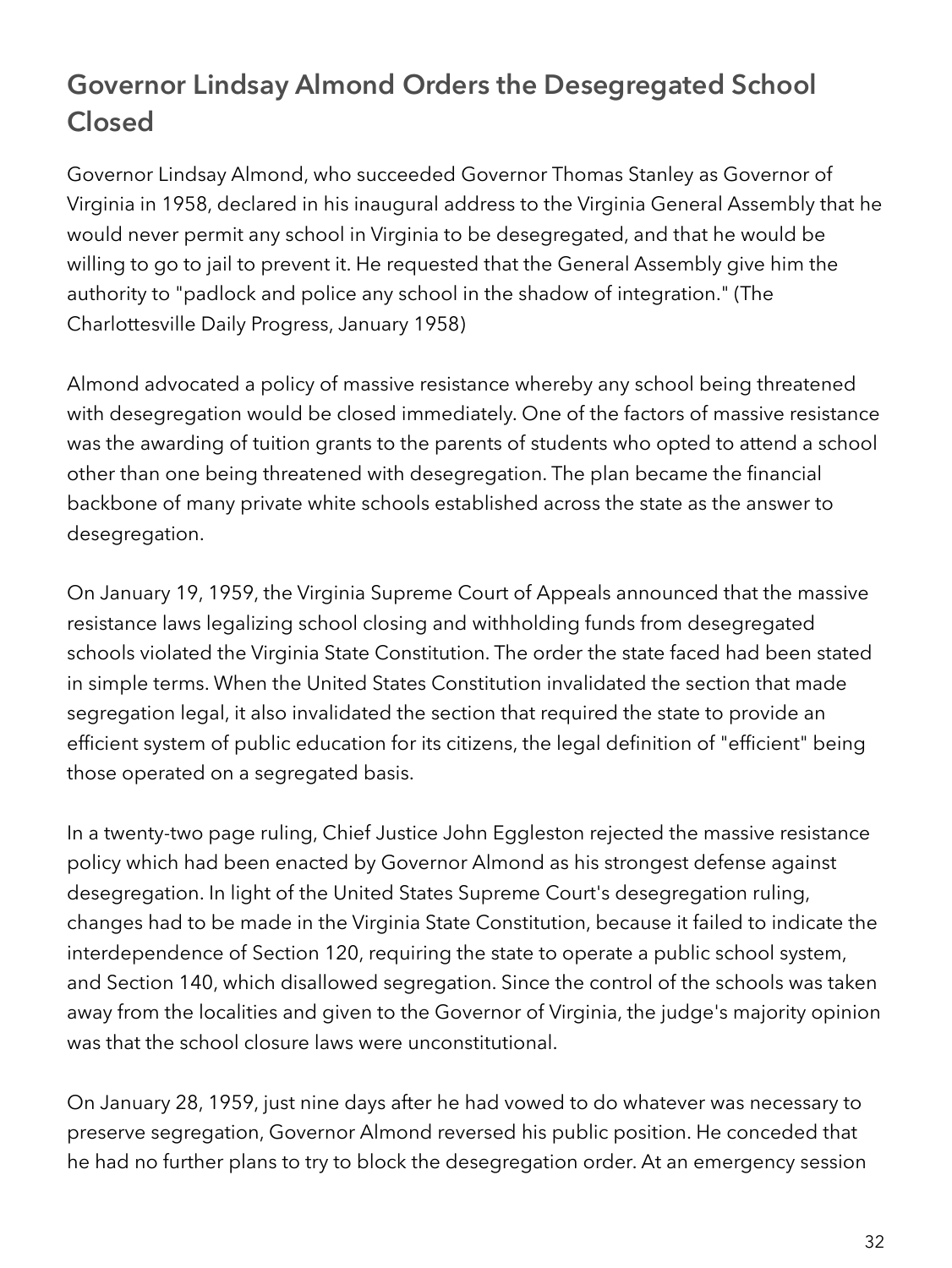of the Virginia General Assembly, he presented legislation to repeal the massive resistance and the school compulsory attendance laws. He requested that the state provide subsidies for private schools set up for students who declined to attend desegregated schools. He stated that he needed more time to make the transition from a public to a private school system. He reminded the General Assembly that both the federal and the state laws designed to prevent desegregation had been thrown out of court, and that the time had arrived to examine the options available to the state to deal with problems associated with desegregation.

"For those children whose welfare cannot be neglected, we must lay the groundwork for methods as effective or better than those which served until the hammer of federal intervention fell with devastating force," he declared. In an emotionally charged atmosphere, Almond, declared, "It is not enough for gentlemen to cry unto you and me, 'don't give up the ship', 'it must not happen here' or, 'it can be prevented'. If any of them knows the way through the dark maze of judicial aberration and constitutional exploitation, I call upon them to shed light for which Virginia stands in need in her dark and agonizing hour. ...No fair-minded person would be so unreasonable as to seek to hold me responsible for failure to exercise powers which the state is powerless to bestow. ...that which the state is powerless to do, it can not confer on an administrative agency." (The Daily Progress, January, 1959)

Almond urgently requested the General Assembly to give its immediate attention to grants in aid, and promised to submit an amendment to the 1958 Appropriations Act for:

- 1. Payment of tuition grants (a) to students in locations where no adequate public schools were available; (b) to students whose welfare would be best served if they attended schools other than public schools; (c) to students whose parents, guardians, or custodians object, on grounds deemed valid and reasonable by the Virginia State Board of Education, to their attendance at the public schools to which they have been or would be assigned.
- 2. The restoration of the provisions and wordage of items relating to public education found in the 1956 Appropriations Act, before any amendments were made thereto, together with those changes adopted by the 1958 General Assembly.
- 3. The continued payment of the state's share of the salaries of teachers and other employees where there has been a material loss in average attendance.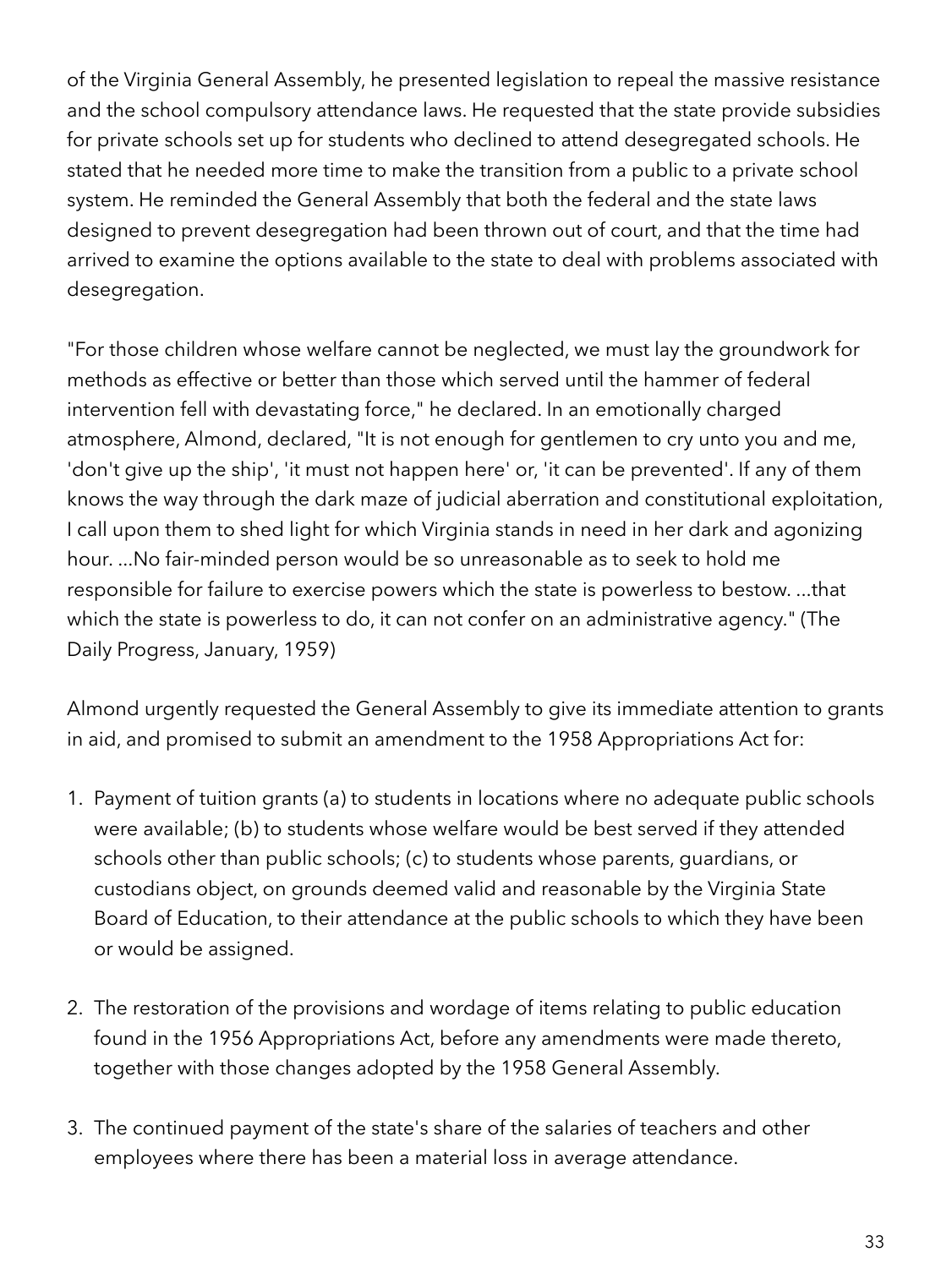Almond assured the General Assembly that financing the grants would be no problem for the state. He urged them to enact emergency measures promptly. If the measures seemed "impractical" or "inadvisable," he promised to recall the body into another session to receive other recommendations. Then he proceeded to enumerate other matters which he considered to be vital to his recommendations and appointed a commission to begin their implementation by:

- 1. Repealing the laws that had been finally adjudged to be unconstitutional or had been proved to be ineffective.
- 2. Taking a more thorough look at the status of compulsory attendance laws, in light of unfolding revelations.
- 3. Reviewing procedures for valid, bona fide sales of school properties where such properties become surplus by the withdrawal of children from them.
- 4. Modifying the statues providing for liens on buildings and lands where the Literary Fund loans apply.
- 5. Completing a study and revision of tuition grants, whether they should be paid by the state, and to what proportion, if any, should be shared by the localities.
- 6. Revising the laws relating to pupils transferring from schools of one subdivision to another, and tuition payments under such circumstances.
- 7. Evaluating the three-school system and pupil placement plan.
- 8. Revising the statues relating to the transportation of children to schools.
- 9. Conducting a more thorough study relating to the teaching profession as to retirement, sick leave, and tenure.
- 10.Conducting a careful study relating to the revision of the tax structure, the long range impact of tuition grants, and imposition of the sales tax.
- 11.Conducting a careful study of an amendment to Section 129 of the Virginia State Constitution. (This section requires the General Assembly to maintain an efficient system of free public schools throughout the state.)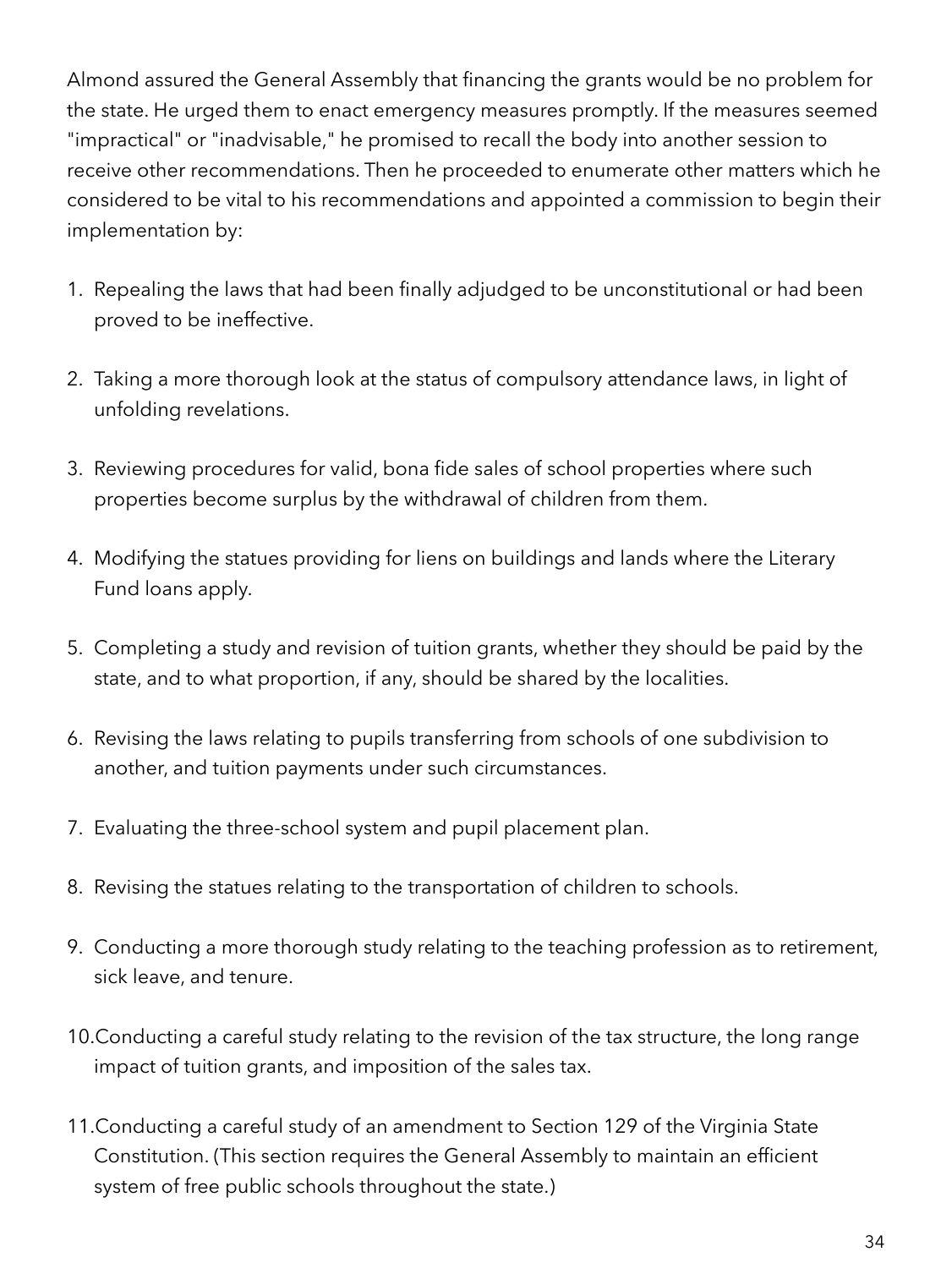The Governor's recommendations appeared to have been clearly thought out, and he appeared to be prepared to do whatever it took to implement them.

While some Virginians felt betrayed by the Governor's sudden change of heart and his honest admission that he could do nothing to stop school desegregation, others praised his efforts to at least try to by enforcing massive resistance laws. An editorial appearing in The Charlottesville Daily Progress stated, "There was no betrayal. It was an honest facing up to the realities of the situation in which Virginia finds herself. The Governor deserves commendation, not adverse criticism, for facing the facts."

Governor Almond was "a prisoner of his own election, who lead the people of the state to heights of unfulfilled hopes and has since been confronted with the unpleasant and difficult task of bringing them back to earth," the Progress continued.

Almond had clearly acknowledged that Virginia's legal defenses had been completely destroyed and that he knew of no new ones to create. He urged the Virginia General Assembly to find ways to limit desegregation and to offer an escape from it for those who opposed it.

Even though Governor Almond conceded losing the battle to preserve segregation, he was still not ready to "throw in the towel." He appointed a committee to come up with new legislation to accommodate his adjusted strategy. The committee was headed by State Senator Mosby G. Perrow and charged with the task of formulating a desegregation plan that included the development of pupil placement laws, private school tuition grants, and "freedom-of-choice" plans that would guarantee that no student in Virginia would be forced to attend a desegregated school.

The Perrow Commission was shunned by many conservative Virginians, who thought that it was too moderate in its recommendations, and "strictly under the thumb of the 'Preserve the Schools' crowd." Perrow's opponents clamored for the restoration of Virginia's honor and a return to a position of no desegregation. The Charlottesville Defenders of State Sovereignty and Individual Liberties strongly endorsed Perrow's recommendations as a viable option for diehard anti-desegregationists.

Venable Elementary School and Lane High School were the only schools in Charlottesville affected by Almond's school closure edict. In accordance with the massive resistance policy, the Charlottesville School Board rejected all of the applications it had received from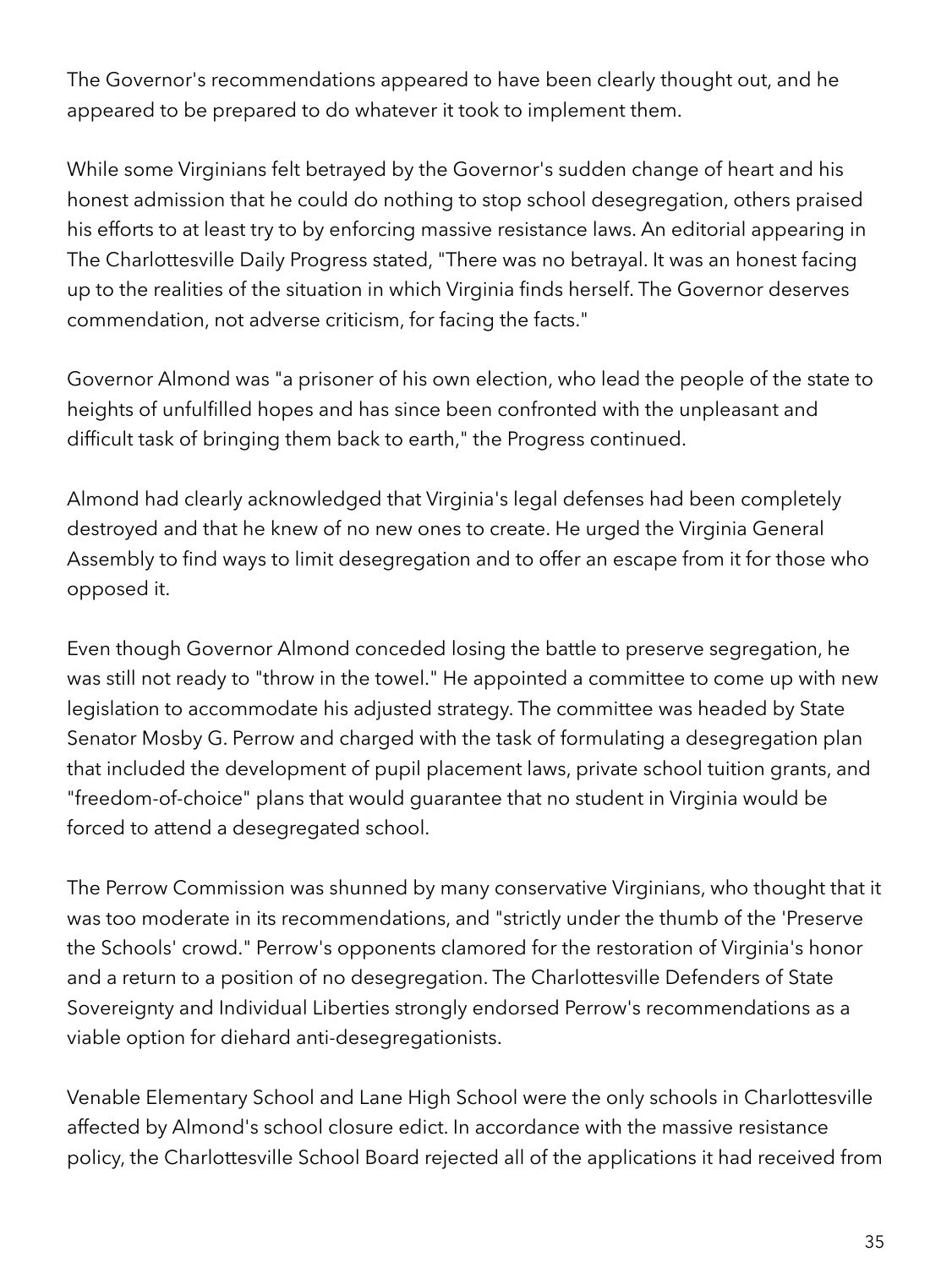African American students seeking transferrals to white schools. The local NAACP branch's attorney, Oliver W. Hill, Sr., filed suit against the city on behalf of the black students whose applications had been rejected. George Ferguson, the president of the NAACP branch, whose daughter was one of the desegregation applicants, declined to be a part of the NAACP's case, preferring to stand on the sidelines and to give the branch freedom to pursue the case without interference from him.

The NAACP continued to wage persistent campaigns to encourage other black students to seek admission to white schools. As a result, Jefferson Elementary School's enrollment dropped dramatically. Consequently, in June 1965, Jefferson Elementary was closed forever as an elementary school and elementary school attendance boundaries were redrawn. During the 1965-1966 school term, the building was used as a desegregated school for all seventh grade students in the city. The following year two new junior high school buildings were constructed and opened as completely desegregated facilities.

The relative calm with which the city of Charlottesville accepted desegregation was hailed by Leon Dure, an Albemarle County resident, as proof that the "freedom of choice" plan proposed by him and adopted by the Charlottesville School Board was the right solution to the desegregation problem. "When the compulsion is removed," he insisted, "there is no grounds for complaint by anybody, or any opinion, which is the way it should be." (September, 1959)

The desegregation crisis precipitated relatively little unrest in the Charlottesville community. Several crosses were burned on the lawns of local supporters of desegregation, a small bullet was fired through George Ferguson's window, and the final cross that was ignited turned out to be a dud that sputtered and went out. A few members of the NAACP were targets of cross-burnings and sporadic harassment, but such reactions were short-lived. Desegregation had come to Charlottesville to stay, and the onus was on the citizens of the city to make it work.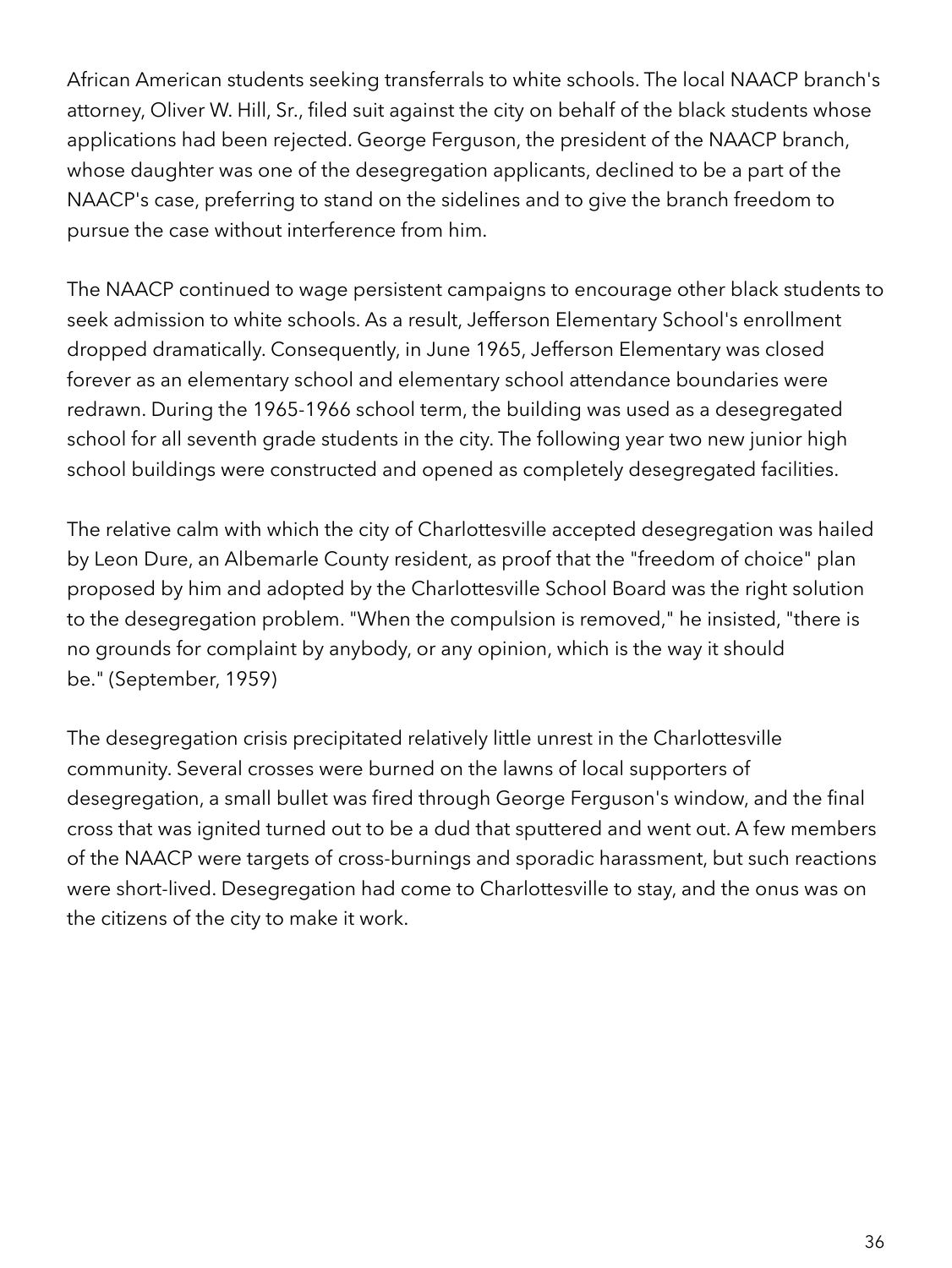# **Venable Elementary School and Lane High School are Closed**

During the five months that Venable Elementary and Lane High Schools were closed, two strong, determined groups competed for the control of education in Charlottesville: The Charlottesville Education Foundation (CEF) and the Parents Committee for Emergency Schooling (PCES). Because of the limited number of teachers available, the two groups eventually collaborated to form a Joint Committee to operate the high school program.

The Charlottesville Education Foundation was a well-organized, well-funded group, supported primarily by the Defenders of Sovereignty and Individual Liberties. Its main objective was the preservation of segregation. The organization was dominated by "men from the economic elite," the bankers, realtors, and businessmen. Very quickly the CEF erected two private schools, Rock Hill Academy and Robert E. Lee Elementary School. The promoters of the private schools felt sure that they had the support of most of the people in the Charlottesville community. The delay gave them time to organize these schools.

Rock Hill Academy and Robert E. Lee Elementary opened with an enrollment of three hundred forty-five high school students and one hundred ninety elementary students. Funding for the CEF schools depended primarily on tuition grants paid by parents who opposed segregation. The CEF suffered an unexpected setback when the teachers made idle by closures of Lane High School and Venable Elementary School declined to join the faculties. Demonstrating a surprising solidarity, the teachers, who had already received teaching contracts from the Charlottesville School Board for the coming year, elected to wait out the desegregation crisis until the legal process had run its course. They knew that the CEF would be unable to guarantee their continued vestige in the Virginia Retirement System, so they chose to remain available for the reopening of Venable and Lane.

The CEF schools were able to thrive until 1978, when they were forced to close their doors because of declining enrollments. The tuition grants which had been the backbone of the private school system were declared unconstitutional in 1968.

The Parents Committee for Emergency Schooling (PCES) became a community effort. It represented a moderate position toward desegregation. While it was not an advocate of desegregation, it was willing to accept a degree of it in order to preserve public

education. From the very beginning they knew that theirs was a temporary organization, and that they intended to dismantle it as soon as Venable and Lane were reopened.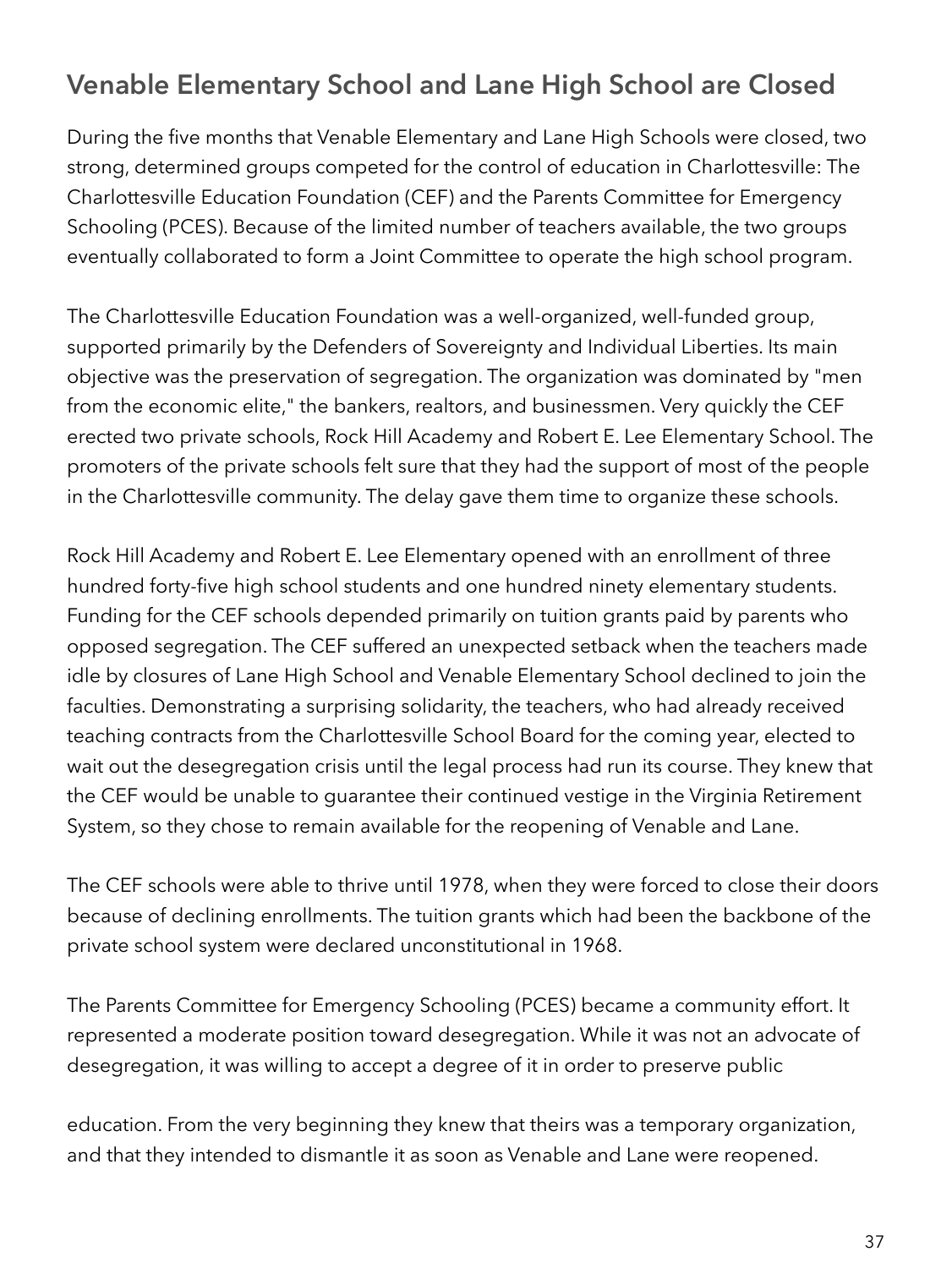PCES called itself "preservers of education." Comprised of ten women who lived in the Venable School neighborhood, they regarded education as their highest priority. They opened their basements for classes to be conducted during the school closures, while, at the same time, receiving hate mail from segregationist who believed they were promoting desegregation. When Venable and Lane were reopened, they sent their children back to Venable and Lane as intended, thereby reaffirming their support for public education.

The Joint committee, formed by the collaboration of the CEF and the PCES, actually weathered the desegregation storm created by the desegregation of Lane High School and Venable Elementary School quite well. Eight hundred sixty-two high school students were enrolled in temporary facilities provided for them at a variety of public sites, like the Elks Home (facetiously called Elks Prep) and a number of churches around the city. Other Lane High School students went to live with relatives outside the city and continued their education. Their classes were held in one subject for four hours a day, six days a week.

The teachers were given credit for sustaining the education process in Charlottesville during the time that Venable and Lane were closed. They have been called the "dividing line." Their decision to "ride out" the desegregation crises forced the CEF and the PCES to cooperate and compromise. Their actions forced the two groups to work together and provided a catalyst for unifying the plaintiffs and for easing the initial threat posed by the impending desegregation cases. The Charlottesville School Board had announced that the teachers' contracts for the academic year would be honored.

The efforts of the PCES were especially laudable. Throughout the unsettled period, the parents had two options: They could either have completely rejected the idea of desegregation, or they could have given it a chance to be worked out. They elected to do the latter. Some have credited their philosophy with the reasonably civilized manner in which Charlottesville handled the desegregation crises.

"An NAACP operative concluded that one of the most important lessons learned during the school closures was to let the white groups take the lead in protesting massive resistance." (The Moderate's Dilemma, p. 89)

The black parents were patient while the desegregation issue was being handled by the Charlottesville School Board. Their children were tutored while Venable and Lane were closed by a single Venable Elementary School teacher. One of the school board's original allegations for rejecting the black student applicants to Venable and Lane had been that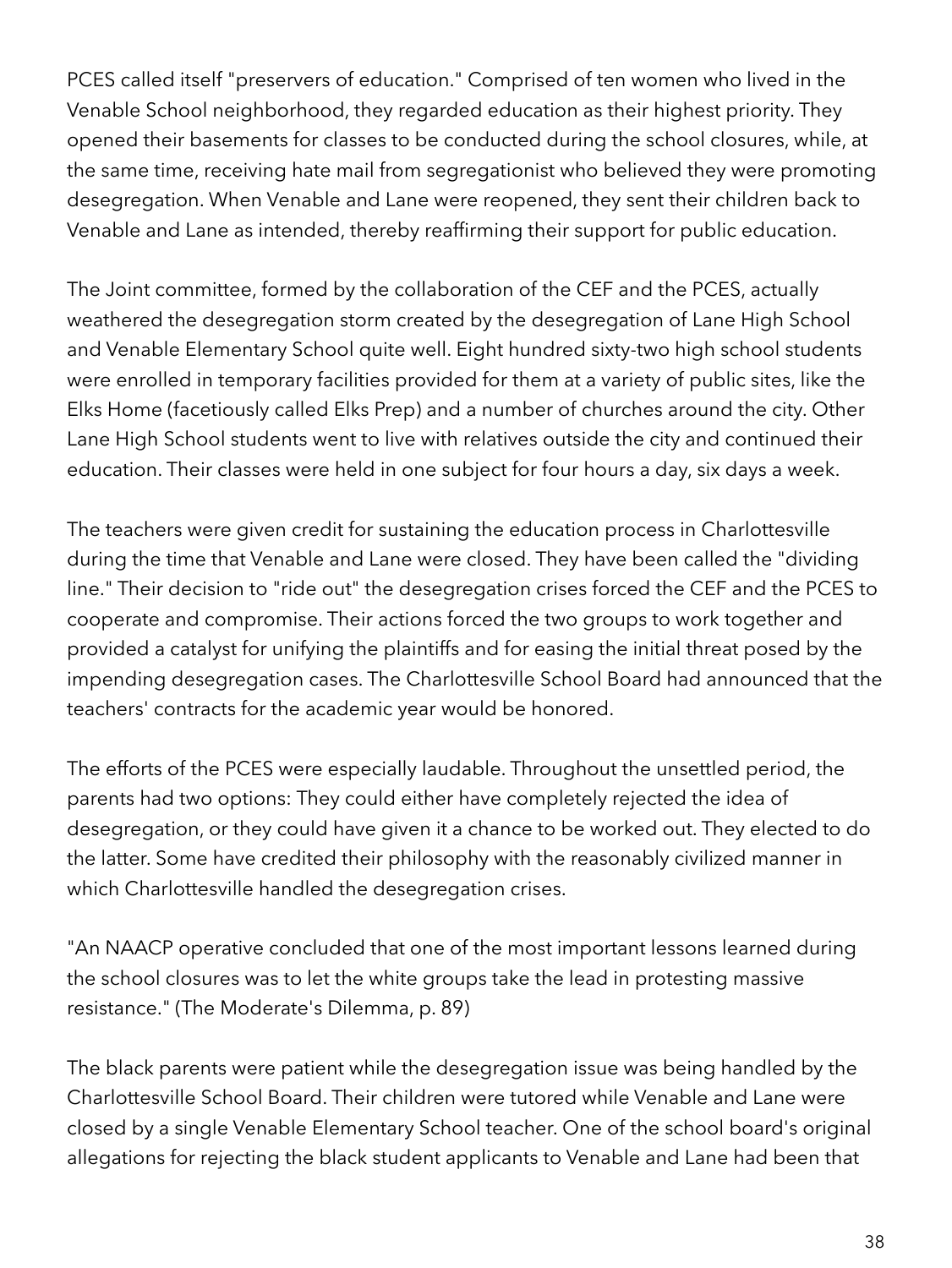the students were not "ready" to attend the white schools. The black parents had no reservations about their children's preparation. They were confident of their children's ability to compete with the white students. The black schools, Jackson P. Burley High School and Jefferson Elementary School had consistently maintained high academic standards. Trepidation was felt by only the white parents and school personnel, who, no doubt, believed in the inferiority of black people, as history had attempted to validate.

The black students who earned a place in history for all time were:

- Maurice Henry, age 6, grade one
- Charles Alexander, age 7, grade 2
- Regina Dixon, age 7, grade 2
- William Townsend, age 7, grade 2
- Raymond Dixon, age 8, grade 3
- Sandra Wicks, age 9, grade 4
- Marvin Townsend, age 11, grade 7
- Ronald Woodfolk, age 12, grade 7
- July Saunders, age 12, grade 7
- Bryant Mitchell, age 12, grade 7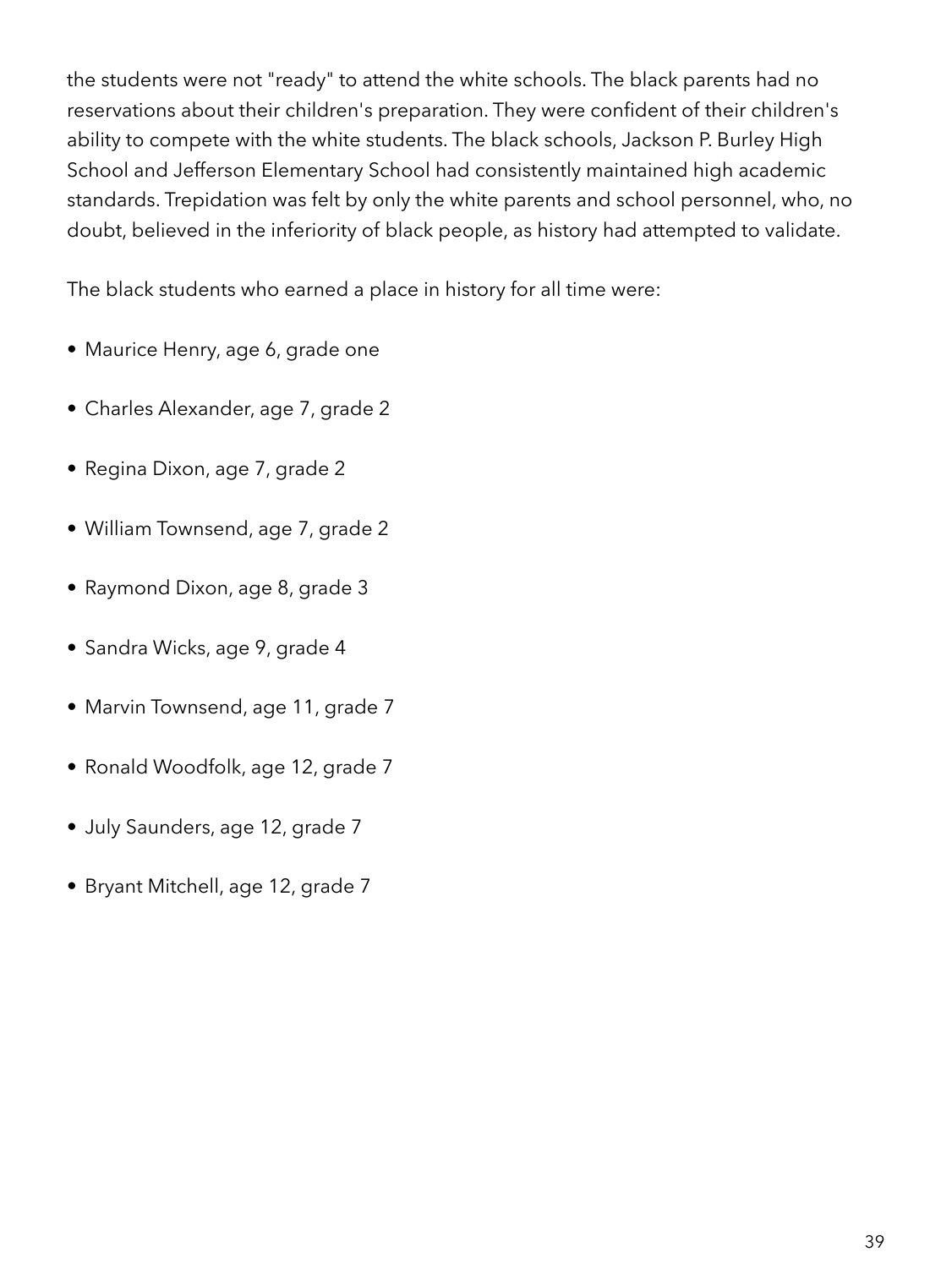## **Lane High School and Venable Elementary School are Reopened**

Judge John Paul ordered Lane High and Venable Elementary schools to reopen on February 4, 1959, following five months of being closed. However, at the request of Attorney Battle, the school board was given permission to delay the reopening until the beginning of the new school year, in September. Lane High School and Venable Elementary School were permitted to be operated on a segregated basis until then.

Judge Simon E. Sobelof, who succeeded an ailing Judge Paul, justified the decision. He stated, "As a matter of courtesy and propriety the school board authorities were entitled to postponement. As commendable as these community efforts have been, the school board correctly recognizes that this cannot continue as a permanent program..."

"The plan outlined by the school board will undertake a complete revision of past policies and practices respecting the assignment of children to public schools and the necessary formation of new school districts to equalize the pupil population among various schools."

"With full confidence in Mr. Battle, and convinced that representations made by him have the support of his clients, I think that they should have the opportunity to present their plan to Judge Paul in the District Court, who passed the original order and who has primary responsibility in the matter."

Sobelof believed that Battle's plan was entitled to consideration without "holding over their heads the school and local authorities, or the coercive threat of continued school closure." (The Daily Progress, January, 1959)

Sobelof's opinion not only solved the problem of when the schools should be reopened, but hinted at how the desegregation plans should proceed. The process took four years to come to fruition, but, in the end, the Constitution of the United States prevailed. The struggle involved a long, hard, all-consuming struggle between two equally strong forces, the Charlottesville School Board and the National Association for the Advancement of Colored People, represented by two equally committed lawyers, the Honorable Oliver Hill, Sr., and the Honorable John Battle. Much work on both of their parts had to be done before a final resolution could be reached.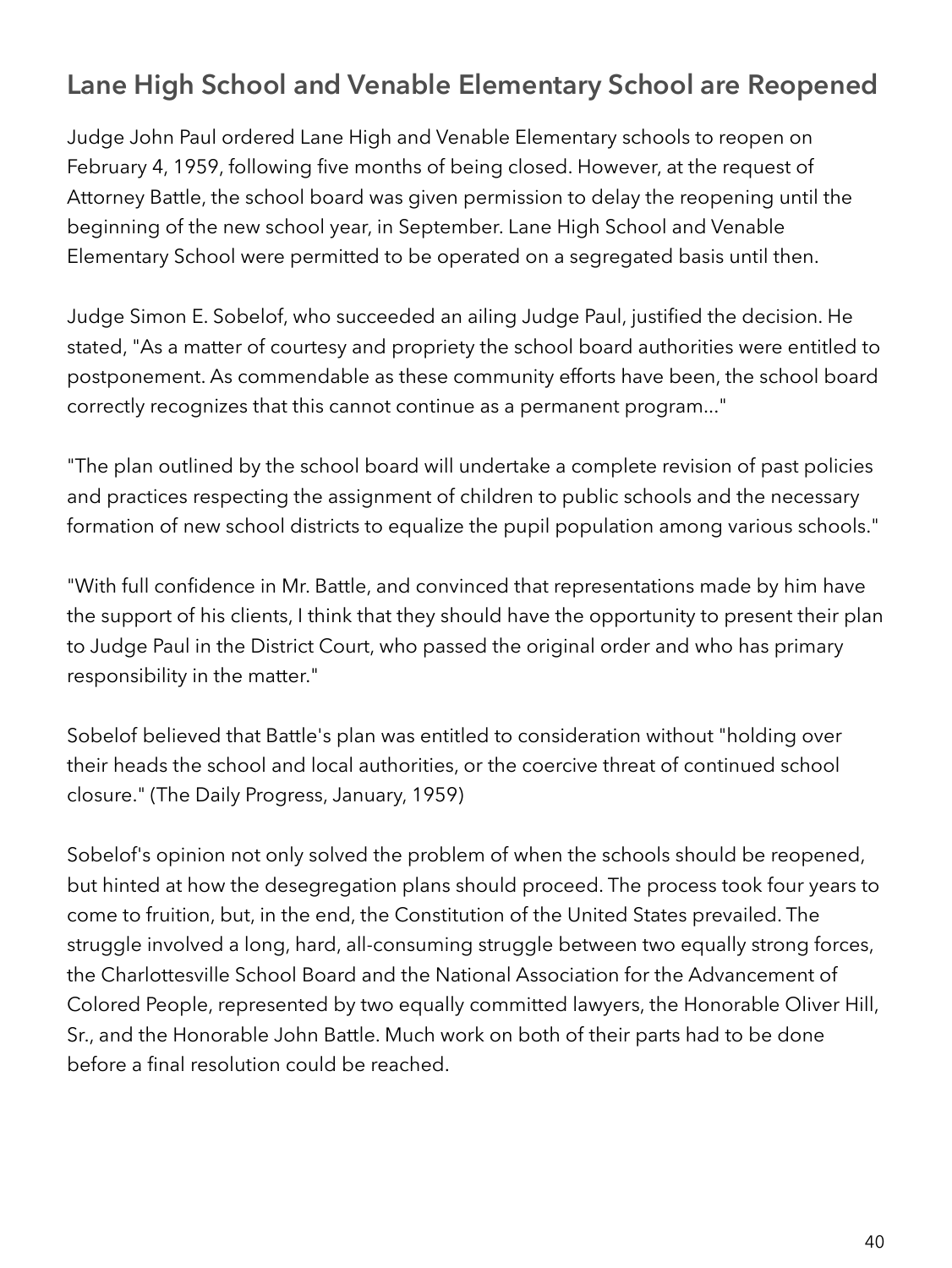### **Responses to the Reopenings**

Following the long, tense battle between the NAACP and the Charlottesville School Board, the events surrounding the first day of desegregation at Lane High and Venable Elementary schools were exceedingly anticlimactic. The December, 1959, edition of the Look Magazine referred to the event as "Dixie's New Rebels." The Charlottesville Daily Progress was a bit more expressive.

The headlines in the Progress stated, "Integration at Lane, Venable Carried Out Without Incident." The account reported that "White students greeted their (the black students) arrival with little outward show of interest. No adults, other than newsmen, were on hand. A few city policemen directed traffic and patrolled on motorcycles. ...No catcalls were heard, and no other incidents were reported during the morning. The day was quiet and normal."

"Three boys, French Jackson, John Martin and Donald Martin, entered Lane using the back entrance. French (who was not an NAACP litigant) 12, an eighth grader, arrived by car and entered unseen by reporters and photographers waiting for the Negroes' arrival. John and Donald tried the wrong door and were encountered by newsmen. ...The two boys seemed composed and anxious to get into the building and away from the newsmen."

A Lane High School teacher remarked later, "You could hear a pin drop..." When asked if he was nervous, Donald replied, "Just a little bit."

At Venable the white students stood in a cluster at the corner as three groups of black students approached the school. A few students stuck out their tongues and snickered, but nothing more.

The traffic at both schools was heavy, as persons drove by to stare. They were swiftly whisked away by the traffic cops at the scenes.

When asked about her feelings about her sons being the first black students to enter Lane, Mrs. John Martin, Donald's and John's mother smiled, "I wasn't worried," she said. "If I had been, I wouldn't have done it. I'm glad I did, and nobody was hurt by it. It gave black and white people a chance to learn about each other and to get to know each other." (The Daily Progress, September, 1979)

The Charlottesville School Board continued to assign a few black students to Venable and Lane until 1965, when the desegregation problem was solved once and for all. All of the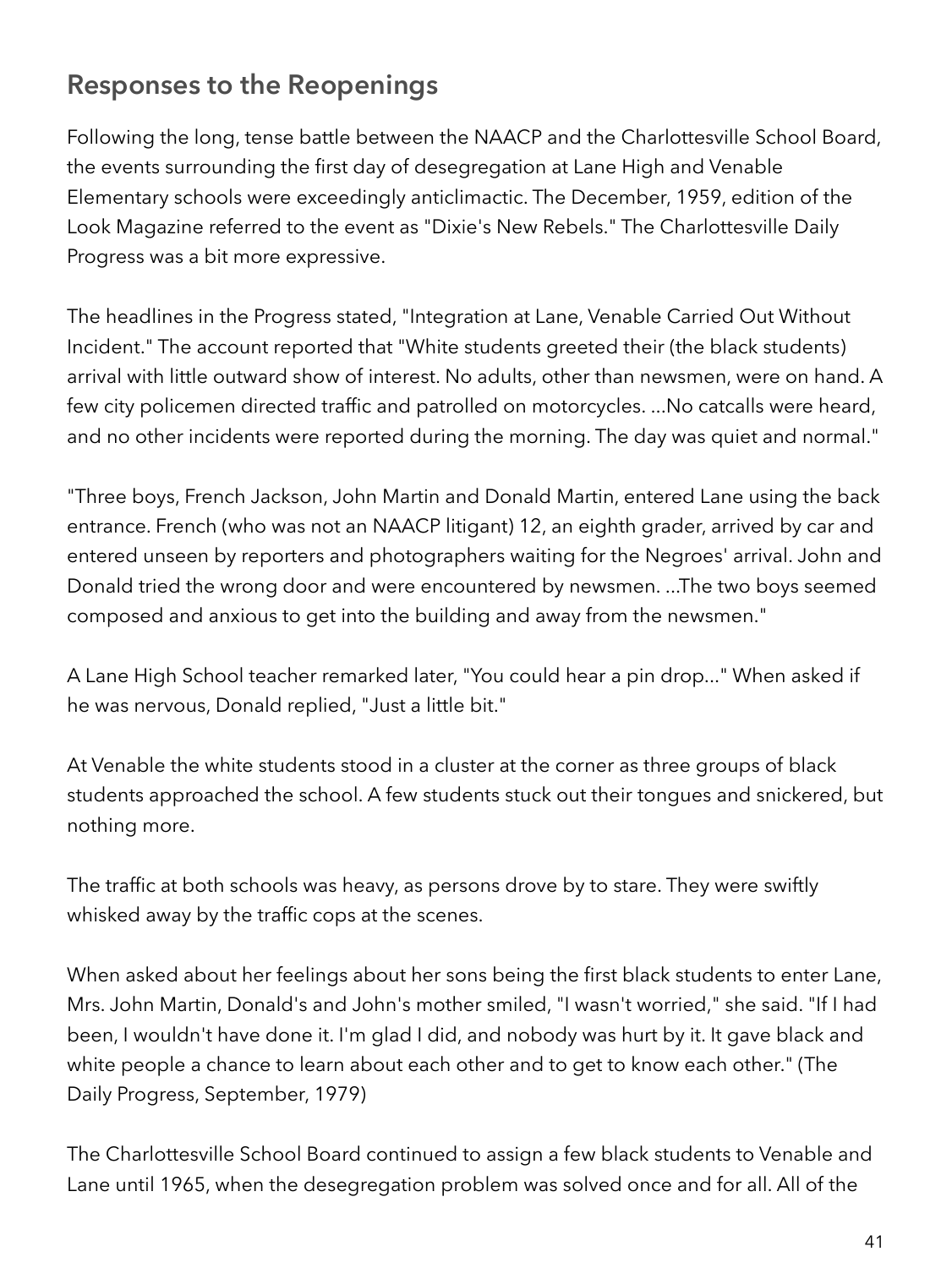students and teachers were assigned on a desegregated basis, bringing the issue to an abrupt halt.

As late as 1965, the Charlottesville School Board continued to be embroiled in issues relating to school desegregation. One issue was the location of the junior high schools being planned by the city. Concluding that there was a need for three junior high schools, the Board considered constructing one at the site of all-black Burley High School, a consolidated facility, built in 1951, run by the City of Charlottesville and the County of Albemarle.

Immediately, the African Americans interpreted the move as another ploy used by the City of Charlottesville to re-segregate the black students. There were strong objections registered by the Jefferson Elementary School Parent Teacher Association after the organization got wind of the city's plans. The Williams v. School Board of Charlottesville suit being contemplated had two objectives: (1) to halt the plans for the construction of a junior high school at Burley, and (2) to halt the operation of Burley High School exclusively for black students.

A similar case heard in Tennessee had ruled that "classification based on race for the purpose of transfers between public schools violate the equal protection clause of the Fourteenth Amendment of the United States Constitution." The ruling deterred the Charlottesville School Board from constructing a junior high school at Burley. The Board decided to build only two junior high schools, one on the south side and the other on the north side of the city.

Attorney Samuel W. Tucker, attorney for some African American students, stated what had been proven by the numerous court cases he had been involved with, that desegregation occurred in Charlottesville only when the Charlottesville School Board was forced to desegregate.

In November, 1975, the United States Commission on Civil Rights conducted a series of projects designed to provide a national assessment of school desegregation. The project included formal hearings, open meetings, case studies, and a national survey. The report, called "Fulfilling the Letter and Spirit of the Law," was released in August, 1976. The major conclusion that emerged from the survey was that desegregation actions taken over the ten-year period were effective in achieving sweeping reductions in the isolation of racial and ethnic minorities within numerous school districts. For the most part, major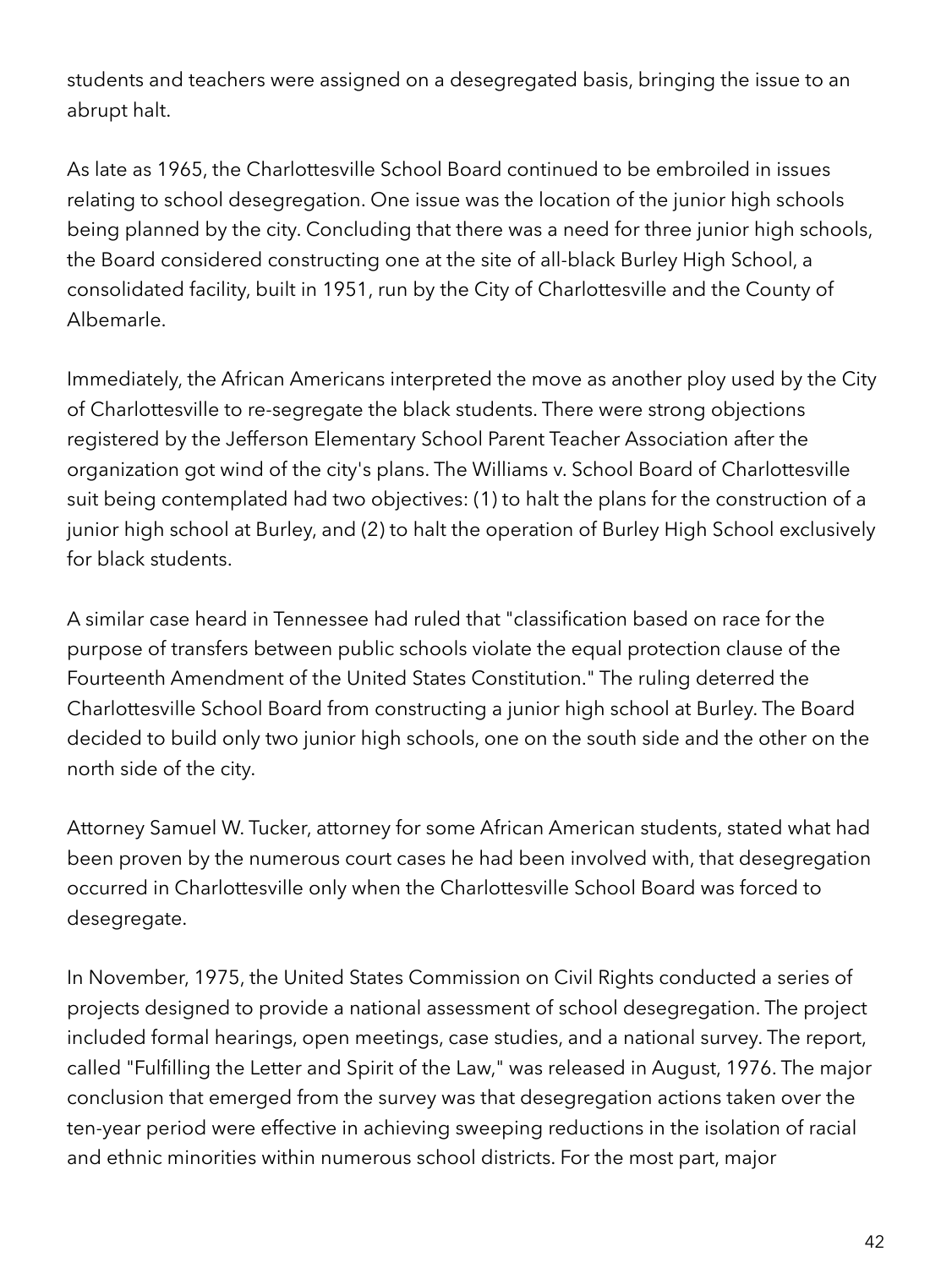desegregation actions were accomplished with a minimal disruption of the educational process." (Reviewing a Decade of School Desegregation 1966-1975)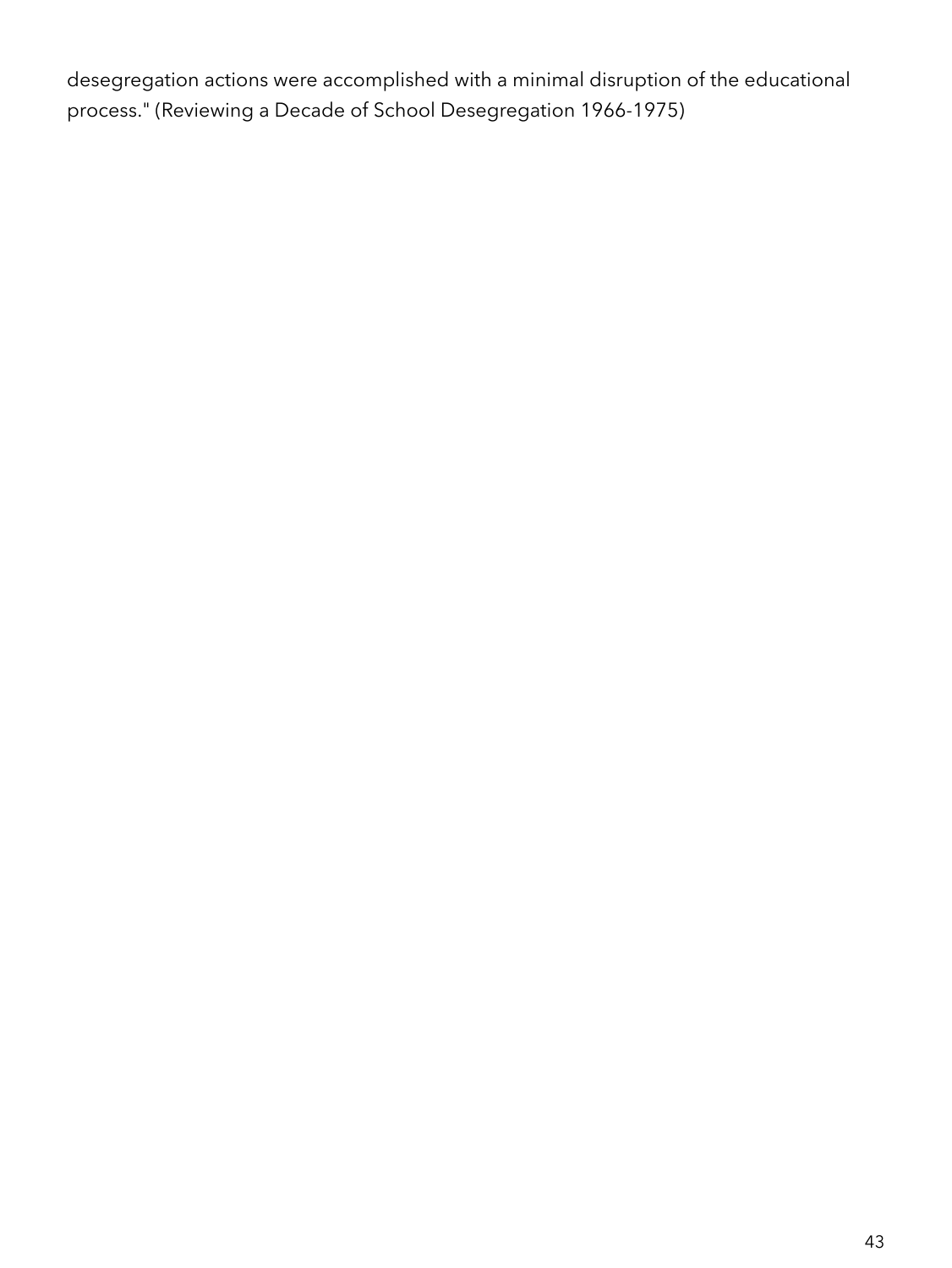# **The Timetable of the Desegregation of Schools in Charlottesville, Virginia**

The desegregation of the schools in Charlottesville followed a laborious but persistent course from its beginning in October, 1955, until the final demise of segregation during the summer of 1965. The major events were the following:

March, 1955 — Roy Wilkins, the national executive secretary of the National Association for the Advancement of Colored people (NAACP), expressed to the Charlottesville branch that he had faith in the reputation of the State of Virginia's respect for the law.

July, 1955 — Charles Fowler, president of the Charlottesville NAACP, announced that he intended to file a desegregation suit against the Charlottesville School Board.

October, 1955 — Forty-four black students applied for enrollment in white schools and were rejected.

 April, 1956 — A Virginia State Pupil Placement Board was set up as a part of Governor Lindsay Almond's massive resistance plan to assign students to Virginia's schools.

May 6, 1956 — A suit was filed by the NAACP on behalf of black student applicants to white schools.

July, 1956 — A mass meeting was held at Lane High School, attended by a reported 1200 persons, to demonstrate the opposition to desegregation.

July, 1956 — Judge John Paul of the District Court for the Fourth Circuit ordered the Charlottesville School Board to admit black students to white schools.

August, 1956 — Judge Paul issued his final desegregation order.

September, 1956 — Massive resistance laws were passed by the Virginia General Assembly, including the directive to close the schools being threatened with desegregation.

March, 1957 — The Supreme Court refused to hear any more cases regarding pupil placement.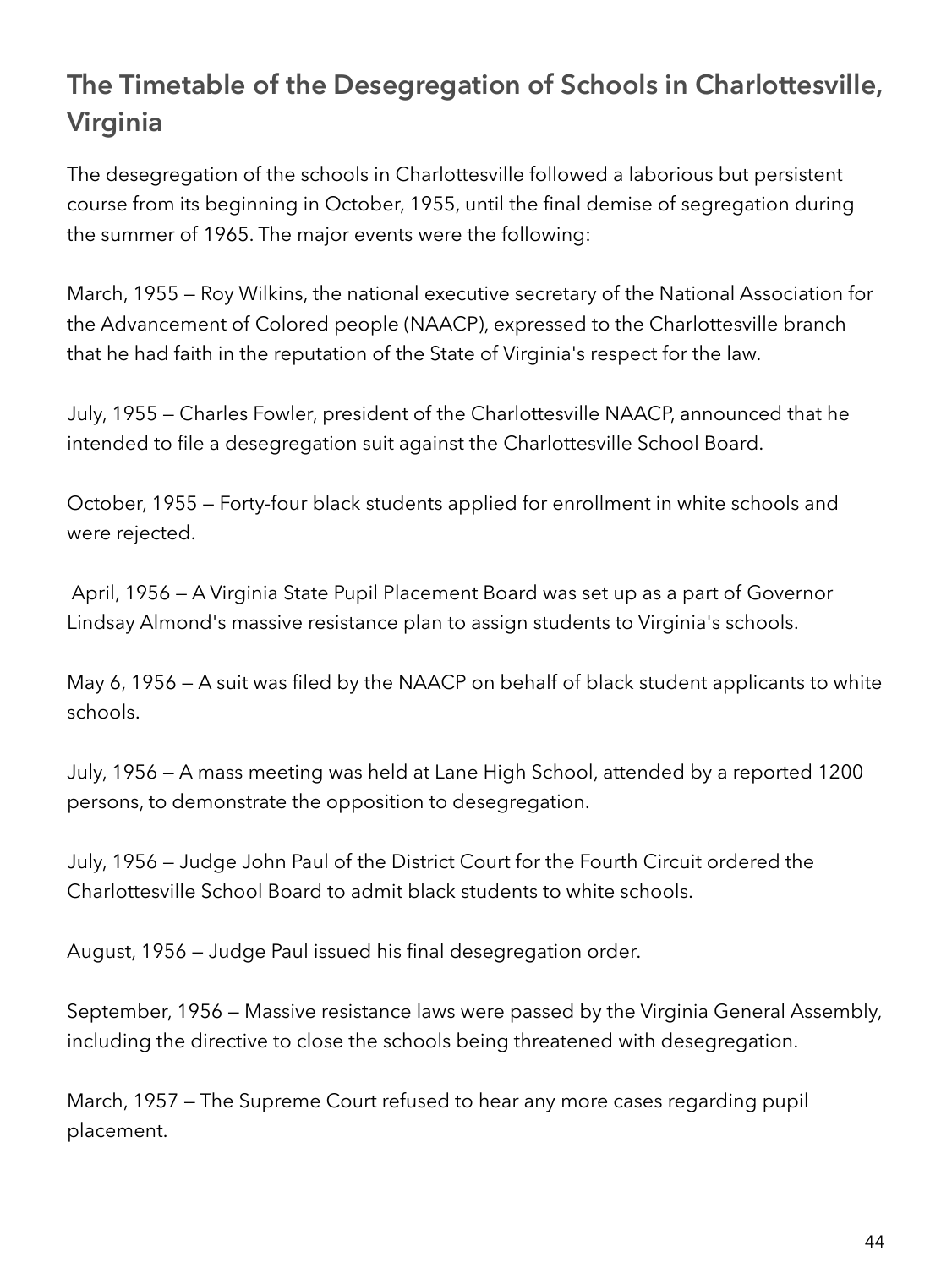July, 1957 — The United States District Court of Appeals ruled that the pupil placement laws were unconstitutional.

September, 1958 — Judge John Paul ordered the Charlottesville School Board to admit ten black students to Venable Elementary School and two to Lane High School.

January, 1959 — The massive resistance laws were declared to be unconstitutional.

1958-1959 — Leon Dure of Albemarle County pitched his plan of Freedom-of-Choice. The basis of the plan was that the schools, private and public, would be operated at public expense. The plan was found to be unconstitutional in the Dillard v. Charlottesville School Board case.

1958-1959 — All of the black applicants to white schools were rejected. Olivia Ferguson, the only senior litigant, received tutoring at the Charlottesville School Board's office, and was awarded a generic high school diploma, the only one of its kind in existence.

1963-1964 — The NAACP demanded that the teaching staffs be desegregated, across the board, and that grade seven be included in the plans for the two junior high schools scheduled to be built.

1965-1966 — All of the schools in Charlottesville were completely desegregated, including both the students and teachers.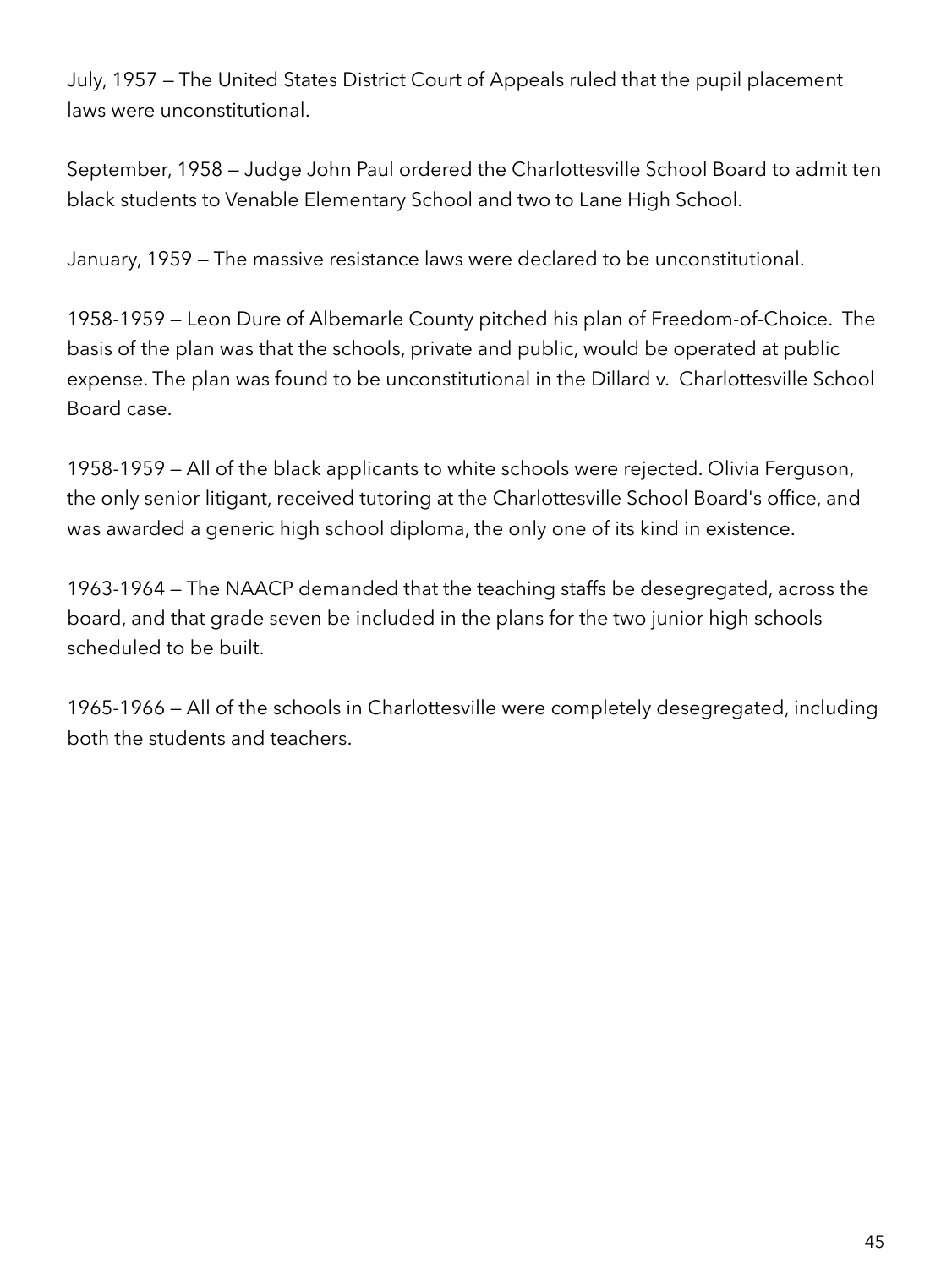### **Sources Consulted While Researching the Desegregation Issue**

Crowe, Dallas R. *Desegregation of Charlottesville Virginia's Public Schools 1954-1969: A Case Study*. (An unpublished dissertation presented to the graduate faculty of the Curry Memorial School of Education, University of Virginia, August, 1971.)

Davis, Michael D. and Hunter R. Clark. *Thurgood Marshall, Warrior at the Bar, Rebel on the Bench*. Carol Publishing Group, New York, 1992.

Hill, Oliver W., Sr., Jonathan K. Stubbs, editor, *The Big Bang: Brown vs Board of Education and Beyond.* Four-G Publishers, Inc., Winter Park, Florida, 2000

Klugar, Richard. *Simple Justice, Vols. I and II, The History of Brown v. Board of Education and Black America's Struggle for Equality.* Alfred A. Knopf, New York, 1975.

Lassiter, Matthew D. and Andrew B. Lewis, editors. *The Moderates' Dilemma, Massive Resistance to School Desegregation in Virginia.* University Press of Virginia, Charlottesville and London, 1998. (By the Rector and Visitors of the University of Virginia)

Smith, Bob. *They Closed Their Schools — Prince Edward County, 1951-1964.* University of North Carolina Press, Chapel Hill, North Carolina, 1965.

A variety of newspapers, including:

The Charlottesville Daily Progress

The Richmond News Leader

The Richmond Times Dispatch

A collection of newspaper clippings borrowed from Mrs. Betty Payne, former secretary to Superintendent of Charlottesville Schools, Dr. George Tramontin.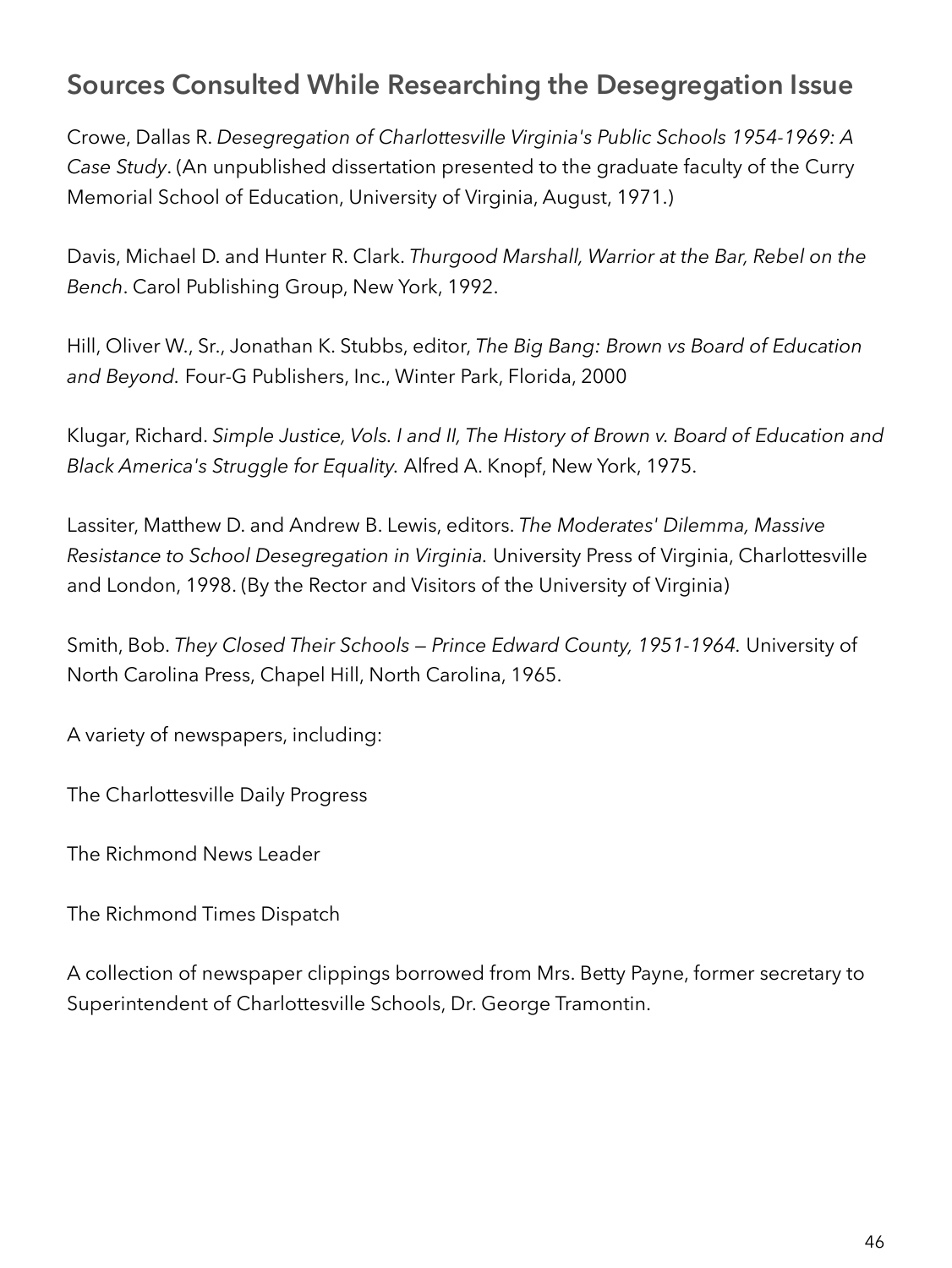# **Transcripts of Interviews**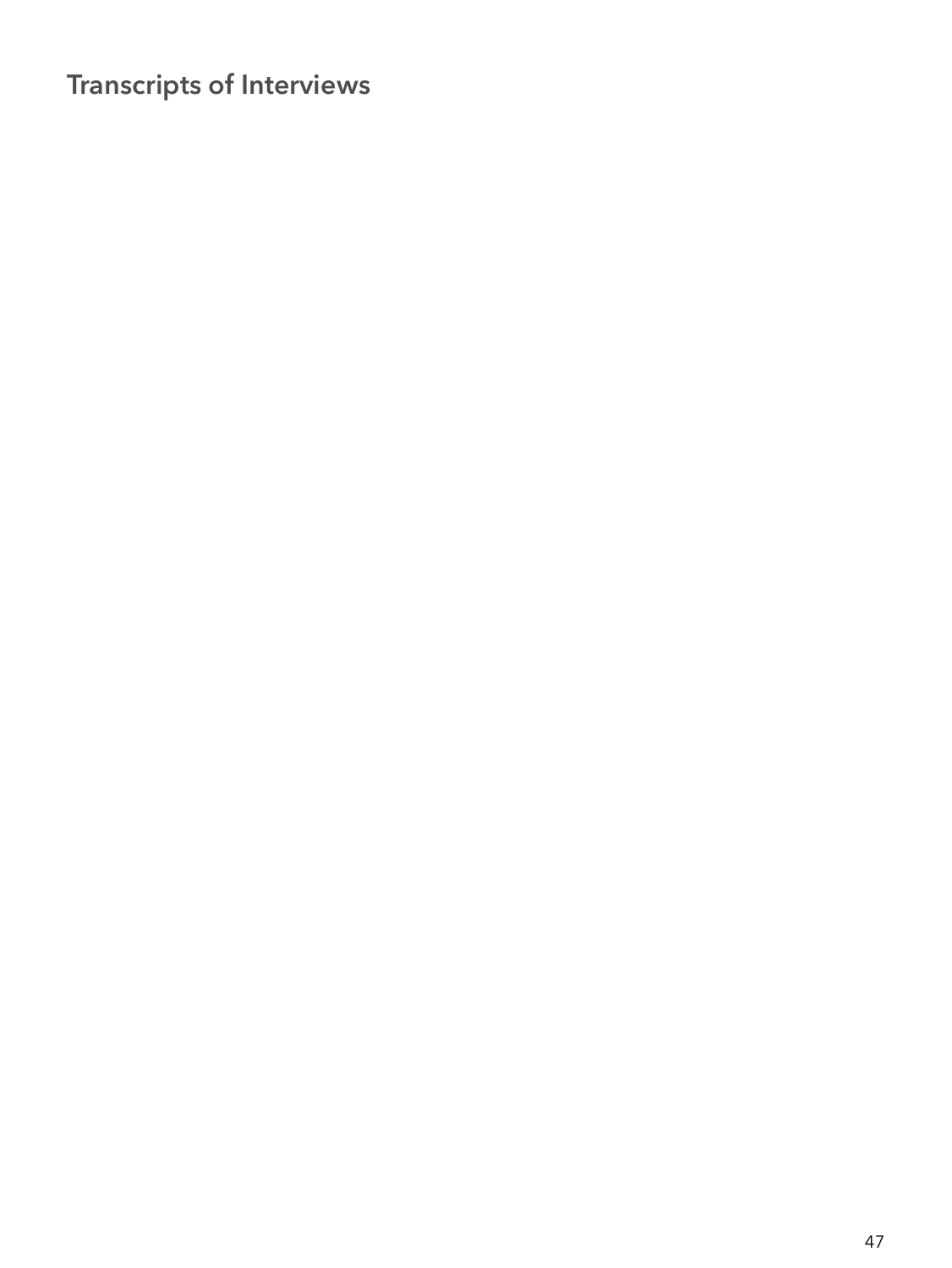### **Interview with Oliver W. Hill, Sr.,**

Leading Virginia NAACP lawyer

May 20, 2002

Oliver W. Hill, Sr., had already established an outstanding record as a civil rights lawyer before becoming involved with the Charlottesville school desegregation cases. Like his friend and classmate, Thurgood Marshall, he had been thoroughly instructed by his mentor, Charles Hamilton Houston, in the strategy of winning cases. While challenging the legality of the "separate but equal" doctrine set forth by the Supreme Court in the 1896 *Plessy v. Ferguson* case, their goal had always been to exact a final death blow to segregation. Hill never wavered from that goal. At age ninety-five, he continues to be passionate about justice, freedom, equality, and civil rights, in general. His efforts have often been acknowledged. In 1999, he received the Presidential Medal of Freedom, and was honored as Richmond, Virginia's native civil rights pioneer. On March 21, 2001, he was presented the Award for Courageous Advocacy by the American College of Trial Lawyers in Boca Raton, Florida, of which he is a fellow, "in recognition of his lifelong battle against racism and his steadfast defense of equality under the law for all people."

In 1955, Oliver Hill filed suit against the Charlottesville School Board on behalf of Olivia Ferguson, fourteen year old daughter of George Ferguson, president of the local branch of the NAACP, and forty-three other students, to desegregate white schools of Charlottesville. Attorney John S. Battle, Jr., representing the Charlottesville School Board, called Hill at his office in Richmond to request an extension of time to answer Hill's complaint.

"How much time do you need, four or five days?" Hill asked Battle. "No, I need thirty days," Battle replied.

"I can't agree to thirty days," Hill told him. "The rule only allows twenty-one days to answer a complaint."

"But I need thirty days," Battle insisted.

"We need to set an appointment to see the judge (Judge John Paul of the United States District Court for the Fourth Circuit)," Hill said.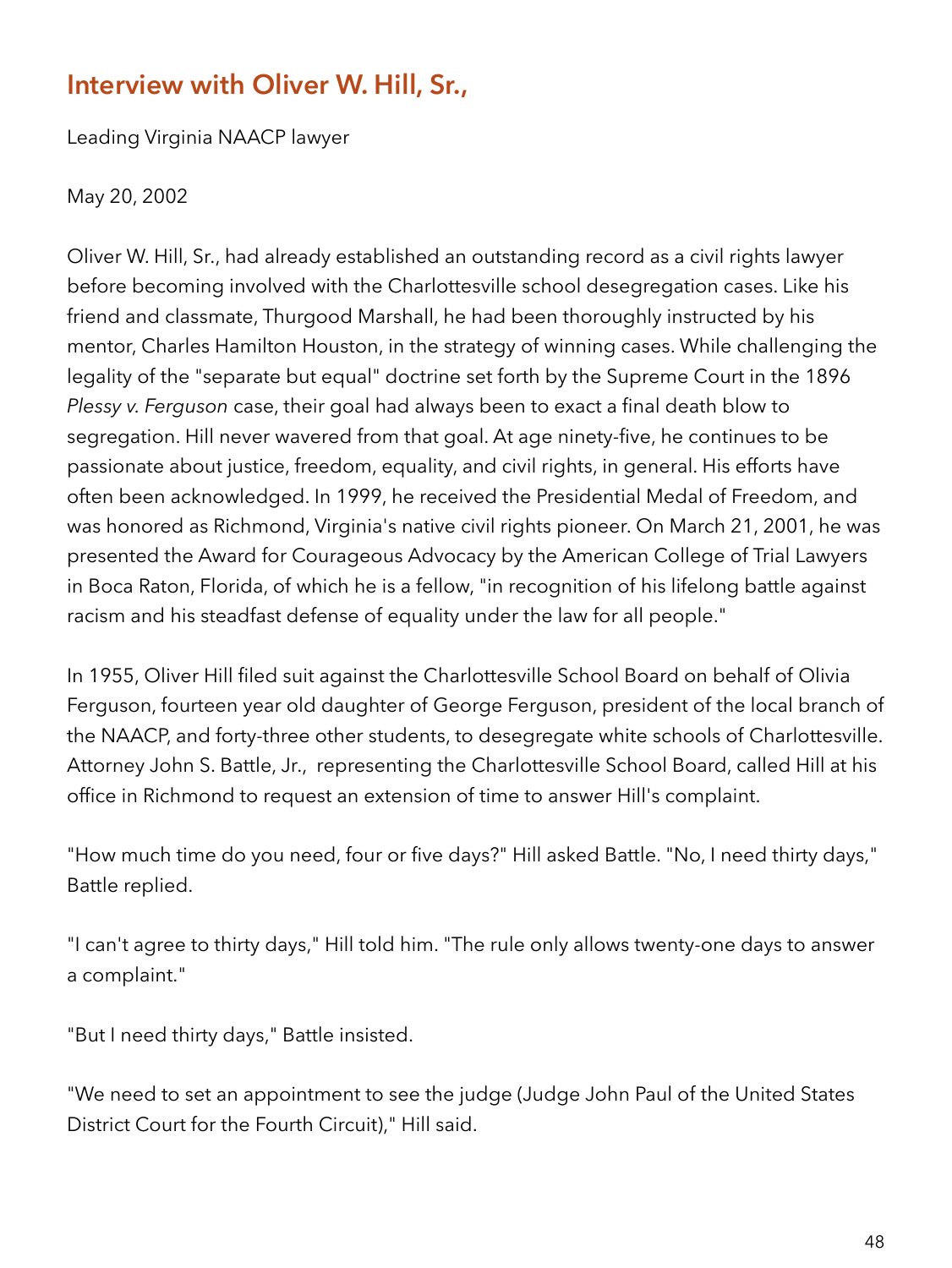The appointment was set. Hill, his partner, Spotswood Robinson, and Battle traveled to Harrisonburg, Virginia, to the judge's office. Since he was the first person to enter, Hill explained the purpose of their visit.

"What can I do for you fellows," the judge asked.

"We filed suit in Charlottesville to desegregate the schools, and Governor Battle requested that I give him more time than I can grant him," Hill told him.

"How much time do you need, four or five days?" the judge asked Battle.

"Thirty days," Battle answered.

"You don't need thirty days," the judge said. "All you're going to do is deny the allegations. One of your clerks can answer the complaint in little or no time. All you need is four or five days. I'm going to give you five days.

Hill beamed with pleasure, because the judge's decision was in line with his own thinking.

"I think we've got ourselves a real judge," he told Robinson later.

Several months later Hill filed a petition for an order requiring Warren County, Virginia, to allow black children to attend schools in Warren County. He entered an injunction to include Charlottesville. A similar request was made of Judge Hoffman in Norfolk, In keeping with the massive resistance laws in force, Governor Almond ordered the desegregation schools closed.

White citizens in Norfolk filed suit in the Fourth Circuit Court, and Charlottesville and Warren County, in the Supreme Court, to reopen the schools. The Supreme Court ruled the school closings to be unconstitutional.

"In the meantime, Governor Almond went on Channel 8, ranting and raving about closing the schools and vowing to go to jail rather than see the schools desegregated. W. Lester Banks, executive director of the NAACP State Conference, requested equal time from Channel 8 for me to respond to Almond's speech." Hill said. "I wrote and delivered my speech, lambasting Almond's position. By the next morning Almond had changed his mind about going to jail," he continued, with a smile. "I was told that a lot of other people also spoke to Almond, including Harvie Wilkinson and Lewis Powell. They told him that he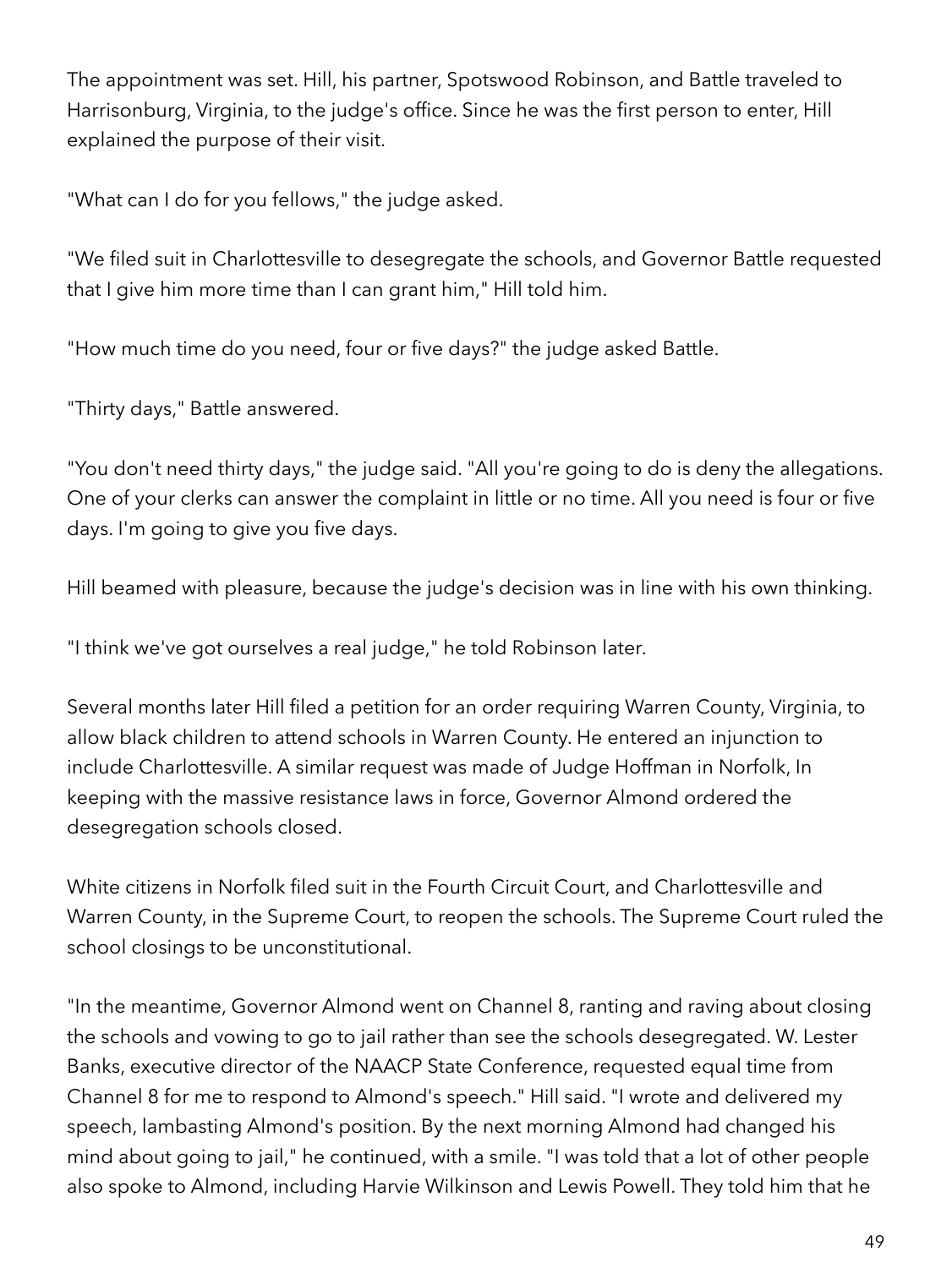was making a laughing stock of Virginia by closing the schools, and that he was hurting business. A lot of people claimed credit for getting Almond to change his mind, but I took some of the credit, too," Hill concluded.

Hill made other significant contributions to the school desegregation struggle.

"Spotswood Robinson and Thurgood Marshall with the NAACP Legal Defense Fund and Carter and I as NAACP lawyers filed suit against Attorney General Harrison, representing the Commonwealth of Virginia, in a three-judge court, to declare the massive resistance laws unconstitutional. Lawyers Marsh and Martin had already had the State Pupil Placement Board declared unconstitutional."

Hill explained, "A three-man Pupil Placement Board was supposed to have authority to assign all of the children all over the state to schools. If you wanted to go to a different school from where the school board had assigned you, you had to apply to the Pupil Placement Board."

Hill related an incident which illustrates how ridiculous the application of the pupil placement laws could be when trying to determine if a student lived closer to the school he was transferring from then to the one he was applying to enter.

"Representatives from the Pupil Placement Board were down on their knees, measuring with a ruler to see if the student lived closer to Armstrong High School than to Chandler School where he was applying to attend. They determined that the student lived several inches closer to Armstrong and denied him admittance to Chandler," Hill chuckled.

In 1960, at the urging of his mentor, Congressman William Dawson, Hill became involved with the J. F. Kennedy presidential election. The year following Kennedy's election, he accepted a position as Assistant to the Commissioner of the Federal Housing Administration, taking a cut in pay. He assumed the position as a favor to the Democratic Party, having been considered the most qualified person available. When he arrived in Washington, D.C. for the swearing-in ceremony, he made a surprising discovery.

"When I got to Washington for the swearing-in ceremony," he explained, "my wife, son, law partners, Marsh and Tucker, and a host of other people from Richmond and elsewhere had come to witness the occasion." He went on, 'While I was waiting in the anteroom with the committee and some people from FHA, they sprung on me that I had to resign from my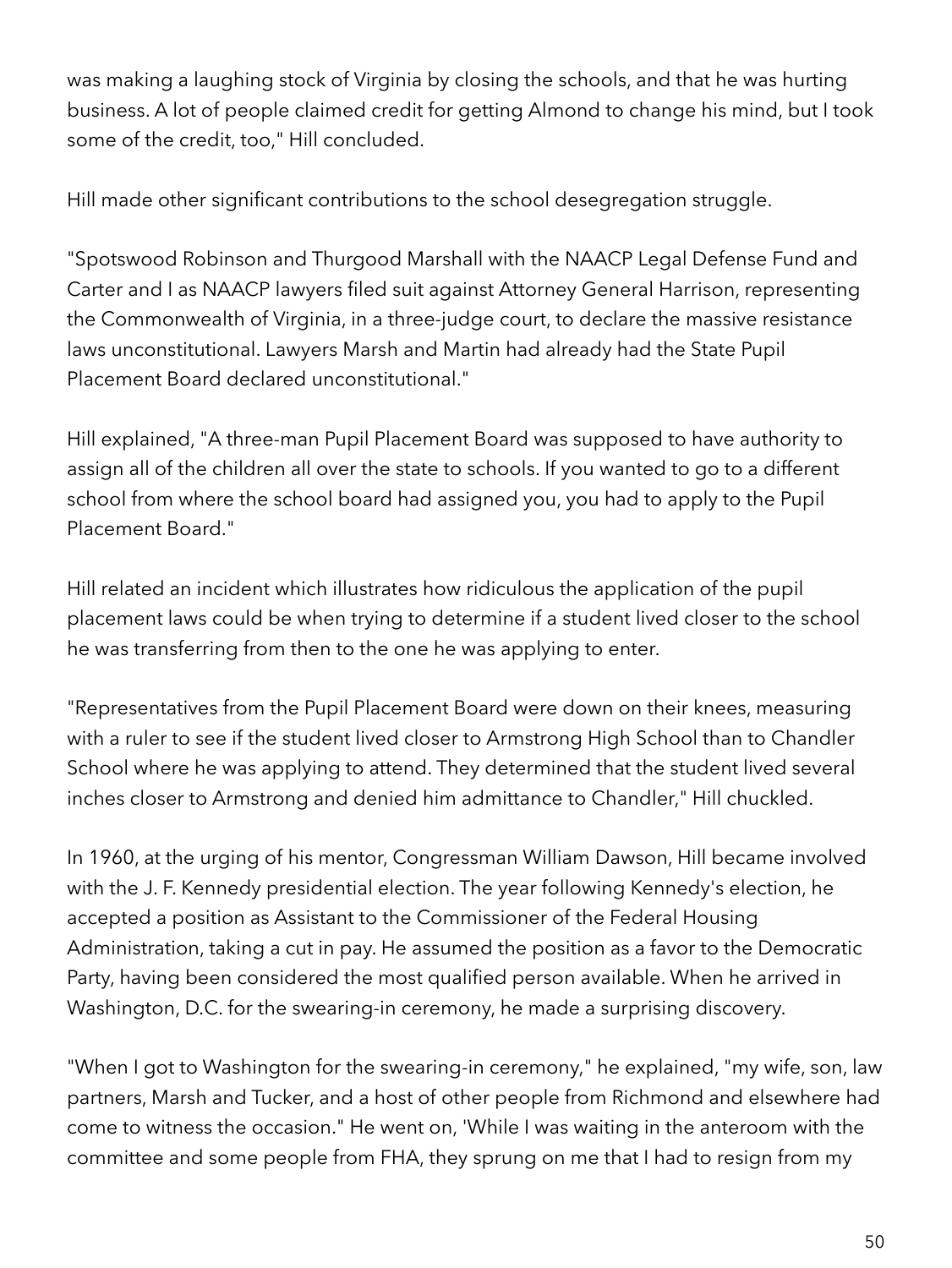law firm as part of the FHA regulations. I told them I would agree to anything but that. After wrangling for about an hour and a half, we worked out an agreement that I could stay with the firm for another six months in order to clear up any legal obligations I had and to take care of some personal matters."

Hill remained in Washington from May, 1961 - October 1966. After five and a half years, he resigned his position and returned to Richmond and rejoined his law firm.

A significant case that Hill worked on after returning to Richmond was in defense of his law partner, Samuel Tucker, who had been subpoenaed to court to supply the names of plaintiffs in the Charlottesville case, in order that reprisals could be used against the plaintiffs to get them to drop their desegregation suit. The action was declared unconstitutional.

In his final analysis, Hill took issue with the use of the term "integration" in referring to what was taking place in the schools of Virginia. "Schools are still not integrated," he insisted.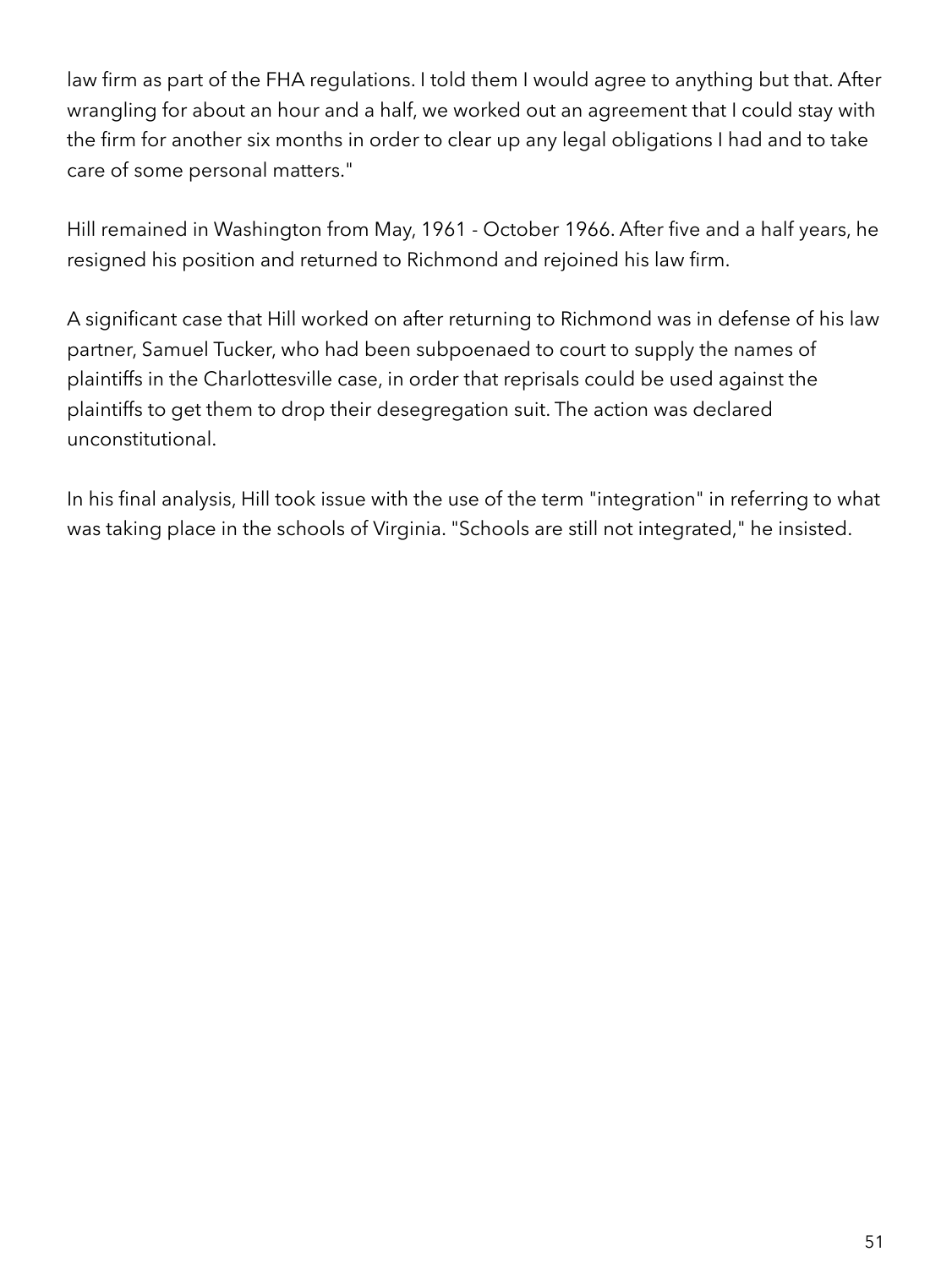#### **Interview with Thomas J. Michie, Jr.**

June 18, 2002

*Note here that Thomas J. Mitchie, Sr. refers to Thomas J. Mitchie, IV and Thomas J. Mitchie, Jr. refers to Thomas J. Mitchie, V.* 

Thomas J. Michie, Jr., was not in Charlottesville when the Brown decision was handed down, nor when the litigation for the desegregation of Charlottesville's schools began. However, his father, Thomas J. Michie, Sr., kept him informed of all developments. Michie, Sr., had been elected to the Charlottesville City Council and later became mayor of the city.

"We both participated in the desegregation process," Michie, Jr., said. "In a speech he made after becoming mayor my father said, 'We're going to obey the law. Lots of people may not like it, but we're going to obey the law.' He meant that the police were ready to enforce the law, if need be."

Michie, Sr., received a great deal of publicity in the national media because of his stand.

"It was the first time a public official had made a statement like that," Michie explained. "It was a real first. A lot of people won't speak up like that. My father believed that it was the role of leadership to lead. A columnist quoting him saw it as a new beginning."

Subsequently, Michie, Sr., was appointed by President Kennedy to the United States District Court for the Western District of Virginia. He had nothing more to do with desegregation. Charlottesville was in the jurisdiction of Judge John Paul of Harrisonburg, Virginia, who oversaw the enforcement of the desegregation laws.

Michie, Jr., did not immediately plunge into the school desegregation situation. He became involved with the reorganization and revitalization of the Democratic Party. He, along with three other prominent Democrats — Lindsay Mount, Bernard Haggerty, and John Huntley — called a mass meeting of the Party. They put forth a special effort to involve some of the black leaders in the Party. As a result, the Party became integrated for the first time.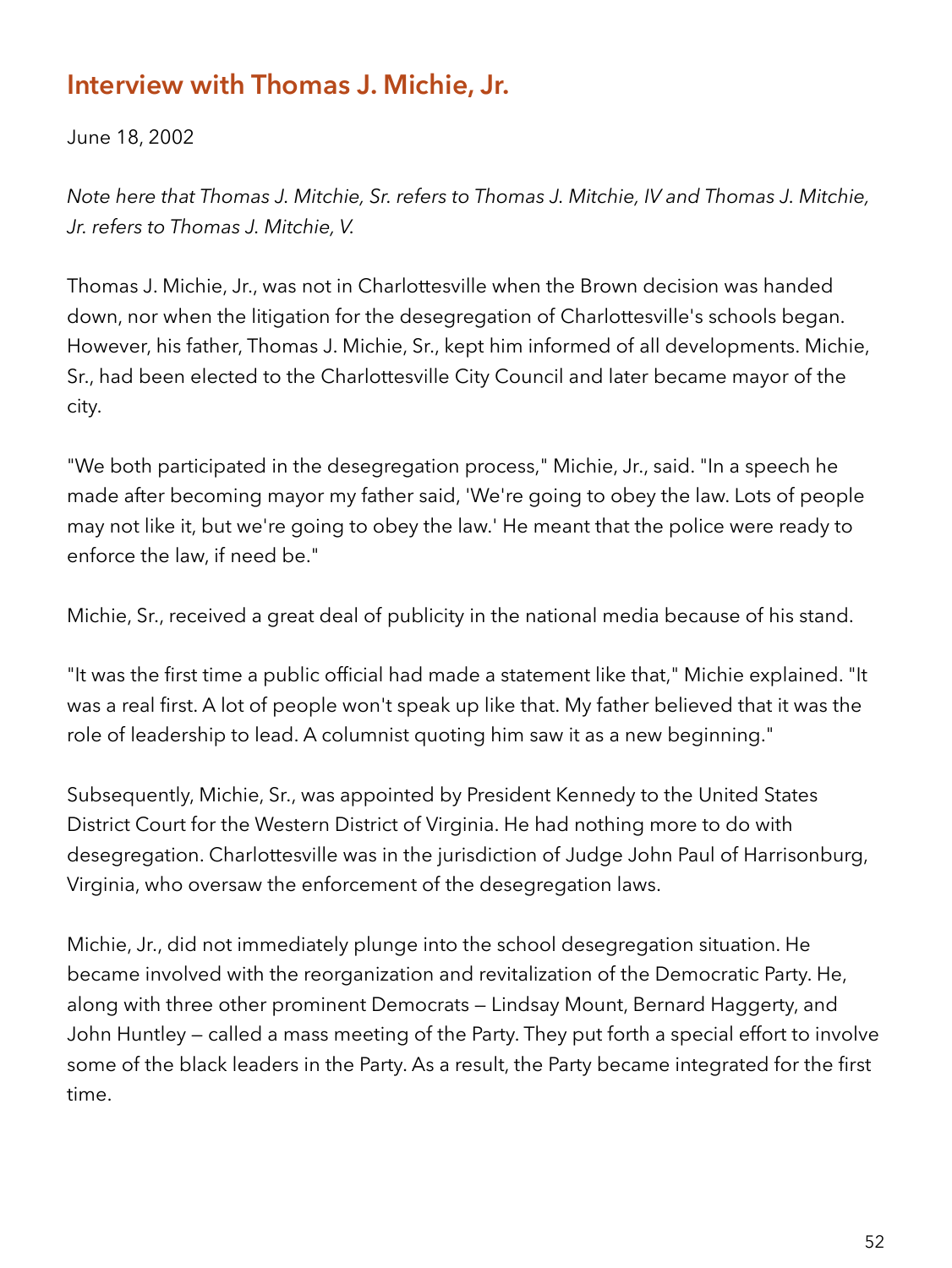"It caused a big fight with the Old Guard, who didn't want blacks in the Party," Michie asserted. "They wanted the Good Ole Boys to keep running the show. We had a huge mass meeting at the courthouse and set up new precincts. We prevailed handily."

Michie was appointed to the Charlottesville School Board in 1965. It was a crucial time for desegregation in Charlottesville. Judge Paul had died the year before. Lane High School had become extremely overcrowded. The Board had committed to building junior high schools, at first, three, and, finally, two. Where to locate the two schools was a big issue. Some thought was given to building one at the site of Burley High School, the all-black high school. Seen by some as a ploy to preserve segregation, that idea was quickly abandoned.

"We wanted to bring about true integration," Michie said.

There was considerable debate about how to draw the boundary lines between the two junior high schools, Buford and Walker. The Board was urged to include students from all economic levels equally to both schools. Because of the schools' locations, that was not an easy task.

In the meantime, all-black Jefferson Elementary School was discontinued as an elementary school. To have retained it as such would likely have resulted in resegregation. Even so, many people were pushing for it to be retained as an elementary school. They had not accepted desegregation and wanted to resist it in any way they could.

The School Board saw a need for establishing a special education program. That had not been done before. The program was set up at what was formerly McGuffey Elementary School, and Booker T. Reaves, a former principal of Jefferson Elementary School, was appointed its principal. The school's enrollment was predominately black, a condition that was equally unacceptable to the black and white parents whose students were assigned there.

Another problem perceived by the Board was the fact that Venable Elementary School was located adjacent to a black neighborhood.

"There was concern that an influx of black students would choose to attend Venable, which would likely cause the white parents to flee and cause Venable to become a segregated school," Michie recalled. "We came up with a plan to ask if any black students were willing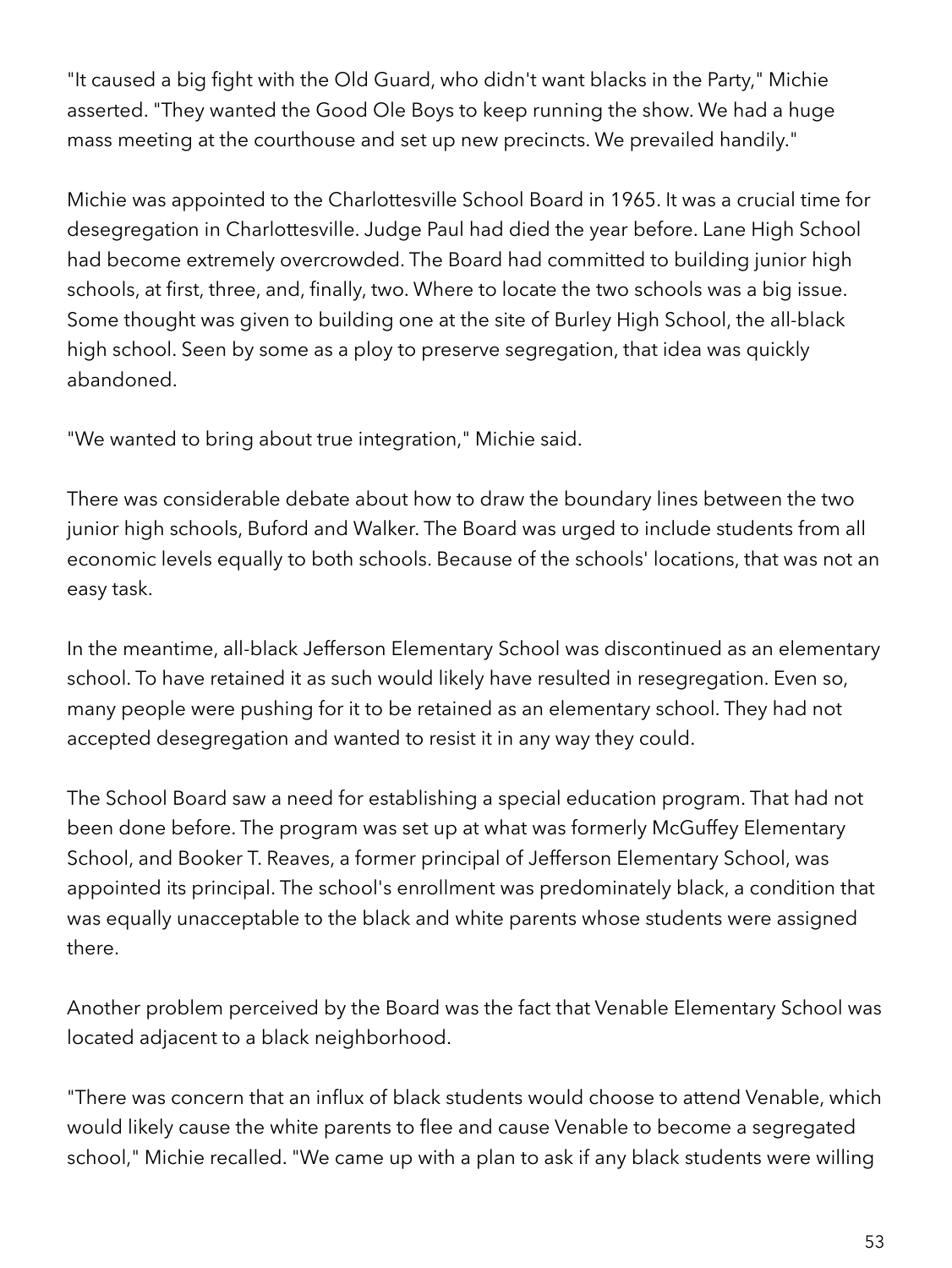to be assigned to Greenbrier Elementary School, which had no black students. That was very innovative — reversed busing, and it worked," Michie beamed with satisfaction.

Another action that Michie believed "saved" Venable was the assignment of teacher aides to help address the needs of the students going there.

"I had an active role in bringing about real desegregation," he boasted.

He believed that abandoning Jefferson as an elementary school was the first step.

"We decided to do it with no recommendations from the administration, who called it a political decision. I made the motion," he emphasized. "We did what was right as a Board, and no court told us what to do."

Eventually, Jefferson was put to a variety of other uses. It served as an all-sixth-grade school for a number of years to ease the overcrowdedness of the elementary schools. It also housed the two junior high schools for an entire term on a split shift basis while the construction of those buildings were being completed.

"I was rather proud that Charlottesville's schools were desegregated rather quickly without further court order," Michie concluded.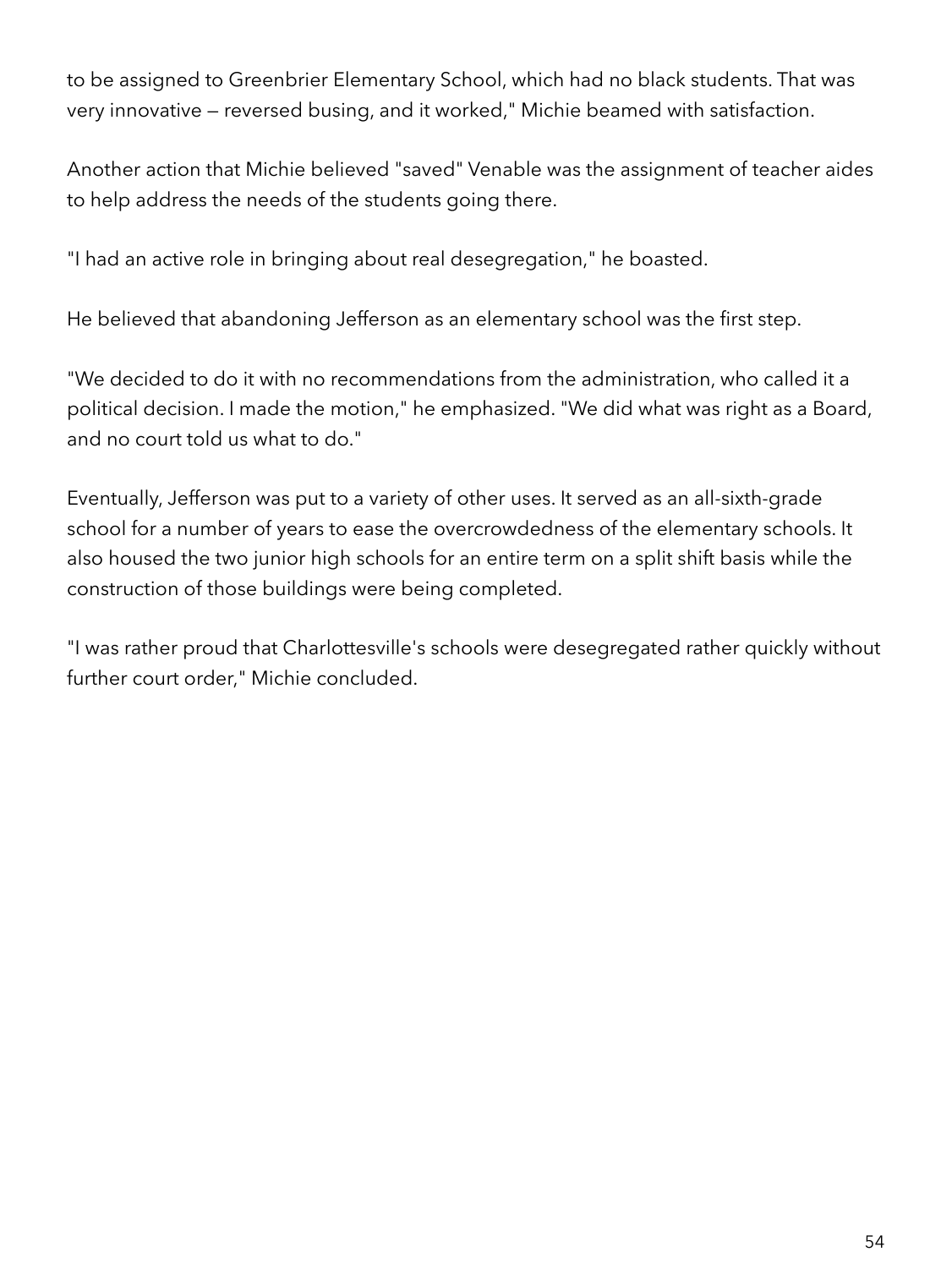### **Interview with Eugene Williams, Jr.**

May 5, 2002

When Eugene Williams and his buddies returned home from serving in World War II, they were dismayed by the attitudes of complacency and inaction prevalent in the African American community. Almost immediately they set about devising a strategy to motivate the Charlottesville community to become involved in the activities that affected their lives. The strategy came to fruition during the period of school desegregation.

"After the Supreme Court handed down the famous May 17, 1954 *Brown v. Board of Education of Topeka* decision that schools must integrate with all deliberate speed, the African American leadership moved it along rapidly in Charlottesville," Williams recalled. "I know of no place in the South where the governmental bodies took any leadership in desegregating the schools." [*Ed.* The phase "all deliberate speed" originates with the 1955 Supreme Court decision known as *Brown II*, rather than the initial 1954 ruling.]

Williams repudiated the State of Virginia for leading the Massive Resistance Movement as a means of defying the Court's order. Proposed by Senator Harry Byrd, the plan served as a model for the other southern states. The General Assembly of Virginia had adopted the plan as a matter of states' rights. Williams and his friends recognized the potential challenge to the desegregation process that the Massive Resistance plan posed.

"In Charlottesville we saw the urgency of strengthening the NAACP (National Association for the Advancement of Colored People) to meet that new challenge. Ray (Bell), Charles (Fowler), and I called a mass meeting of the NAACP and less than a dozen people showed up," he went on. "In the absence of any organized procedure, we called for an election of officers. As a result, Charles Fowler was elected president, Ray Bell was appointed public relations chairman, and I was appointed membership chairman. In the first year following the election of the new administrators, the membership increased from 56 to 900. It was the largest one-year percentage increase in the country."

The new officers continued to work, not only to expand the membership, but to inform the body of the organization's agenda. By the end of the second year, the membership had grown to 1,500, exceeding that of all the other chapters in Virginia except Norfolk.

"Needless to say, that kind of strength got attention" Williams said. The City of Charlottesville knew that they had the NAACP to reckon with. It also made the African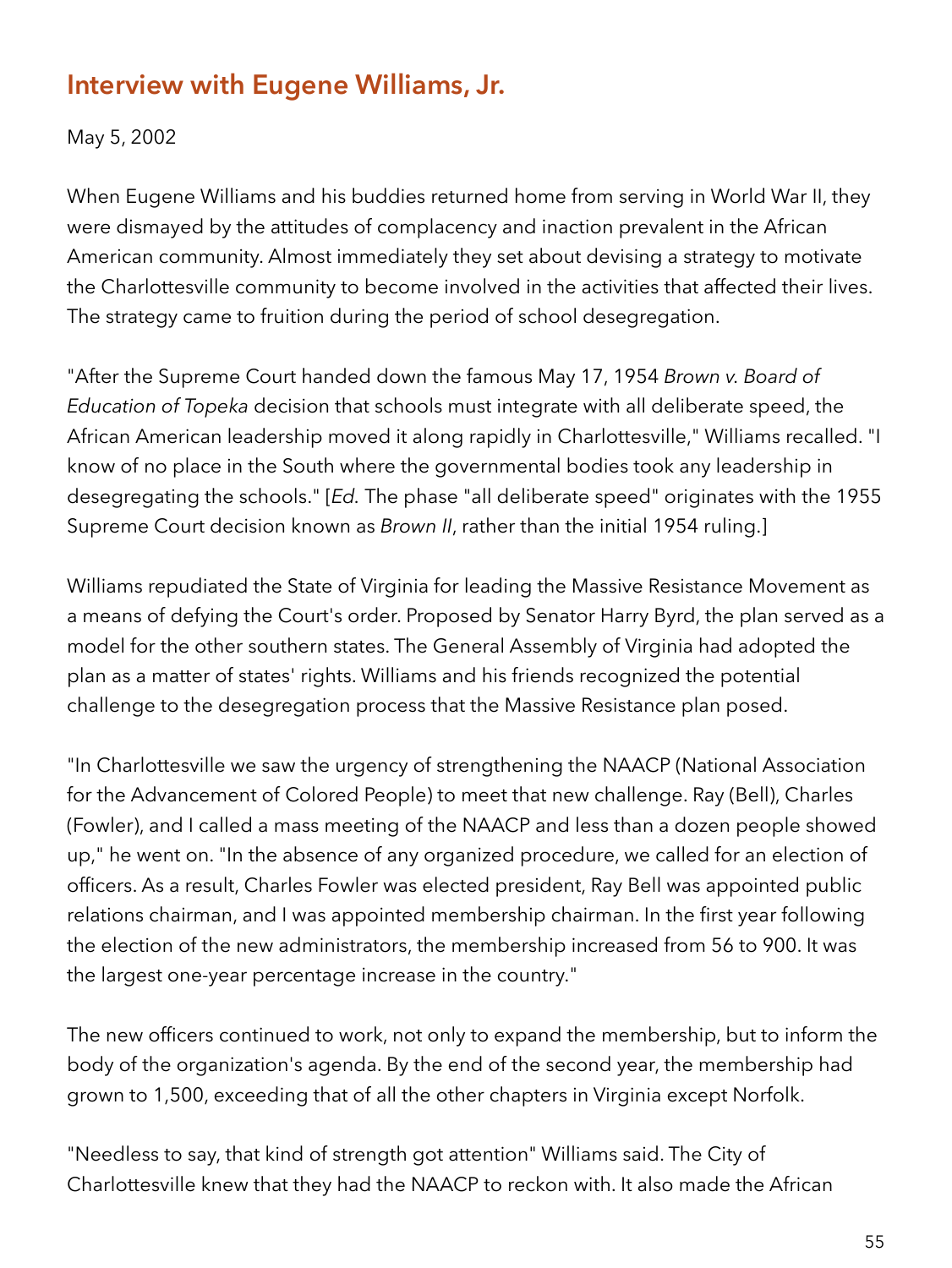American community conscious of the fact that, if they wanted to improve their plight or to improve race relations, they needed to be members of the NAACP."

Another factor that impressed the Charlottesville community was the ability of the local chapter to bring to the city important African American civil rights activists. They included Thurgood Marshall, head of the NAACP Defense Fund; Roy Wilkins, national executive secretary of the NAACP; Lucile Black, national membership chairman of the NAACP; Oliver Hill, leading NAACP lawyer for the Virginia State Conference; and W. Lester Banks, executive secretary of the Virginia State Conference of the NAACP.

"Such influence had never before been exemplified by a city the size of Charlottesville," Williams declared, "and the African American community was extremely impressed and proud of our efforts. The local media constantly recognized what we were doing as well."

While recalling the phenomenal growth the local NAACP chapter experienced, Williams told of an unforgettable incident that occurred while he was membership chairman.

"A Jewish lady and her husband came into my office one day and gave me a check for fifty dollars. She instructed me to pay for twenty-five memberships for some African Americans who might not be able to afford to join. The membership fee was two dollars each," Williams remembered. "The next year she returned with another fifty dollars with the same instructions. I told her that if she and her husband cared not to join the NAACP, we cared not to take her check."

The couple left Williams's office but returned in less than ten minutes. The lady told Williams to sign up her and her husband as members and to use the remaining money for other memberships. The couple are members of the Board of Directors of the Charlottesville Branch of the NAACP today.

"It took no persuasion on my part to make them change their minds." Williams said. "The couple still resides in Charlottesville. They have renewed their membership every year since. That shows me the respect they feel for the organization."

Williams said that the NAACP's highest priority following the Supreme Court's *Brown v. Board of Education of Topeka* ruling was to start the desegregation process in Charlottesville. Their first action was to get African American parents to make application for their children to attend the schools of their choice. Applications were made to Johnson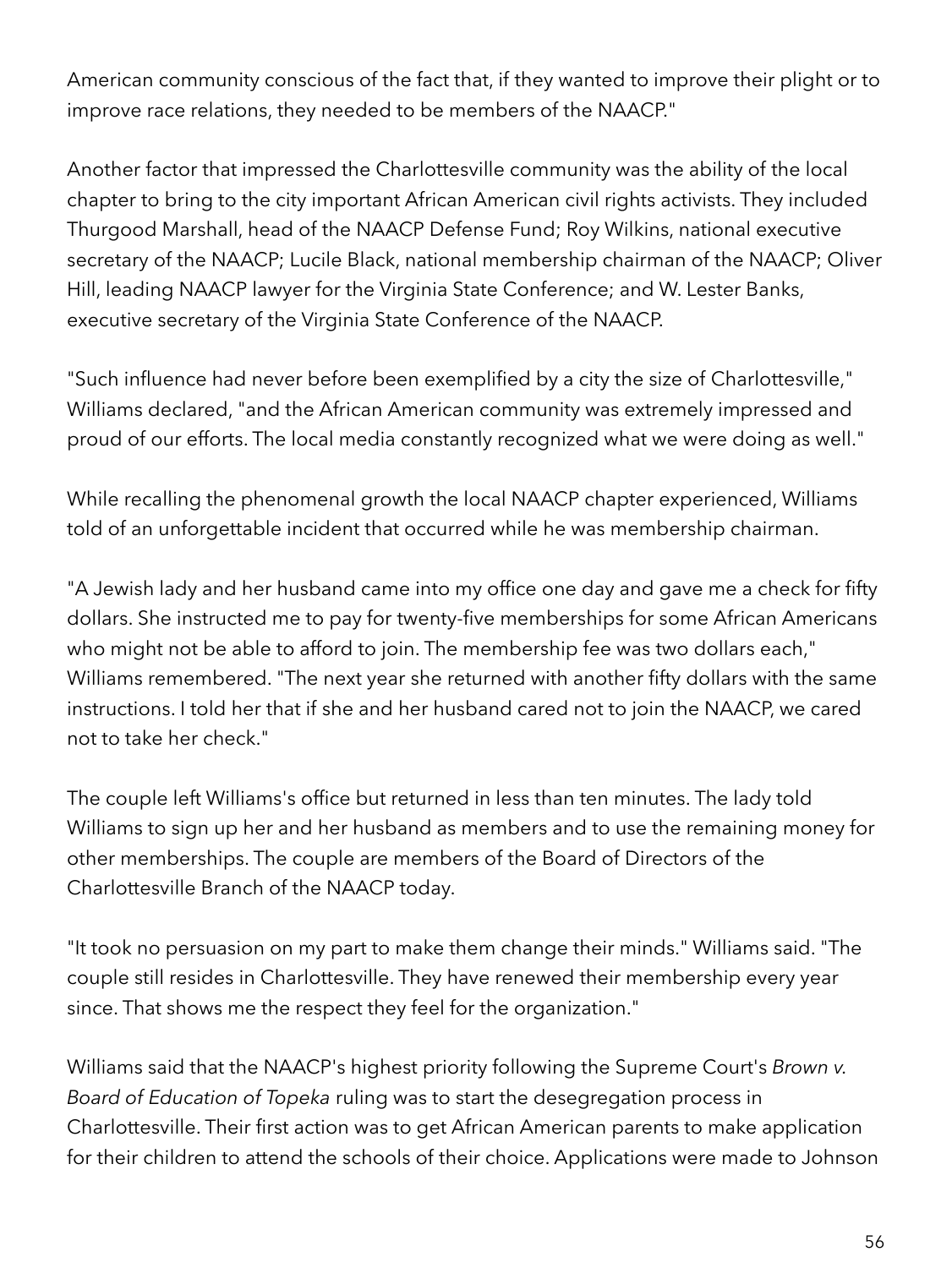Elementary, Venable Elementary, and Lane High School. When Judge John Paul of the United States District Court of the Fourth Circuit ordered those schools to desegregate, Governor Almond ordered them closed, conforming to the massive resistance laws that were in effect.

 "Johnson was not closed, due to a technicality cited by the School Board, that the children who applied to go to Johnson lived closer to Jefferson Elementary School," Williams stated. "It took six years for the applications to Johnson to receive a final ruling. The case was resolved through a series of court actions and appeals."

The School Board's use of their pupil placement authority was a prime example of their evasive tactics to delay the complete desegregation of Charlottesville's schools, Williams thought. The criteria for pupil placement included establishing school attendance residential areas, administering achievement tests to African American students that applied to go to white schools, and conducting interviews with the African American students to find out their social attitudes.

During the period following the desegregation of Venable and Lane, the Board used power to control the trickle-down number of African Americans allowed to enroll in schools by applying the above criteria, until the freedom of choice plan was declared unconstitutional.

Among the original applicants to Johnson Elementary School were Williams' two daughters. He gave high praise to his wife, Lorraine, who supported him consistently while he took the lead in the desegregation process.

"Much credit should be given to her for the way she supported me," he said. "Even though she was a teacher with the Charlottesville school system, she never expressed any objection to my leadership role in trying to bring about complete desegregation. It surely was not a pleasant experience for her," he continued. "As for me, whatever negative experiences I faced, I paid no attention to them. I don't think she felt that way," he pauses for a moment. "Until this day, I have a lot of praise for her. She lived through it, even though she was not appreciated by many people for being a part of it."

The NAACP remained vigilant throughout the desegregation of the schools. Neither the members of the School Board nor the NAACP revealed their strategies as they worked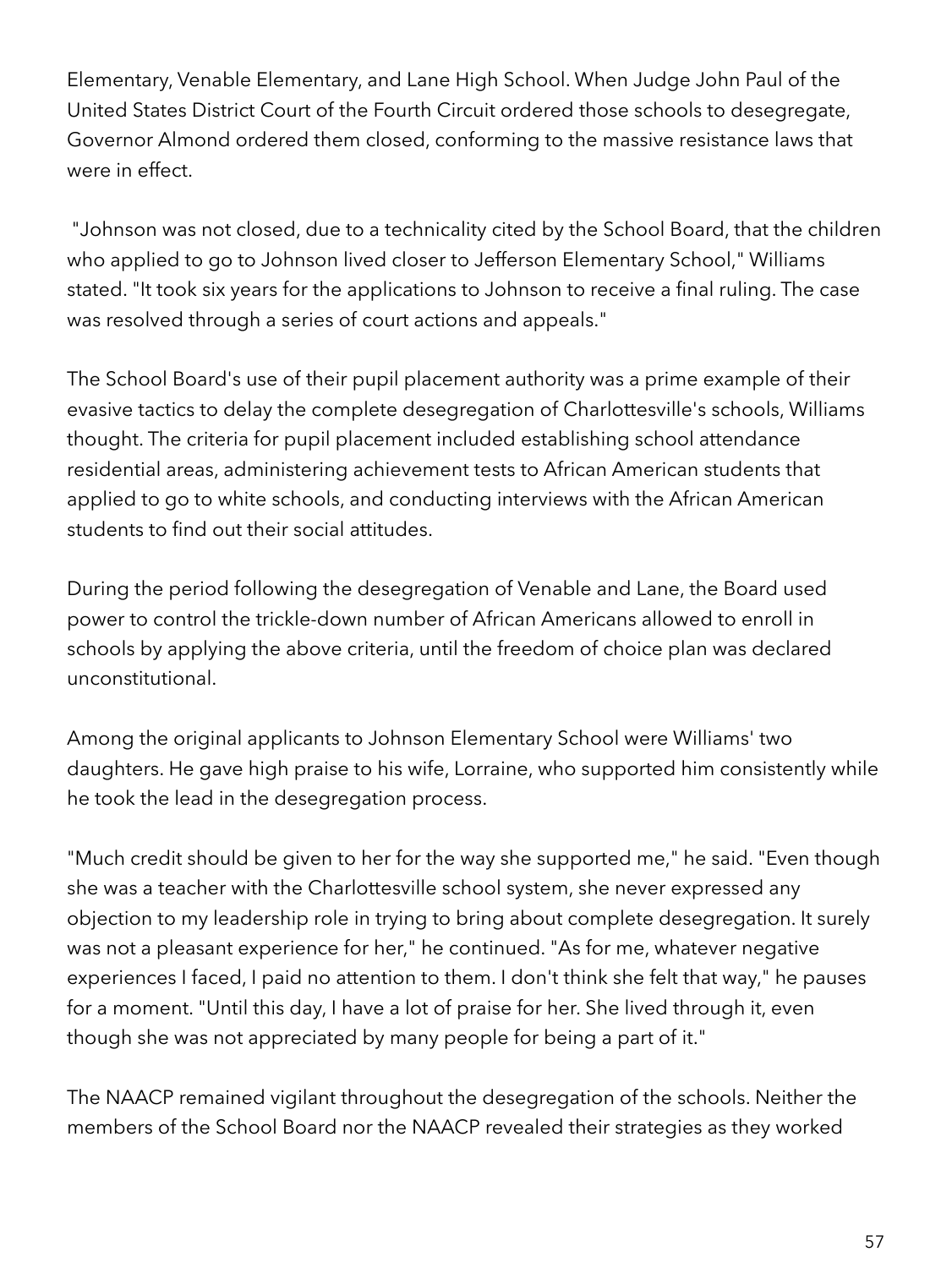through the court actions. While the Board was trying to influence Judge Paul's decisions, the NAACP never wavered in its pressure to see that the law was adhered to.

One example of the Board's strategies was their intended handling of school construction plans. They decided that two new junior high school buildings were needed. The NAACP accidentally learned that their plan was to build one on the site Burley High School, strictly for the African American students. They were still seeking a site for the second school.

"We found out by reading The Charlottesville Daily Progress that two junior high buildings were going to be built," Williams declared. "According to the article, land had already been designated at the site of Burley High School for one of the schools. Land was being sought for the second school. Our alertness warned us that the school planned for the Burley location was intended solely for the African American students. There again the School Board had to be reminded that, if they pursued that course, to court we would go. Well, after May 17, 1954, an idiot would have known what the Supreme Court would rule about that." He smiled. "It took only about a week for the Board to abandon that plan. As we know, Walker and Buford Junior High Schools resulted."

During the time that African American students were applying to enroll in white schools in increasing numbers, the NAACP was urging the School Board to transfer black teachers to some of the white schools. It was also urging the African American students attending Burley to apply for admittance to Lane High School. By that time the State Pupil Placement Board had been declared unconstitutional. Eventually the Board decided to pull out the remaining city students from Burley and assign them to Lane.

Asked how the NAACP was able to remain focused for the prolonged period it took to completely desegregate Charlottesville's schools, Williams replied emphatically, "We kept focused because the plaintiff's felt that they had the support of the African American community, as demonstrated by the unprecedented membership of the NAACP. We had many members who had no children in school; we had members from all walks of life, from domestic workers earning paltry wages, to professionals earning much more."

It was obvious that a feeling of solidarity and strength had permeated and energized the whole community, which gave the NAACP the resolve to forge ahead.

"Today speaks for itself," Williams concluded. "Whatever progress African Americans have made, they accomplished it for themselves."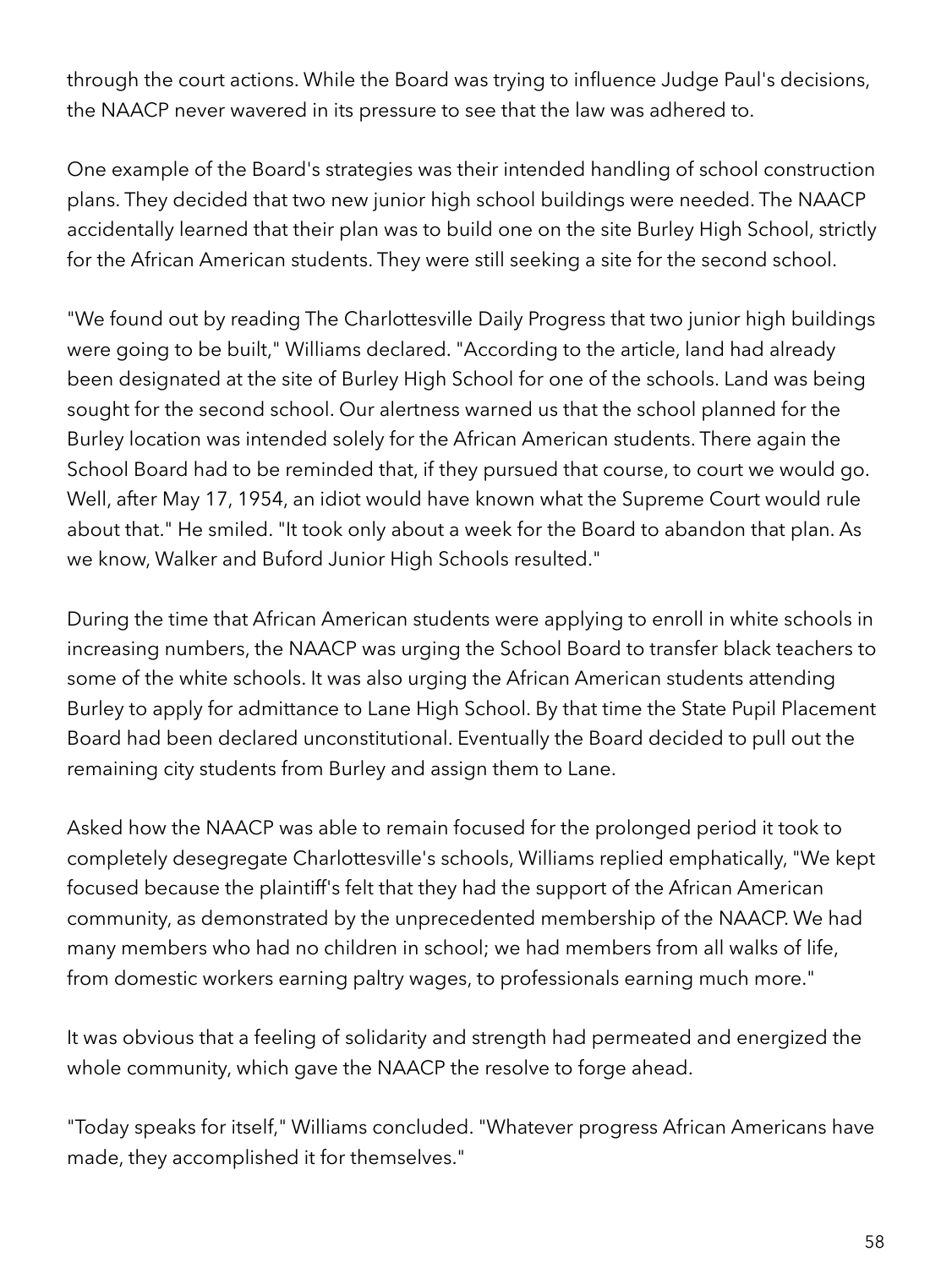Williams also had great accolades for the NAACP legal defense team, who tenaciously represented the plaintiffs at all levels necessary to get the job completed.

"Oliver Hill, Spotswood Robinson, and Samuel Tucker worked for peanuts, because they knew that the NAACP could not afford to pay them what the job was worth." Williams said. "They were willing to make the sacrifices necessary to get things done. The case moved along slowly until the lawyers filed a lawsuit on their behalf to receive the same compensation that was being paid the white lawyers by the state. Then things began to move along rapidly. That's when the School Board started to plan for school desegregation." He thought for a while. "If they had had any respect for the law, they would have begun to desegregate the schools as soon as the Supreme Court's ruling was handed down."

Williams reiterated his assertion that all of the credit for the desegregation of the schools of Charlottesville goes to the African American community. "White school boards should be reminded that, as school desegregation was taking place at a snail's pace, they deserved no credit until all of the schools were desegregated. (They had to be prodded the whole step of the way.) So all of the credit goes to the NAACP for seeing it through."

Williams bemoaned the fact that Charlottesville has never had an African American Superintendent of Schools. "Why should we have one?" he asked rhetorically. "Because no Caucasian superintendent has ever had the educational interest of African Americans with one notable exception: George Tramontin. That exception should be mentioned over and over," he asserted. "George Tramontin is the only superintendent who demonstrated by actions, not lip service, how to provide an equal education for all students. During the early stages of desegregation, he recognized its slow pace. He believed that every student should be exposed to desegregated education, and acted accordingly," Williams concluded.

In June, 1965, Superintendent of Schools Tramontin unveiled a new pupil assignment plan for the coming year to the School Board and the public. It provided that Jefferson School, which had by that time been abolished due to declining enrollment, would be used for the two junior highs until the buildings under construction were completed. All other students were assigned to schools "without regard for race, creed, or national origin." His bold, courageous action resulted in the complete desegregation of the schools of Charlottesville.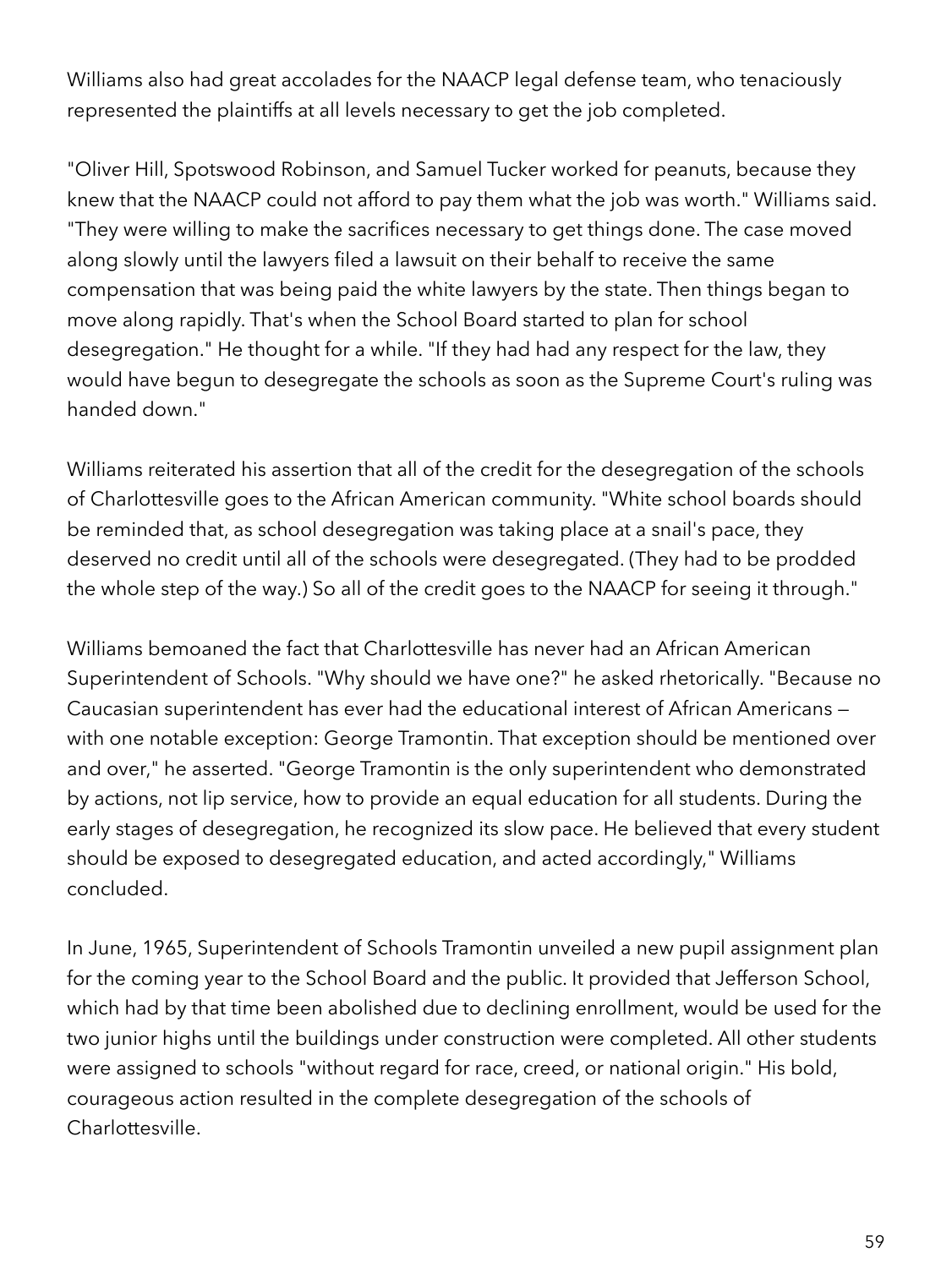#### **Interview with George Tramontin**

Superintendent of Charlottesville City Schools, 1963-1966

April 15, 2002

George Tramontin was a Charlottesville school administrator from 1960-1966, first as Director of Instruction, and later, as the Superintendent of Schools. It was totally by accident that he came to Charlottesville at all. He was a satisfied member of the University of Chicago staff with no thought of leaving. A colleague attending a professional meeting in Washington, D.C., was told by Fendal Ellis, Superintendent of Charlottesville's Schools, that applicants were being sought for the position of Director of Instruction for the City of Charlottesville. The colleague submitted Tramontin's name as a possible candidate.

When he returned home, Ellis called Tramontin to invite him to come for an interview. Tramontin resisted, knowing full well that he was not interested in the job. He eventually accepted Ellis' offer of an all-expense trip to Charlottesville for him and his family. He had never been to the State of Virginia, let alone to Charlottesville, so he welcomed the opportunity to come for a visit.

During their visit the family fell in love with Charlottesville. Tramontin and his wife thought that it would be an ideal place for their children to grow up, so he accepted the position and moved. He was not aware of the racial climate in Charlottesville at the time. Venable Elementary School and Lane High School had been closed and reopened the year before because of integration.

"No one bothered to tell me about it, not the principals, not the superintendent," Tramontin said.

Having been born in Upper Michigan, Tramontin had had little contact with African Americans. "My total orientation to blacks was from the students in my class — and they all seemed richer than I was," he quipped.

During his visits to the schools, he found that the elementary schools were "pretty good," but the high school "was terrible." Lane High School "had the worst instruction I had ever seen anywhere," he said. From the numerous complaints he received from the teachers, he discovered an incredibly resistant power structure there.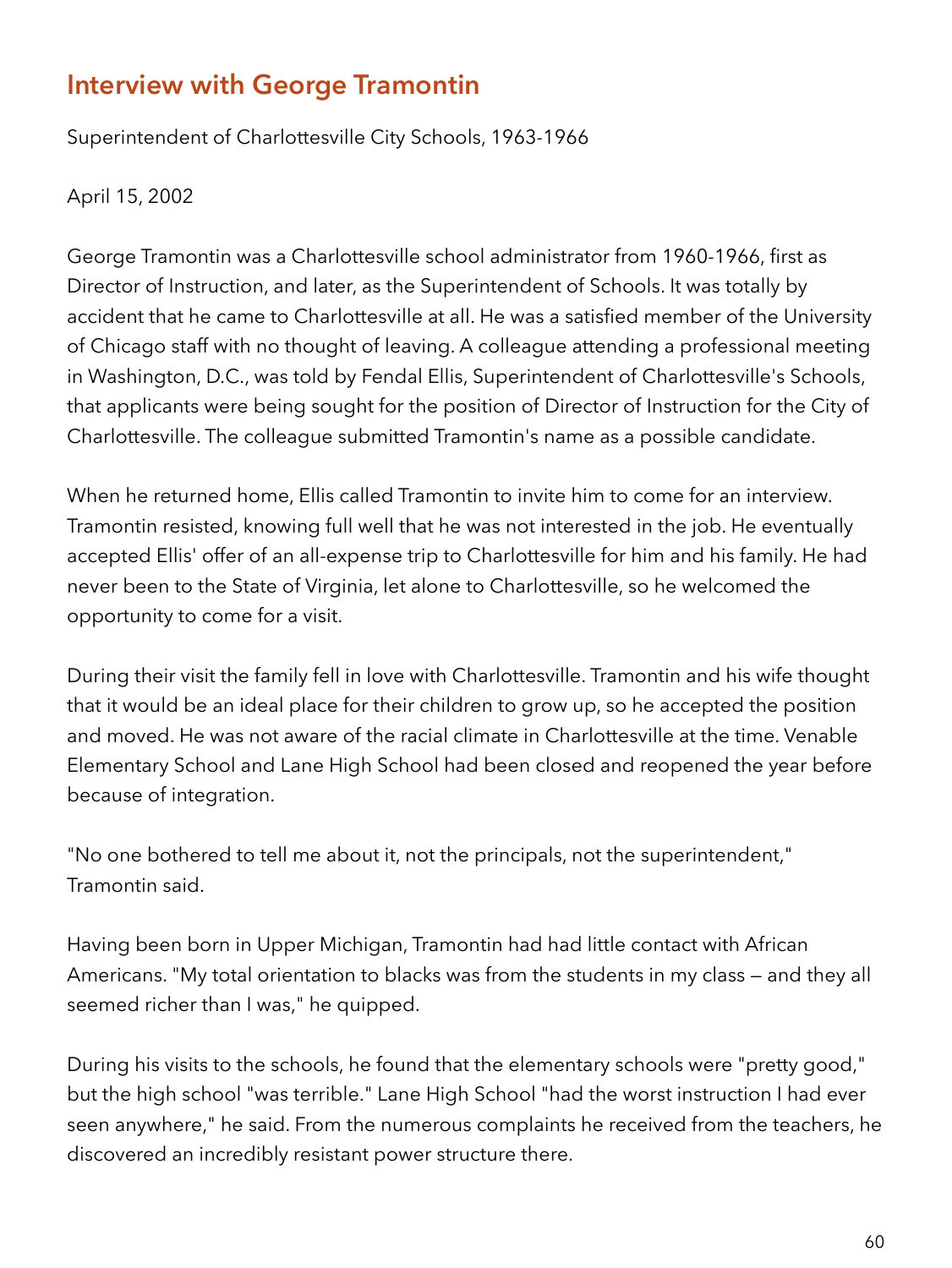Meanwhile the integration crises was heating up. Ellis, whom Tramontin described as "a kind, gentle, retiring man," was strongly opposed to integration. Notwithstanding the pressure being put on them by the National Association for the Advancement of Colored People (NAACP), he and the School Board did no more than they had to. The pressure had been building up for three years when Ellis left Charlottesville to take a job with the Virginia State Department of Education, leaving his position as superintendent vacant.

The School Board interviewed and rejected a number of applicants. Meanwhile they were urging Tramontin to take the job.

"I really didn't want the job," he said. I liked curriculum and working with teachers. I didn't like the "board thing," he added. "It's a powerful job, but you never can see what you're doing, unlike your impact as an instructional leader, a principal, or a teacher. Yet you're responsible for the good and the bad. By the time I took over, there were a lot of people who didn't like me. At the same time, there were others who signed a petition in support of me."

Tramontin admitted that he had to become a fast learner after he assumed the position as superintendent. Most of his tutelage regarding racial matters he received from Booker T. Reaves, the principal of the all-black Jefferson Elementary School. Everybody knew that integration was the law of the land.

"I became aware that we had to do more than we were doing. One thing I didn't know was that Jefferson School was not getting supplies and equipment like the white schools were getting. Booker didn't tell me that. I was horrified. Afterward he put in his orders like everybody else and received his fair share from then on."

Tramontin told of another revelation he received. He recalls having a house party at Christmas and inviting the principals and some of the central office staff.

"Booker called to tell me that he and his wife, Donna, probably wouldn't come, because, if they did, some of the other people probably would stay away. That didn't matter to me. It was just a party. Anyone could come who wanted to. Some of the principals didn't come and let me know that they didn't appreciate being put in a position of having to turn down the invitation," he said.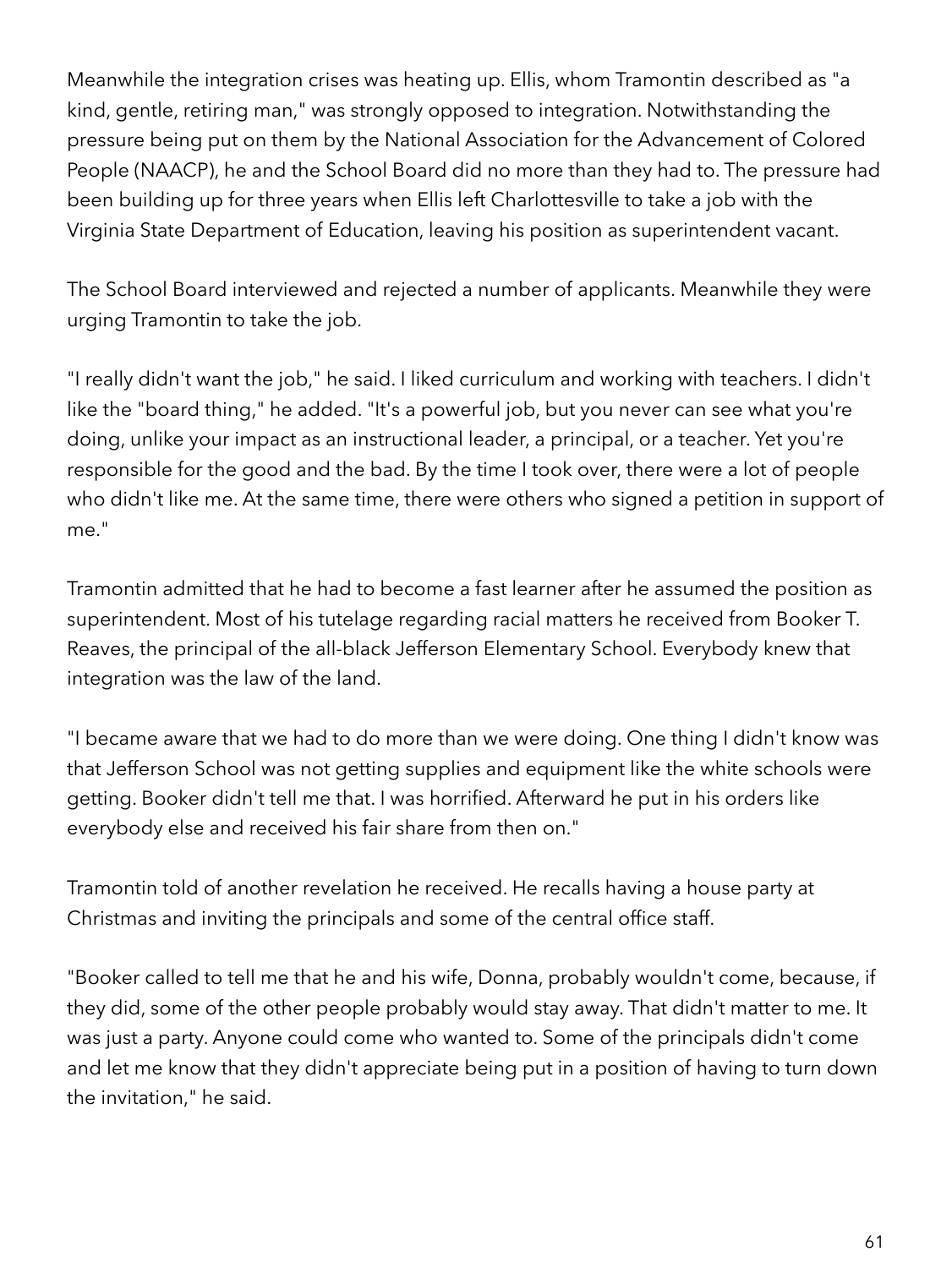Another incident he related occurred not long after he had become superintendent. When he first came to Charlottesville, he instructed everybody to call him by his first name, George. He reciprocated by calling his associates by their first names as well —the principals, teachers, and secretaries. After he had been in Charlottesville for about a year, someone in the central office told him that he was offending the black people by calling them by their first names. "We don't do that here," he was told.

Tramontin raced down to Jefferson School and chided Booker, "You didn't tell me I was offending black people by calling them by their first names!"

"You weren't," Booker told him. "They knew that you didn't pay attention to that stuff."

Tramontin was sure that complete integration was coming to Charlottesville despite the efforts by many whites to keep the schools segregated. His greatest concern was how he would integrate the staff. People had made it very clear that "we don't like it, but, if we have to, our children can sit in a mixed classroom, but under no circumstances are they going to have a black teacher," they said.

He attributes his rescue to God's intervention. "I couldn't have done it any other way," he thought.

Among the University of Virginia students' wives who were hired to teach in Charlottesville schools was a black speech correctionist, the only one in the system. "I didn't hire her because she was black; I hired her because she was good," he declared. "Some of the parents called me to object. They threatened to take their children out of the class if the black teacher continued to teach it. I explained to them that the class was not required. It was the only such class available. It was that one or none. Some of them were angry, but left their children in the class. Others took their children out. I couldn't believe that a parent would do that to his child, and they felt so strongly about integration that they would penalize their children. At the end of the term I didn't receive any complaints about the teacher's work. She had done a good job," he concluded.

As more and more African American students were being enrolled in the white schools, some of those schools were becoming overcrowded. At the same time, the enrollment at Jefferson was falling below the capacity of the school. The School Board realized that the pupil placement strategy was not working and set out to devise another pupil assignment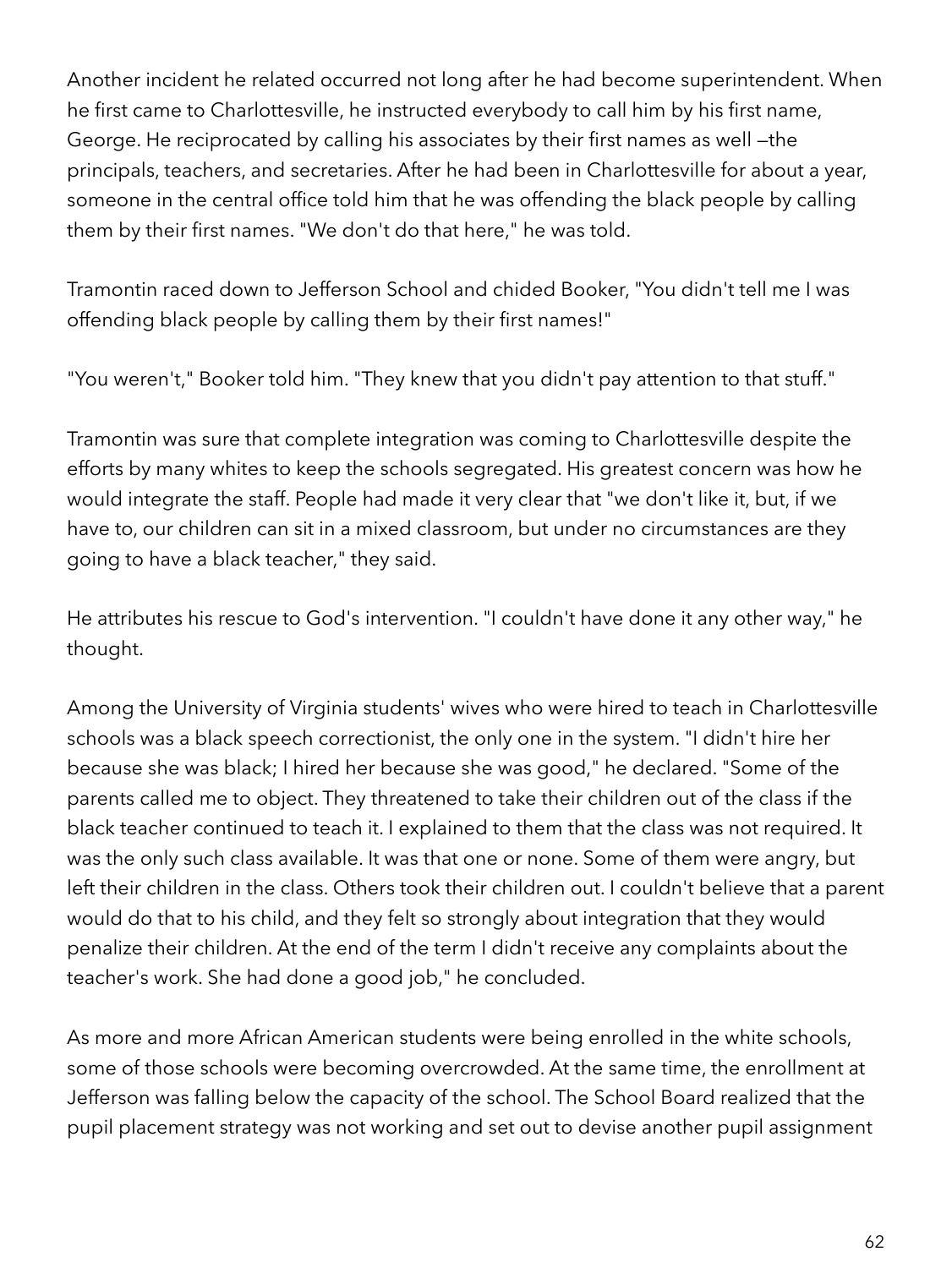plan. To alleviate the problem Jefferson was totally integrated, and the overcrowdedness was prevented.

In 1965, another great change took place. Two junior high schools were under construction to house the seventh, eighth, and ninth grade students. When it became obvious that the schools would not be finished by the opening of school in September, the School Board activated a plan to use Jefferson Elementary School (which had by that time been closed due to declining enrollment) on a split shift basis until the junior high school buildings were completed. Booker T. Reaves was transferred to McGuffey School as its principal.

With the transferal of the black students from Jefferson to McGuffey, the school became predominately black. Both the white and black parents were unhappy, the blacks, because McGuffey seemed like a segregated school; the whites, because they did not want their children in a school that was predominately black.

Even though the use of the black speech correctionist had worked well, Tramontin's greatest concern was how to integrate the staff. Once again he was rescued by divine intervention. Several of the older white teachers who were planning to retire in a few years asked to be allowed to remain at McGuffey School. Tramontin had already received rejection from some other white teachers he had sought to place at McGuffey. They regarded it an affront to be asked to work under a black administrator. After the teachers volunteered to remain there, his job became considerably easier.

The School Board studied several alternatives for assigning students to the two junior high schools in a way that would satisfy both the proponents and the opponents of desegregation. The problem was solved once and for all when Tramontin, in June 1965, unveiled a new student assignment plan for the 1965-1966 school year. The plan covered not only the students assigned to attend the two junior high schools, but to all of the students enrolled in the city schools. His plan was accepted by the School Board. It called for complete desegregation. New elementary school attendance boundaries were drawn, and all of the students and teachers were assigned without regard for race.

Tramontin recognized the invaluable assistance he received from Eugene Williams. a civil rights activist and passionate member of the NAACP, whom he highly respected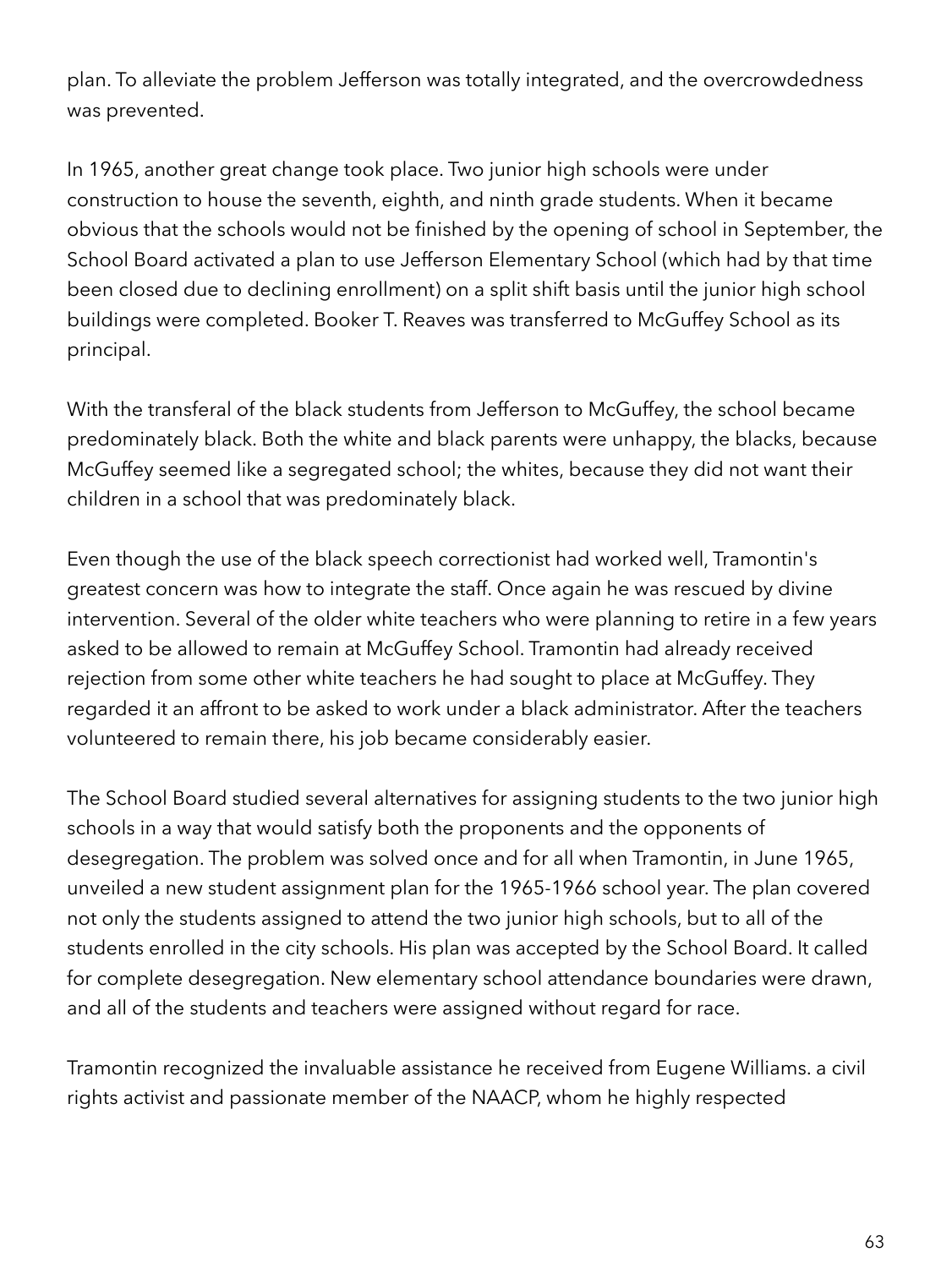"Without him I couldn't have done it (implemented the desegregation plan)," Tramontin said. "He trusted me and I trusted him. We were both under pressure. I told him everything I was doing, and we understood each other. We got along fine."

By the end of the 1965-1966 school year, there was great unrest among the teachers thought to be caused by low teacher morale. Officials from the Virginia Education Association were summoned to investigate the situation. At a mass meeting before an overflow crowd, speaker after speaker took advantage of the platform to vent their anger and frustration in their relationships with Tramontin. After reviewing the charges the Virginia Education Association recommended that the superintendent be replaced.

After hearing vitriolic charges made against him by the teachers, Tramontin knew that he had lost heart for continuing as superintendent.

"I knew I wasn't going to stay in Charlottesville regardless to what the Virginia Education Association had to say. I retained legal counsel, settled for two years' salary, and left."

*[Ed. The original publication of this text uses both Virginia Education Association and Virginia Teachers Association above. Until their merger in 1965, the VEA was white-only and the VTA was Black-only. It is unlikely that the VTA would have been summoned by to do this investigation, so all references have been changed to VEA.]*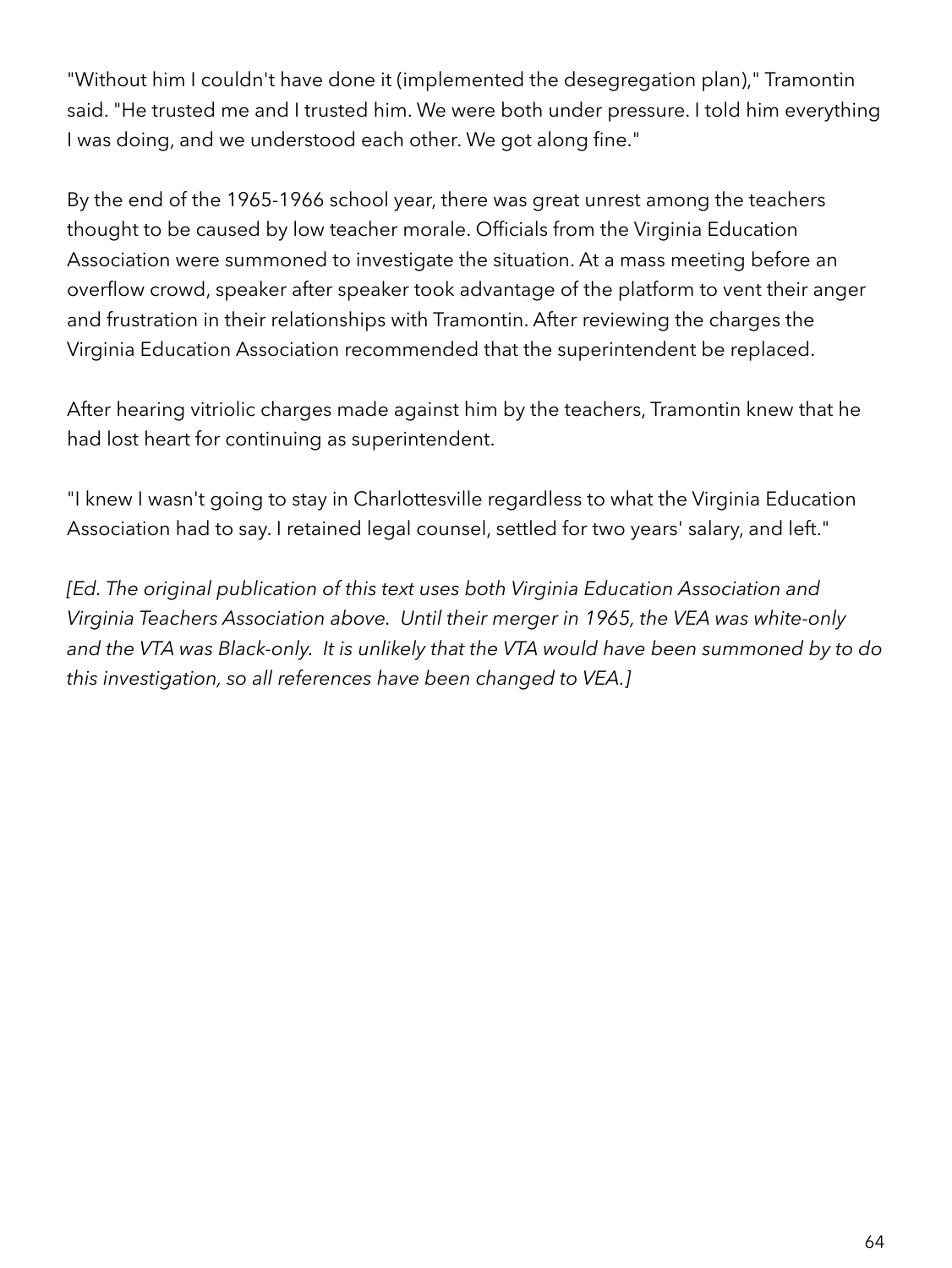#### **Interview with Sandra Wicks Lewis**

One of the NAACP's first litigants in the integration of Charlottesville's schools

#### April 5, 2002

At the age of eight Sandra Wicks Lewis was one of the youngest litigants in the first NAACP desegregation suit. She had already completed grades one and two at Jefferson Elementary School, the all-black elementary school, located about three or four miles from her home on Grady Avenue. Her parents had had to transport her to and from Jefferson because there was no transportation available. Her parents had filed suit to have her transferred to Venable Elementary, which was within walking distance of her home. Seven other children were a part of the lawsuit.

"I didn't know what was going on," Lewis said. "In fact, I didn't know what integration was. I had always lived in a segregated neighborhood and gone to a segregated school and church and that was all I knew. My parents wanted me to have the choice of going to Venable because it was so much closer to our home, and I could walk there."

"I recall that we students were actually allowed to attend the court hearing before Judge John Paul (of the United States District Court for the Fourth Circuit). That was an awesome experience for an eight-year-old. I was not aware of the historical impact of our actions. Obviously our parents knew. I knew that they would not do anything that would harm us. I went along in obedience to my parents," Lewis continued.

"My parents told me that we won the lawsuit and that Charlottesville was ordered to integrate Venable, but Charlottesville defied the order. As a result, Venable was closed for the entire school year," Lewis went on. "During that time the seven of us were tutored together in one room by the same teacher. That year was puzzling and different, because I missed being at Jefferson with my friends. I just knew that for some reason I was not wanted at Venable, and that I would spend the whole year out of school."

"In terms of instruction, it was a good year," said Lewis. "At the end of the term, all of the students were tested to see if we should be promoted to the next grade. We all passed."

During the summer prior to the opening of school, the principal of Venable visited Lewis' parents in their home on Grady Avenue. He wanted to assure them that he was fully prepared to make it a good transition for their daughter.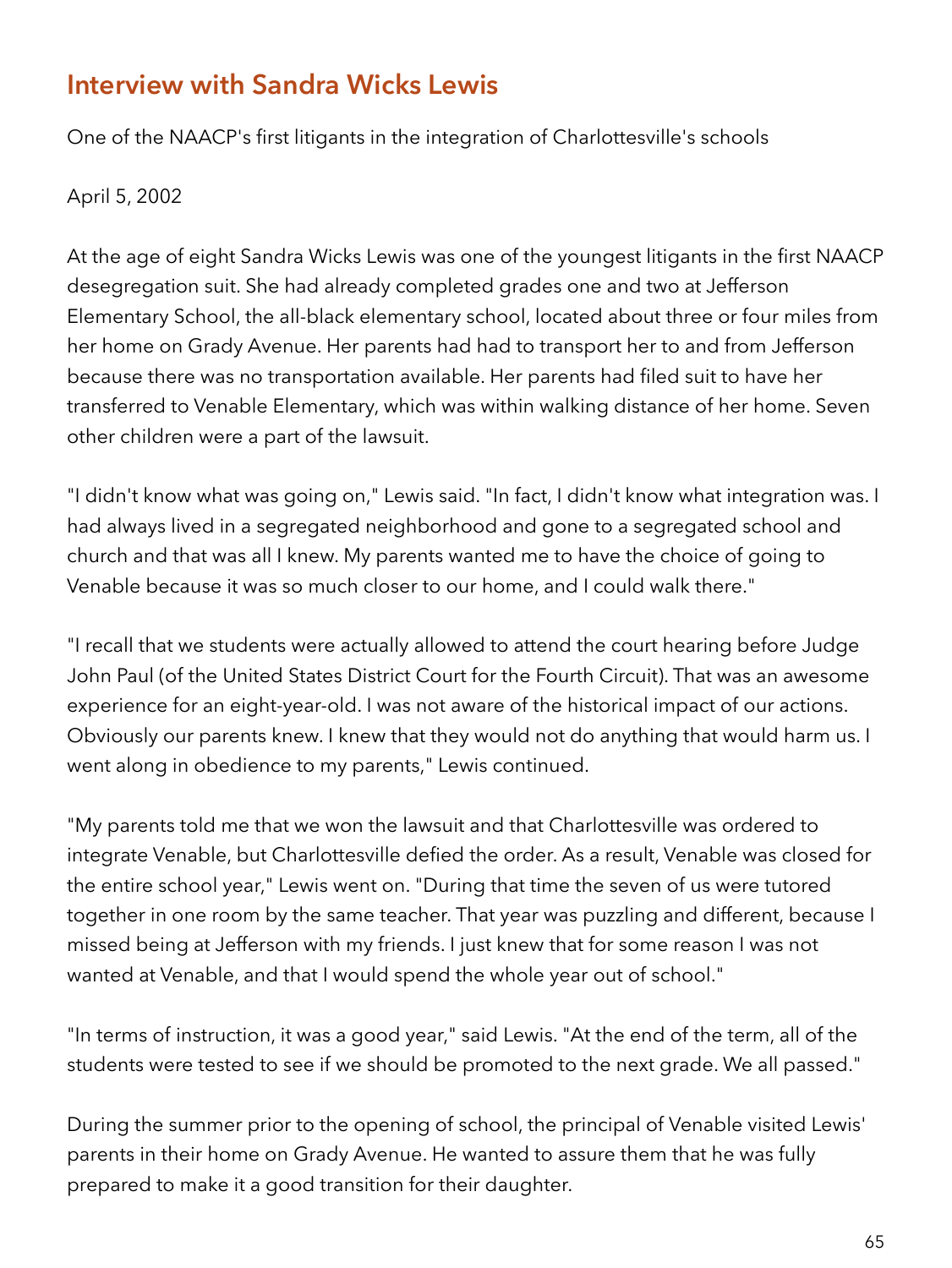"My teacher had been hand-picked as one who would be fair and take good care of me," Lewis said.

Her first day at Venable was very uneventful. The press was there for a short while. After that, they all went away.

"A few of the students stared at me curiously for a while, but a lot of them seemed to go out of their way to be nice to me," Lewis continued.

She believed that the children were reacting to what their parents had told them to do. Many of them were University of Virginia students' children from all over. Not many of them were from the Old South and they held a more cosmopolitan view of things. She remembers only a couple of racist remarks from students, one from a boy on the playground and the other from a boy in class.

"No one ever knew about it, because I didn't tell anyone," she said.

Lewis quickly adjusted to her new environment. She suffered no adverse affects from the experience, nor did her performance in school suffer that year.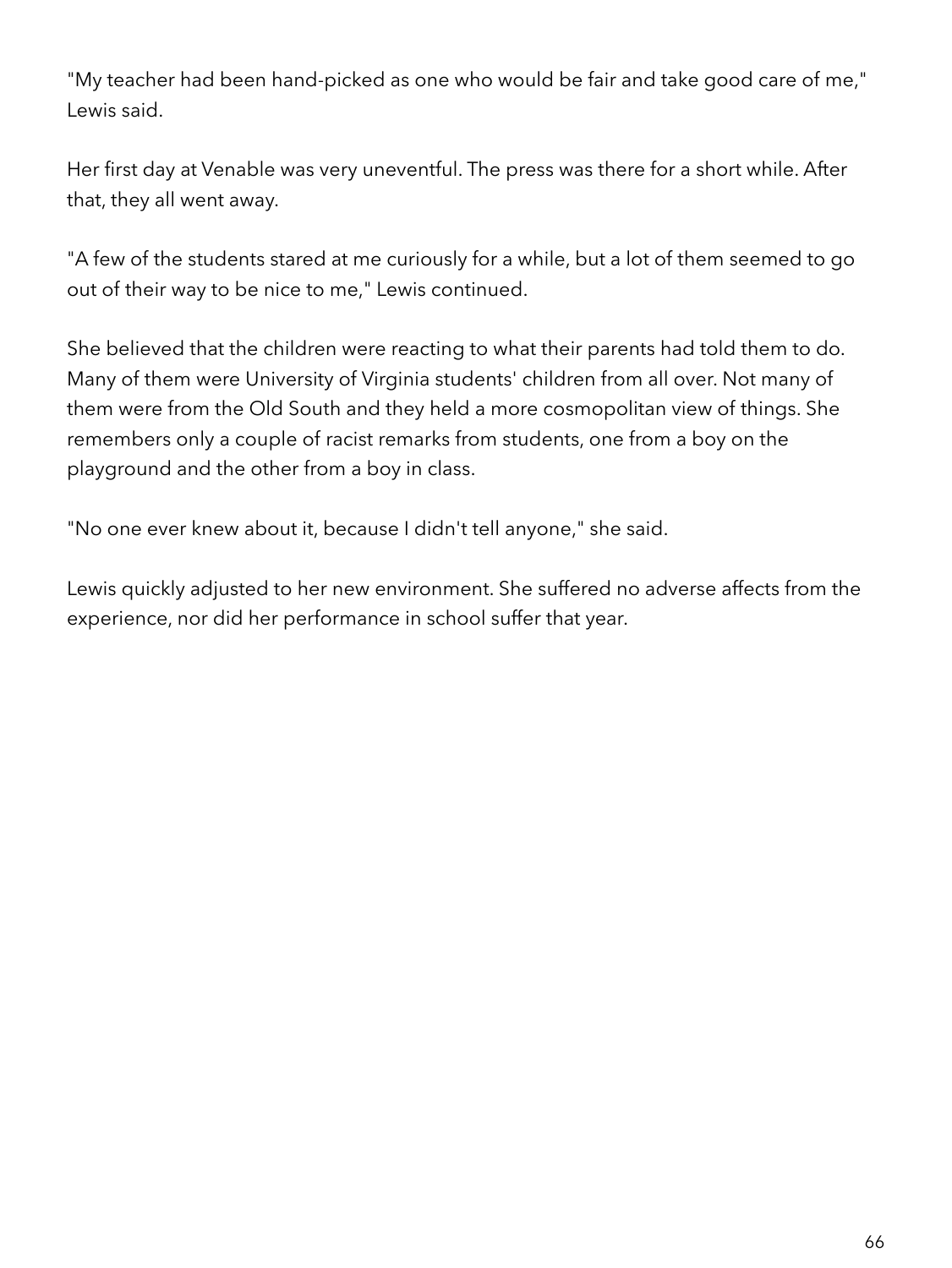#### **Interview with Donald Martin**

Senior Field Manager of the Virginia Employment Commission

April 18, 2002

The historic event marking the entrance of the first African American students to Venable Elementary School and Lane High School was almost anti-climatic. During the two-year interim from 1956-1958, while the Charlottesville School Board was filing appeal after appeal to have the order to integrate the two schools rescinded, the emotions of the Charlottesville community ran the gamut, from extreme animosity to naiveté. The pupil placement plan and the massive resistance laws had been tested and declared unconstitutional. Two segregated schools, Rock Hill Academy and Robert E. Lee Elementary, were up and running. siphoning off the diehard segregationists and any other students they could attract. All of those factors came together to diffuse the emotions, creating a rather placid environment for the beginning of school. Except for a few persons from the media and groups of curious onlookers, it was almost like "business as usual" at Venable, where Sandra Wicks was entering, and Lane, where Donald and John Martin were entering to begin the first year of integration.

Donald, a twelve-year-old eighth grader, was one of the first African American students and the National Association for the Advancement of Colored People's (NAACP's) litigants to enter Lane. Even so, he felt no trepidation or uneasiness about beginning that new experience.

"In spite of what people may have said, Jefferson had prepared me well," Martin said. "I had no academic problems, felt no deficiency in training, and was able to pick up where I was and move forward. I never felt academically intimidated," he declared. "In fact, I remember helping some of my white classmates with their homework."

Because of the location of his home on Lankford Avenue, he had already had many occasions to interact with white people and was thoroughly familiar with the racial situation in Charlottesville.

"Because I lived on Lankford Avenue, I had to go through a white neighborhood, no matter what direction I went. Ridge Street was predominantly white then. African Americans lived at the far end of Ridge Street, beginning with Lankford Avenue," he explained. "I learned early that I had to be careful about where I went, and what I said, and what I did. I know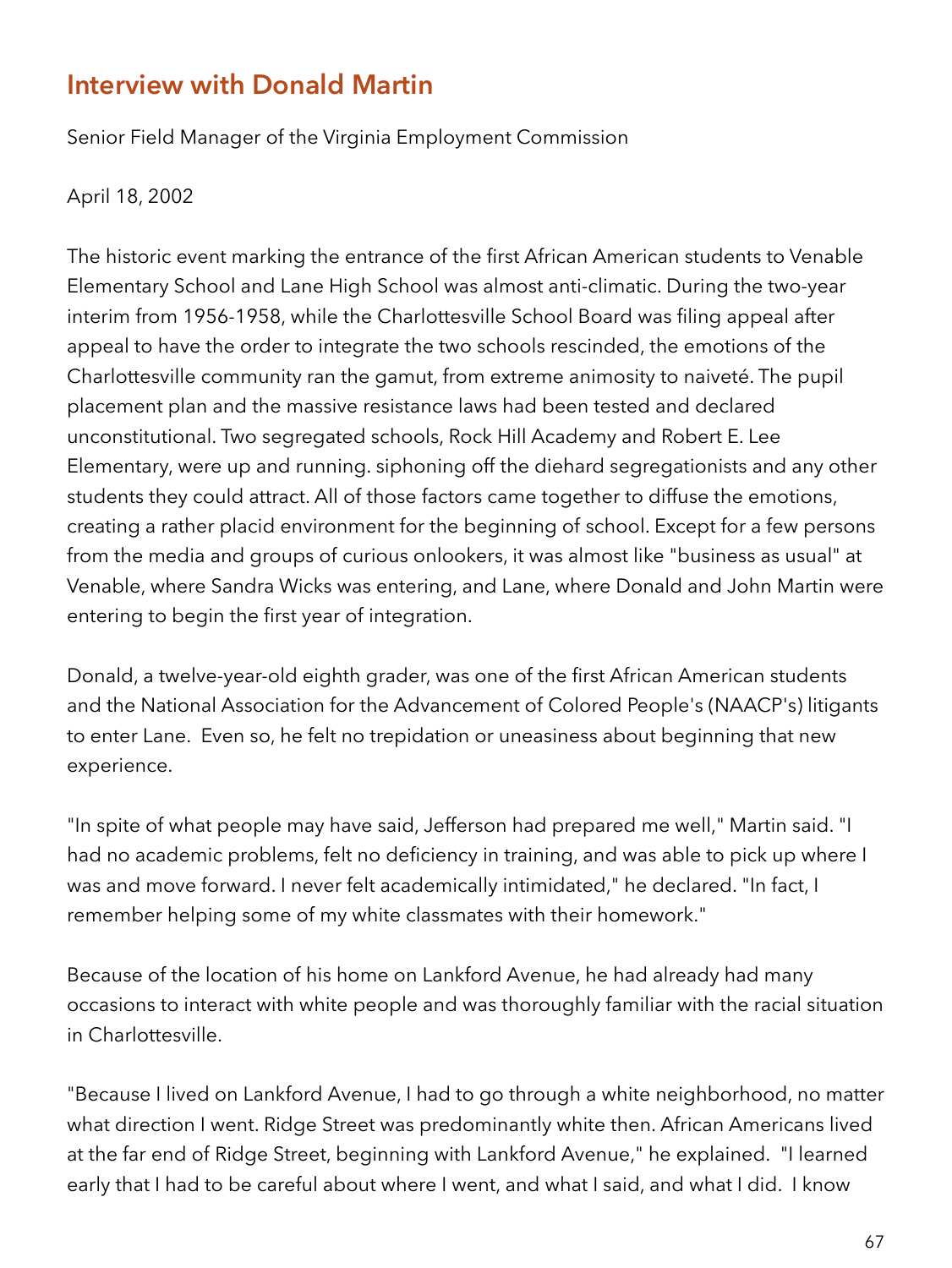that I was supposed to be less intelligent, less capable of academic pursuits, and needed to stay in my place," he continued, with a half-smile. "I lived race relations every day. At twelve I naturally felt some reservations about my capabilities in the environment at Lane."

Martin's parents had prepared him well for the new challenges he would face at Lane.

"They always told me that I was as good and as smart as any other student at Lane or anywhere else. They warned me, however, that I had to be not only good but better than the white students," Martin continued.

At the very outset, Martin created for himself a defense mechanism to protect himself from hurt or intimidation. He decided what his reactions would be in any circumstance, and his scheme worked equally as well with the students and the teachers.

"I would present myself to the person somehow," he explained. "As I walked by, I would look at the person's eyes. Some of them looked straight pass me and through me as though I were invisible. Others looked straight at me, acknowledged me and smiled. Still others looked at me with hostility. In any case, those reactions were a gauge of how my day would go, positive or negative."

Naturally, Martin minimized his contacts with persons who appeared negative, who seemed to be in a majority. The positive and negative reactions carried over into his classes. He did well in the classes where the teachers showed an interest in him and encourage him. He remembers three of them in particular.

"My Spanish teacher was very pleasant. I mastered Spanish to the level that I tutored some of the other students. I remember that my English teacher was very demanding, but she treated me just like she did the other students in her class and didn't do me any favors. My government teacher was my favorite teacher. He inspired me to major in political science in college," Martin said. "The big thing was that we didn't create any problems for each other," he smiled.

One of the differences Martin noticed at Lane early on was the lack of high expectations he had become accustomed to at Jefferson.

"The teachers didn't expect me to achieve, and clearly not to excel," he felt. "Going to high school was just a matter of getting through the day. I did just enough to get by, enough not to be exceptional, not to stand out, just enough to blend in and not call attention to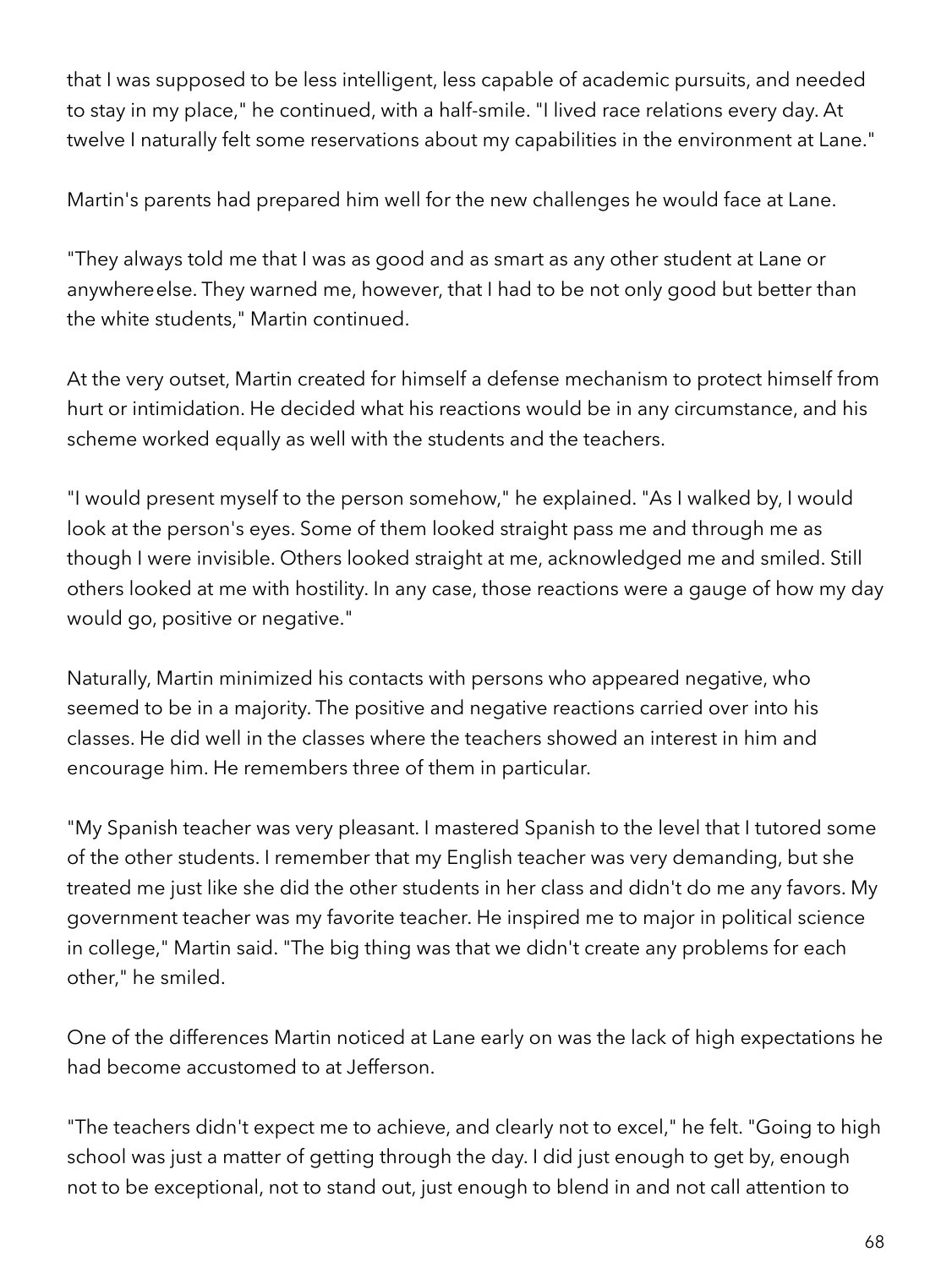myself. I felt that any attention I might get would be negative," he went on. "My whole notion was to make the experience just as painless as possible. In so doing, I would blend in with the woodwork," he sighed.

Martin was given a standard curriculum with few electives. He thought it was good that the classes were not set up according to the students' abilities, as they are today. He empathized with African Americans in schools today, who seem to be having so much trouble.

"African American males are not expected to achieve," he believes. "There is a definite correlation between what is expected of them and how well they achieve. I was careful to achieve just enough to the point of being left alone. I didn't want to do less than my peers, but I didn't want to excel either."

Martin's participation in extra-curricular activities was minimal. He joined the Spanish Club, only because, as a Spanish student, he was expected to do so. He did not aspire to any leadership roles in the club. He also played basketball during his senior year. In hindsight, Martin felt some regret that he did not achieve as well as he could have in high school, that he had no desire to make the high school experience all that it could have been.

"It was something I had to do, not something I needed for full actualization, I thought," he admitted. High school should fulfill the cultural, social and academic needs of the students. I was interested in only academics. I walked to school with my buddies in the morning and entered the building at 9:00, and I left school at 3:20 in the afternoon, rejoined my buddies, and returned home. That was my school day." he concluded.

One issue that Martin continues to ponder is whether or not he would have done better at Burley High School, the segregated African American school, or how his life might have been different had he gone there. He believes that his perspective would have been different, more positive. He would have been motivated to aspire to greater academic excellence, as did so many of his friends who finished there, he believes. He would have felt like a part of the school scene and not like an outsider.

"I know that my attitude would have been different. One big thing I missed out on was a strong science and mathematics background. I know that my instruction at Lane was good, and I had input into my curriculum. I never had the experience of going to Burley, so I can't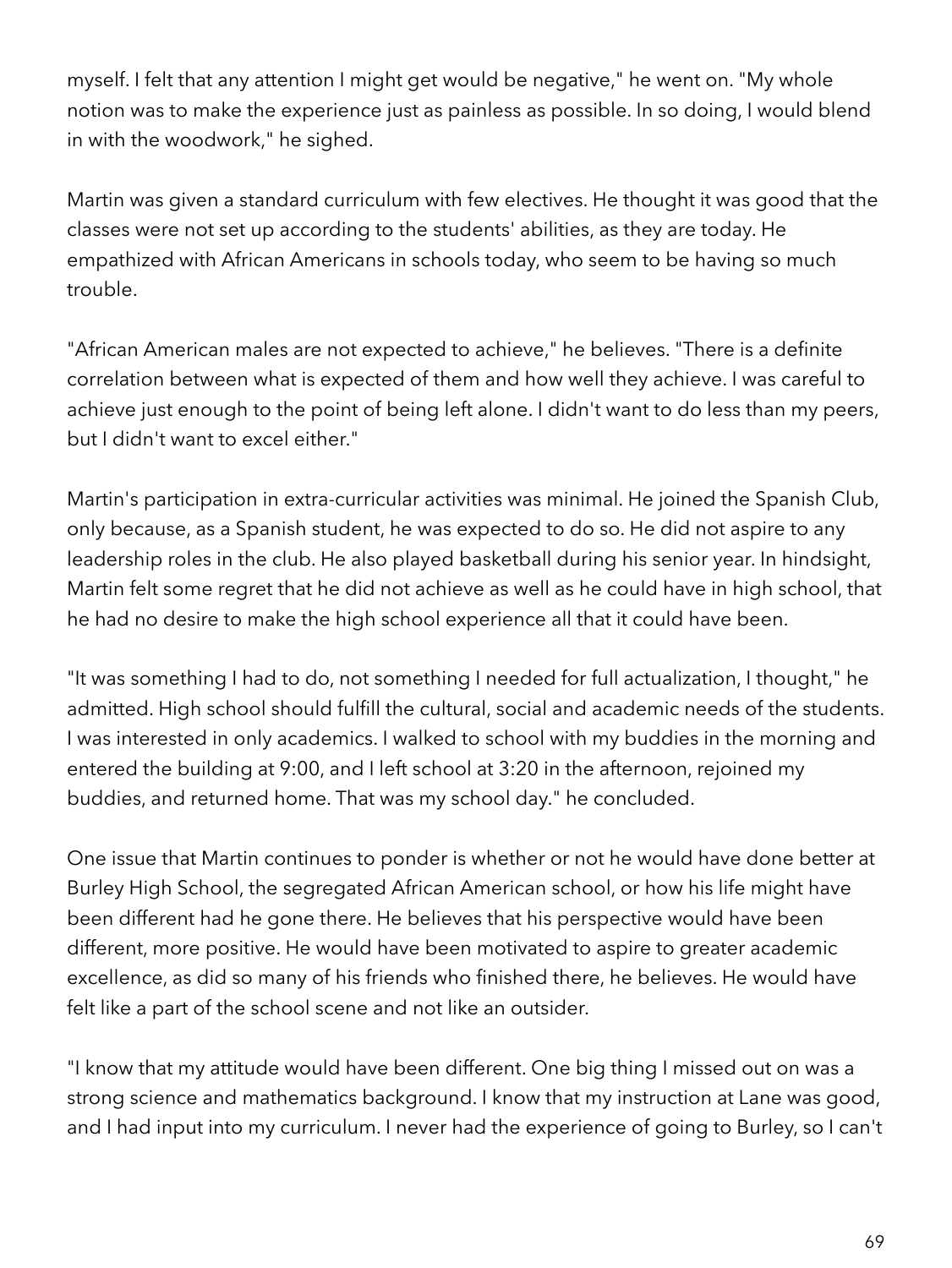really compare the two schools." He thought for a minute. "Somehow I feel I would have done better." Finally he sighed, "No question about it."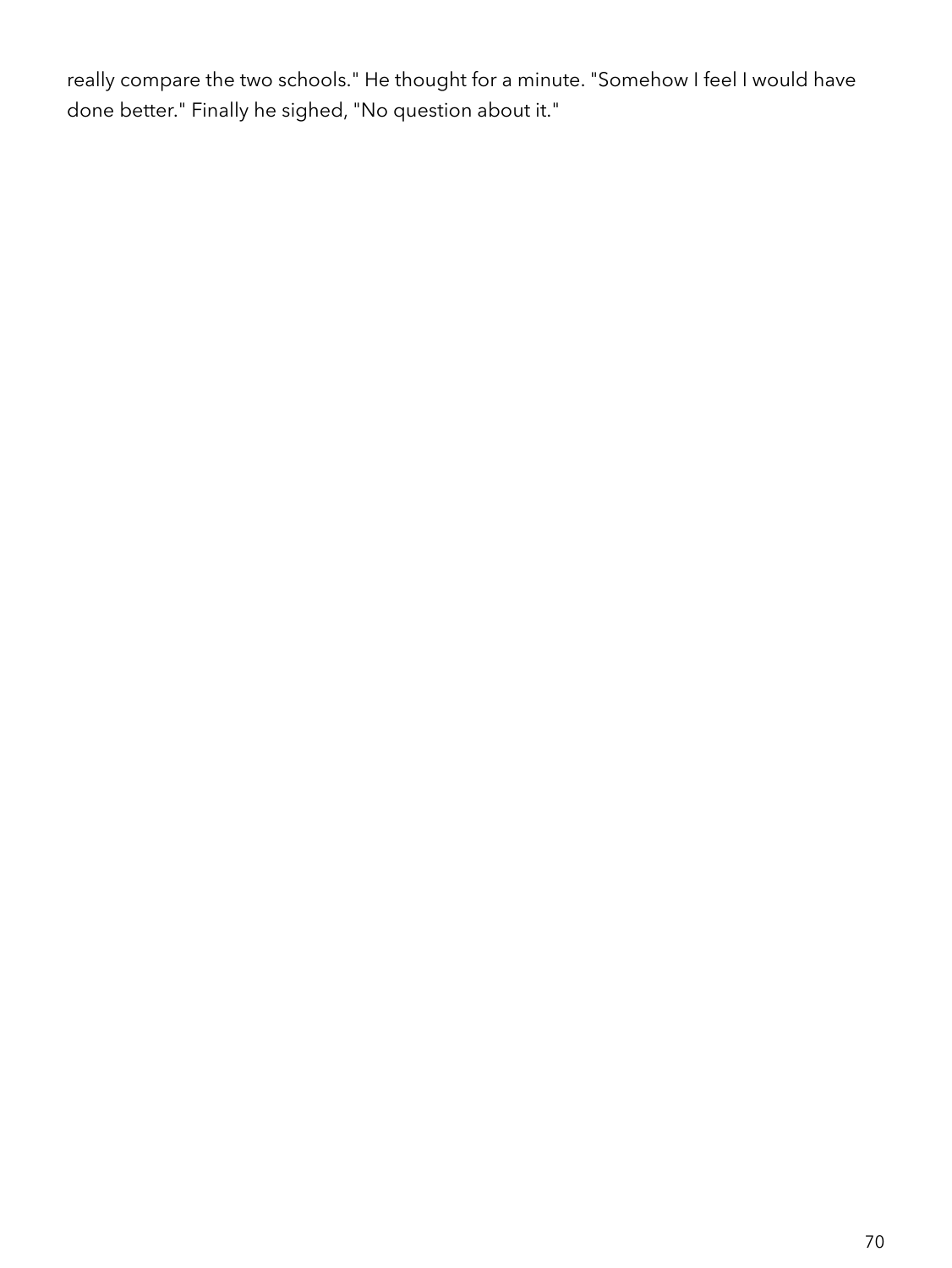#### **Interview with The Honorable Judge James Harry Michael, Jr.**

Clerk of the Fourth Circuit Court

#### April 9, 2002

The Honorable Judge James Harry Michael, Jr., Clerk of the Fourth Circuit Court, was the youngest member of the Charlottesville School Board during the process of Charlottesville school integration, and was deeply involved throughout. He was eager to talk about the School Board's involvement, and particularly wanted to refute a prevailing viewpoint held by some that the integration of Charlottesville's schools resulted in a tremendous social upheaval, accompanied by extreme hardship and stress.

"It was none of those things," he emphasized.

Having been a professor of constitutional law during the 1950's and 1960's, he was sure, as were most lawyers, that the 1896 *Plessy v. Ferguson* Supreme Court ruling, legalizing the "Separate but Equal" doctrine would eventually be overturned, and that it would be only a matter of time before the schools would be ordered to integrate. In fact, he made a prediction to the students in his class that it would occur within twenty-five years.

"My prediction that it would be overturned was right, but my prediction of the time it would take was dead wrong." He chuckled. "I was not privy to what was coming down the pipeline at the time, but I knew that it would be a challenge coming up to the Supreme Court."

One fact that is generally unknown by the Charlottesville community is that the School Board had started the integration process long before the *Brown v. Board of Education of Topeka* decision was handed down.

"The reason was simple," he explained, "pure economics. The whole School Board knew that money was a big factor, that we couldn't afford to set up two identical shops with the materials and equipment they needed. So we set up one fully-equipped shop, and all of the students, black and white, had full access to it, across the board. It worked like a charm," he continued. "We never heard a peep from anybody. It was no secret. Ultimately integration would have worked itself out if left alone, even in Prince Edward County (where the schools had remained closed for five years rather than to integrate)," he believed.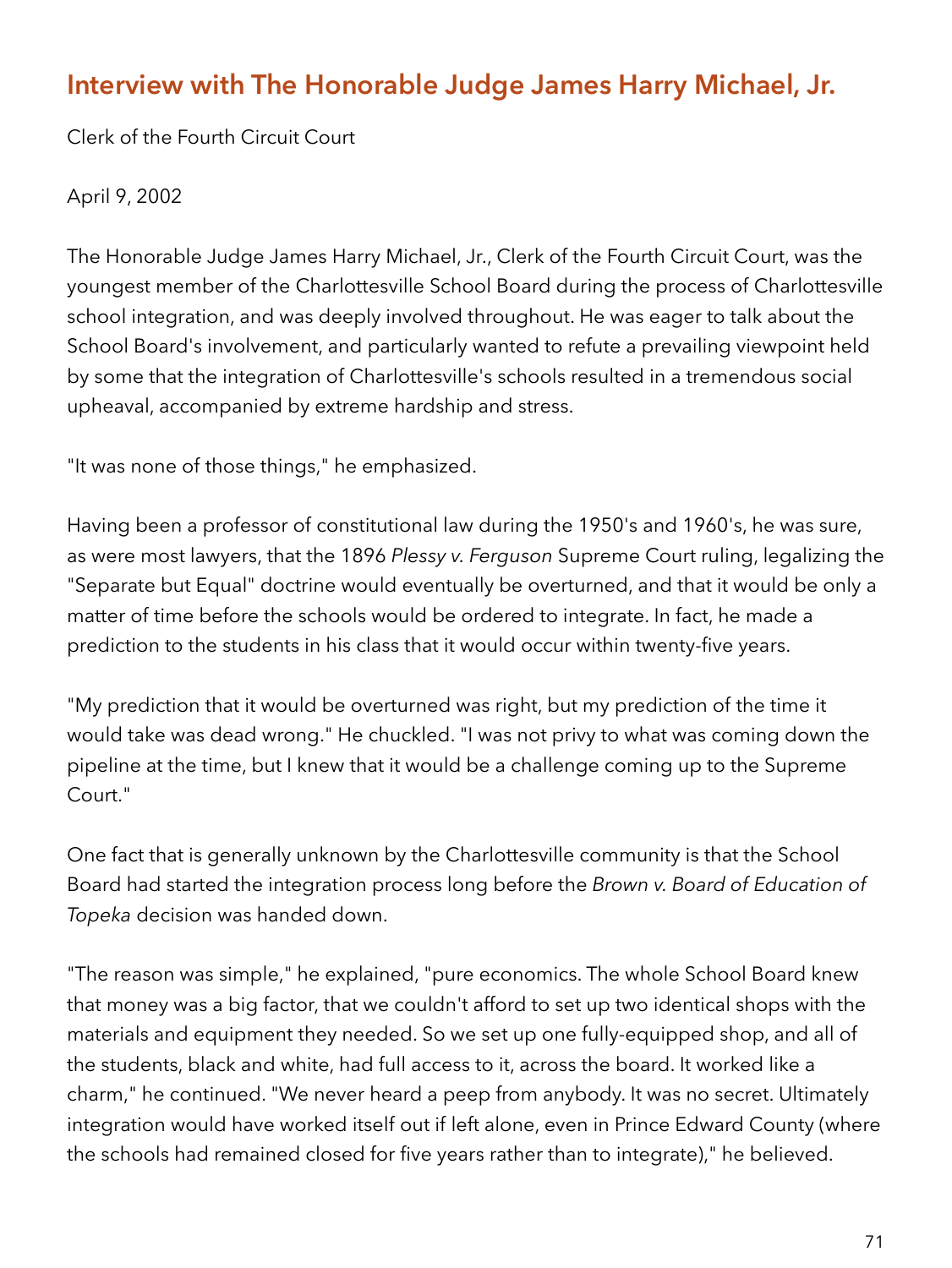When Judge John Paul of the United States District Court issued the Supreme Court's ruling ordering the Charlottesville schools to integrate, the Virginia General Assembly created a big uproar by applying the Massive Resistance laws it had set up. Consequently, Governor Lindsay Almond, newly elected governor of Virginia, was caught under the statue.

"The Charlottesville School Board was caught between a rock and a hard place." Michael explained. 'We were powerless to do anything about it. We decided to go along with our regular routine of running the school system. In essence, we went on perfectly normal, while the General Assembly was making plans to oppose the integration ruling. We kept our ear to the ground, watched, and waited to see how we would be affected."

The *Brown v. Board of Education of Topeka* decision had explicitly rejected the Separate but Equal doctrine legalized by *Plessy v. Ferguson*. The General Assembly had enacted the Massive Resistance laws and Governor Almond had applied the law. The School Board was caught between the federal and the state law. All were fully cognizant of the limitations of their positions.

"We made a conscious decision to do nothing until ordered to do otherwise, as our chairman, Stanley Goodman, advised. We knew what would happened if we integrated, and we decided to abide as best we could by whatever law we had," Michael declared.

Michael felt great empathy for Judge John Paul, whose responsibility it was to enforce the federal law. Paul had appointed Michael to the Fourth Circuit Judicial Conference as its youngest member, and Michael considered him a friend. He admired Paul's toughness and fairness in applying the law.

"He had a terrible time when the cases reached him," Michael said, but he didn't take any foolishness. You didn't differ with Judge Paul and get away with it," he chuckled.

On August 5, 1956, Judge Paul ordered Charlottesville to integrate Venable Elementary School and Lane High School, as ordered by the Supreme Court, at the beginning of school in September. The School Board defied the order. It filed a series of appeals to have it rescinded, stretching over a two-year period. By the spring of 1958 the Board realized that their appeal options were running out, and in September 1959, nine African American students were admitted to Venable Elementary School and three to Lane High School. The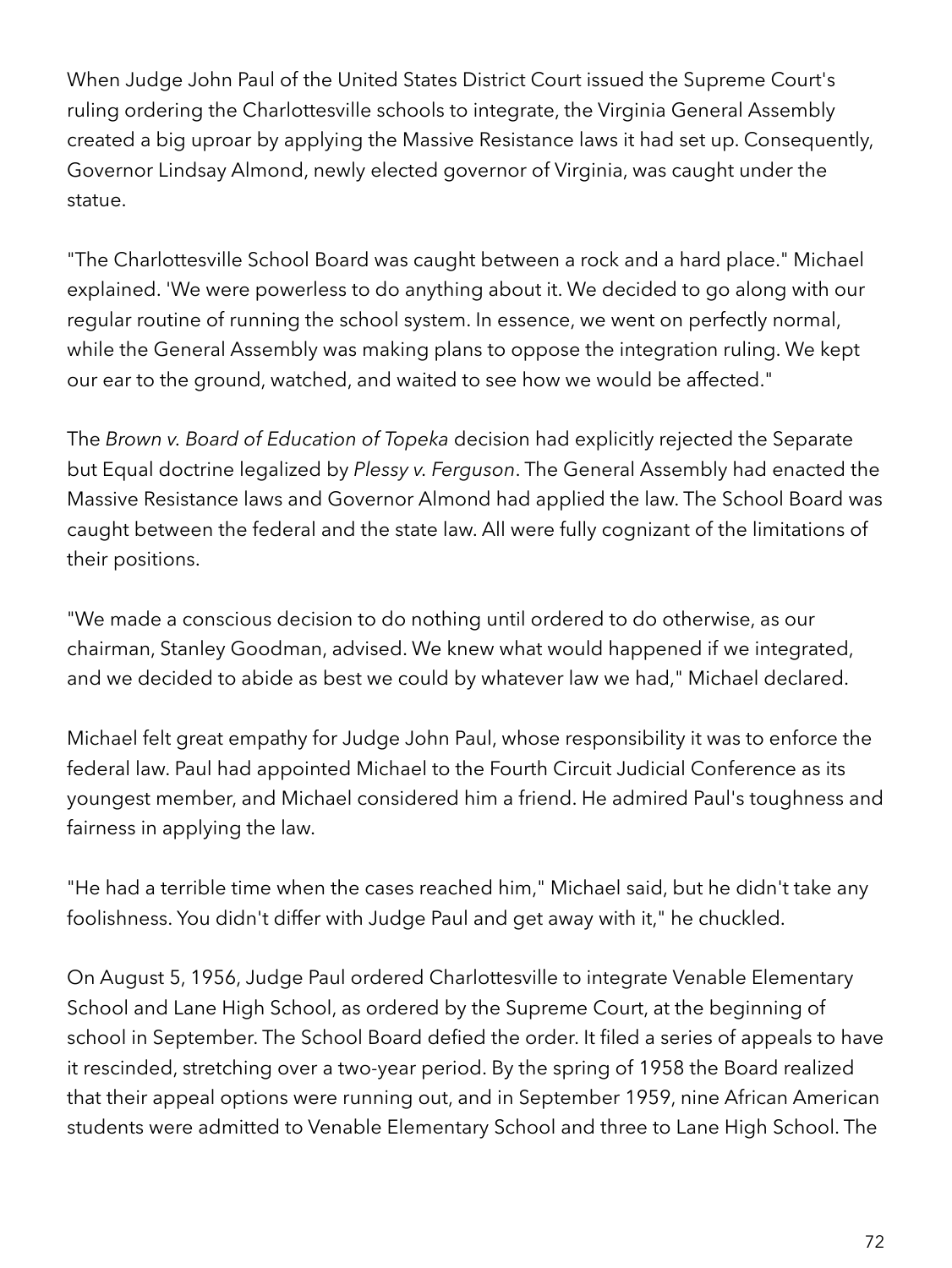Charlottesville community entered a period of confusion, as it tried in devise ways to respond to the school closures.

Michael related a story that he still finds amusing. The School Board representatives had to go to Harrisonburg, Virginia, to attend several of the school integration hearings. For the most part, the judge's rulings had been brief and to the point. However, their briefing following the final hearing was quite different. On the afternoon prior to the hearing, the judge advised the delegation to return the next morning for an eleven o'clock hearing, and to bring with them an overnight case – a not-so-subtle hint that the hearing might be rather lengthy. He reminded them that failure to comply could result in a contempt of court charge. Needless to say, that got their attention. They heeded the judge's advice and came the next day with overnight cases, "scared to death," Michael admitted.

When the time came for the judge to render his decision, he talked on and on. "The longer he talked, the more nervous and anxious we became," Michael said.

Michael believes that Judge John Paul's drawn out pronouncement was intentions so as to impress upon them the seriousness and magnitude of the ruling. In no uncertain terms, they were ordered to integrate the schools the following September.

"We came back to Charlottesville, ready to follow the ruling and never heard another peep from the state," he boasted.

"By that time everybody knew that 'Separate but Equal' was wrong. The fact of the matter was that there was no equality. By then, a two-tiered system had evolved — one black and the other white — and it was getting worse," he went on. "That is not to say that the integration process was all sweetness and light. There was a lot of disruption and disagreement about what should be done. But what I'm proudest of is that there was no rioting or violence of any kind. We knew we had to do what the law said, like it or not, but how to get it done with the least uproar was our greatest concern. Those were difficult times, but I'm glad I lived through it," Michael mused.

Michael attributes the relatively peaceful transition from segregated to integrated schools to primarily two sources: Herbert J. Donovan, Vicar of Christ Episcopal Church, and the Charlottesville public school teachers.

"They both should have stars in their crowns," he believes.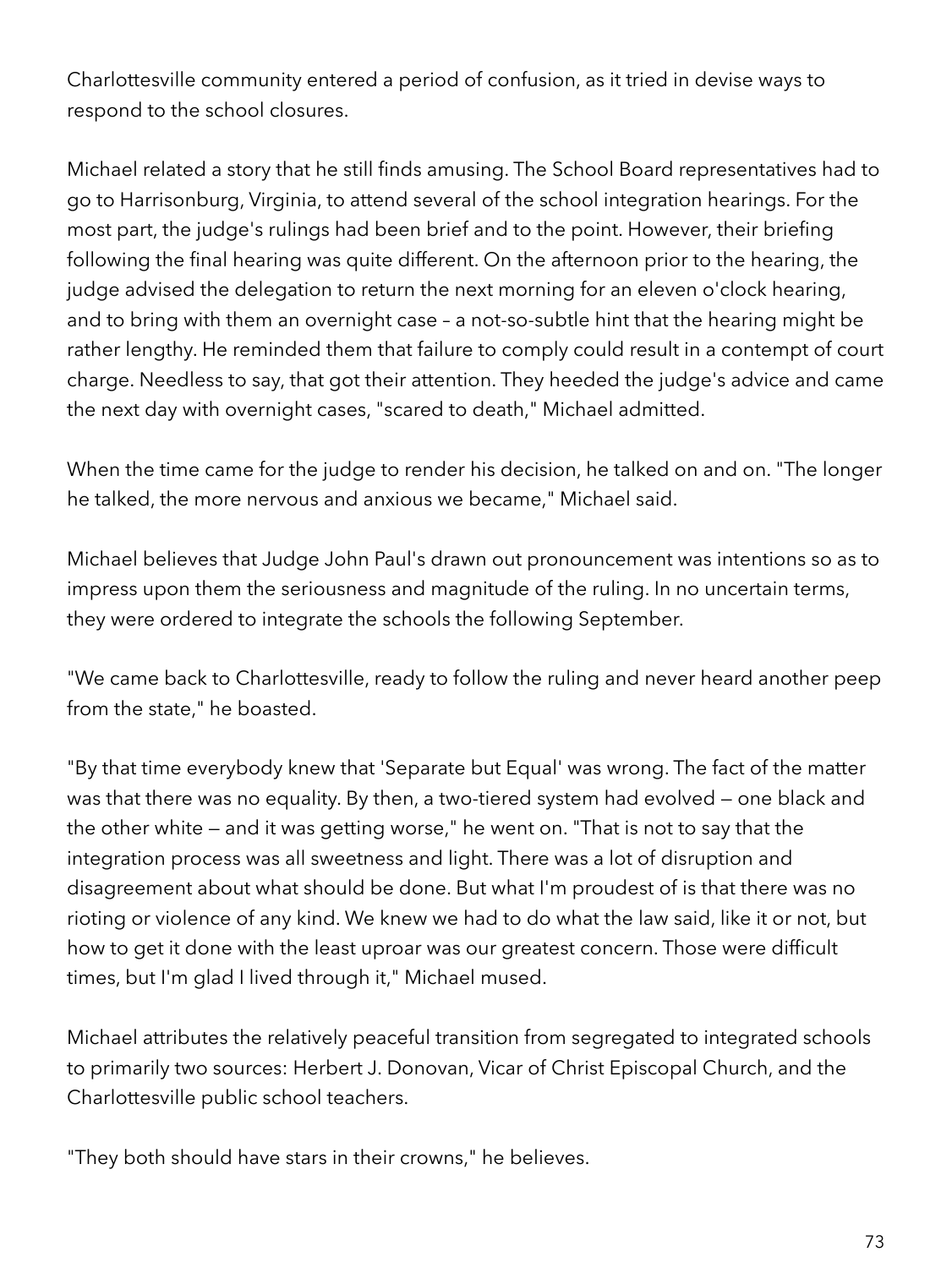"As soon as Venable and Lane were closed following the integration order, Herbert Donovan got busy. He worked out deals with the churches across the city and private organizations, like the Elks, to make space available where the displaced students could continue their studies. The classes were open to anyone who wanted to attend, regardless or race. "They all need their education," Donovan said. Considering the number of students and classes involved, that was a monumental task," Michael continued, "but it worked."

The School Board's greatest worry was whether or not they would be able to find enough teachers to conduct the classes. The teachers were already under contract, and they would be paid whether they worked or not.

"This is where the teachers deserve a star in their crowns," Michael repeated. "Every one of them took on the job of teaching classes scattered all over the city. We did not lose a single teacher. I felt so proud of them, and still do."

Another fear the School Board had during that time was that the displaced students might flock to the private schools that were up and running by that time, Rock Hill Academy and Robert E. Lee Elementary School. But that didn't happen. The main clientele of those two schools came from five or six families that strongly opposed integration, Michael believed. The schools had been having some trouble filling their quotas and tried to woo as many of the displaced students as they could.

Some of the displaced students did enroll in the private schools, mainly because they provided an environment for them to continue their education, not because they opposed integration, Michael thought. Some of them were planning to go to college and couldn't afford to miss their class work. For the most part, the students returned to the public schools as soon as they were reopened.

"Most of the parents were of the mind that if the law says go, let's go." Michael said. "It was accomplished as smoothly as any other place I know of, which proved that it could be done without uproar. And no one person or organization gets the credit for the way it worked out. It was a community affair."

After the Massive Resistance laws were declared unconstitutional, Venable Elementary School and Lane High School were reopened on a segregated basis after roughly five months. The African American students continued to receive private tutoring for the rest of